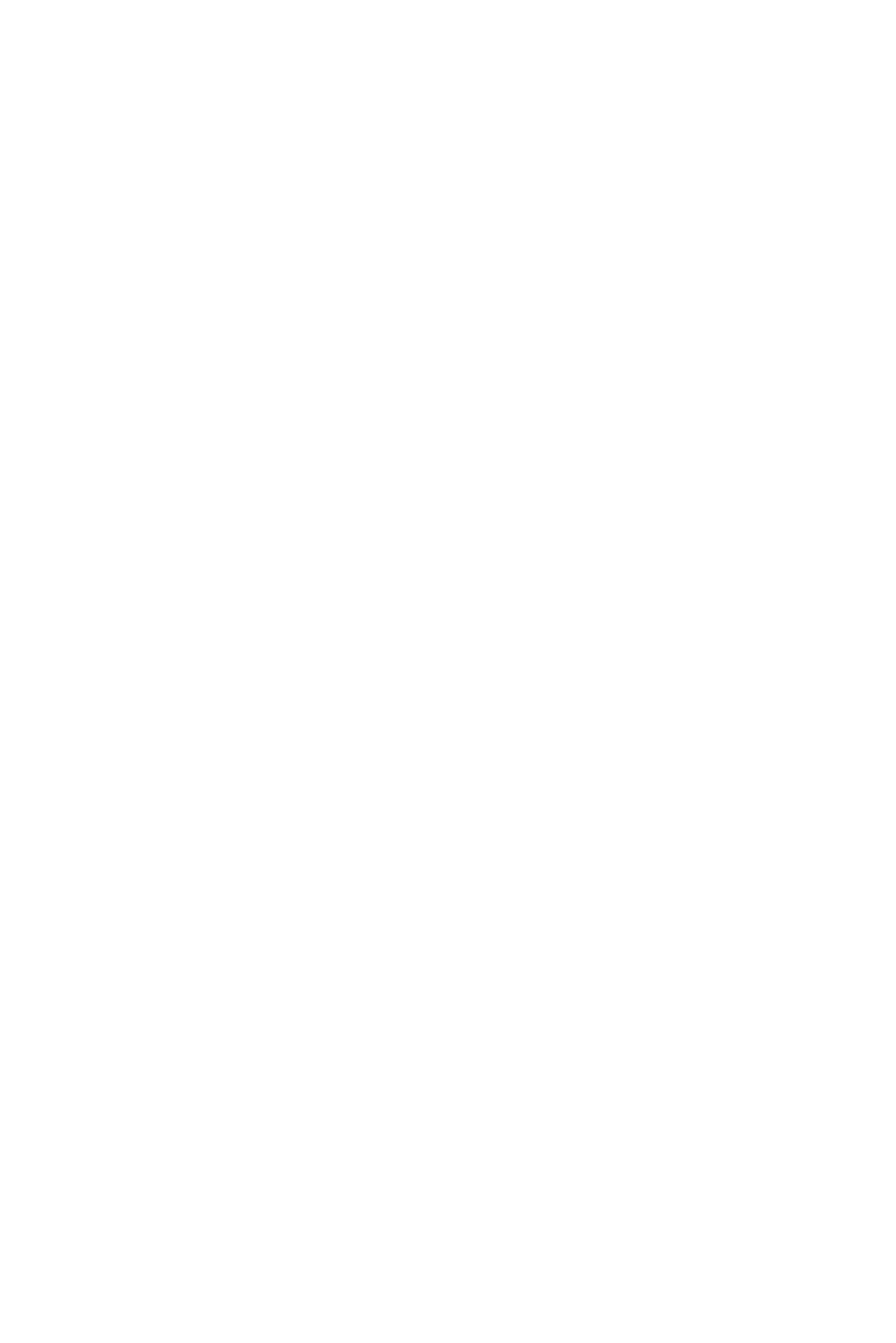### chapter one

# Towards an Ecocritical Approach to the Spanish Neoliberal Crisis

The greatest challenge we face is a philosophical one: understanding that this civilization is already dead.  $-$ Roy Scranton<sup>1</sup>

# 1.1. Cultural Responses to the Spanish Neoliberal Crisis and the Global Ecocritical Turn

On May 15, 2011, a number of protesters assembled improvised camps in symbolic central public spaces in many Spanish cities. This was the beginning of the 15-M (also known as the *indignados*), a massive, decentralized, and nonhierarchical social movement that responded not only to the implementation of socially devastating austerity measures after the global financial crisis, but to several decades of top-down financial and political neoliberalization that has privatized the benefits of economic growth in a few hands and socialized its associated downsides to everyone else.2 In Spain, the severity of the global financial crisis and the increase in public debt were aggravated by the real estate bubble that had spurred the rapid economic growth of the previous decade. During the decade prior to the crisis, public and private debt was encouraged by all Spanish administrations in the name of growth. After the crisis, the Spanish economy found itself borrowing more to 'rescue the banks' and to pay interest on the debts generated by the previous growth cycle which, in turn, would force the economy to grow faster in the future in order to pay more interest in an infernal spiral of growth and debt. Six years after the 15-M movement, it is

2 For more information on the 15-M movement, see [http://www.movimiento15m.](http://www.movimiento15m.org) [org](http://www.movimiento15m.org)/.

<sup>1</sup> Roy Scranton, *Learning to Die in the Anthropocene: Reflections on the End of a Civilization* (San Francisco, CA: City Lights, 2015), 23.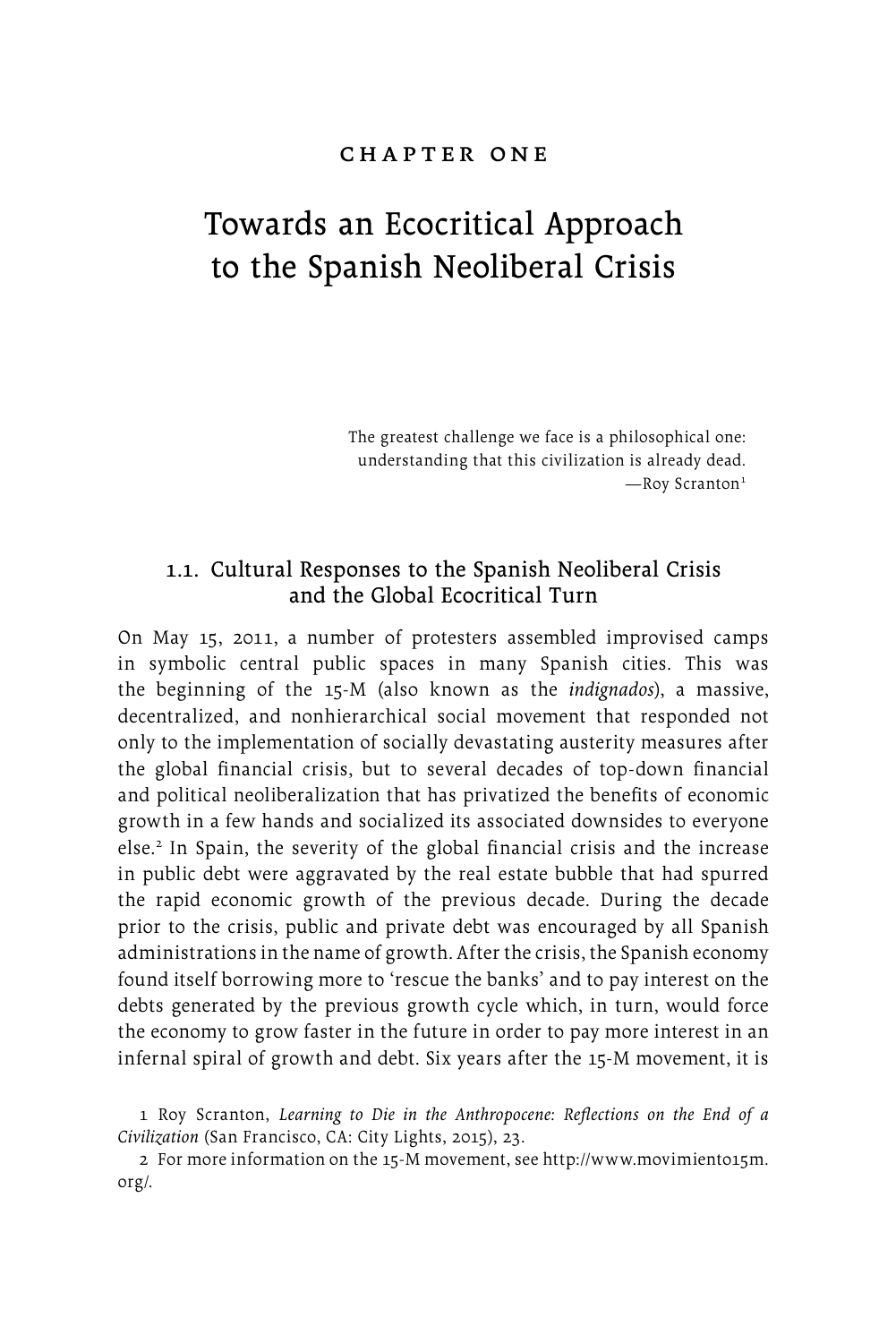time to delve into the emergent Spanish cultural sensibilities that have been gaining visibility and questioning the dominant imaginary of economic growth since that unique historical moment. These new sensibilities are forcing many Spanish literary and cultural scholars to rethink their disciplines. While some cultural critics are discussing relevant issues like multiculturalism, neoliberal biopolitics, socioeconomic degradation, digital culture, and urban processes, the most interesting critical responses reckon with all of these factors holistically and relate them to the root of the crisis: the cultural logic of a socially and environmentally unsustainable growth imaginary.

The most generative interventions targeting the relationship between the economic crisis and Spanish culture are perhaps to be found in three journals' recent special issues: 'La imaginación sostenible: culturas y crisis económica en la España actual', *Hispanic Review* 80, no. 4 (2012); 'Democracia y capitalismo: la función de la cultura', *ALCESXXI* 1 (2013); and 'Spain in Crisis: 15-M and the Culture of Indignation', *Journal of Spanish Cultural Studies* 15, no. 1–2 (2014). In the *ALCESXXI* issue, Antonio Gómez L-Quiñones points out that the two most common responses to the economic crisis by Spanish literary and cultural studies are either silence or a politically correct critique of its symptoms that overlooks the central problem: capitalism.3 The guest editor of the *Hispanic Review*'s special issue, Luis Moreno-Caballud, draws attention to the many Spanish *procomún* projects that are currently challenging the individualistic and competitive cultural mode of the dominant market-oriented imaginary.4 The double issue of the *Journal of Spanish Cultural Studies* edited by Bryan Cameron, implicitly correcting the tendency denounced by Gómez L-Quiñones, invites Spanish cultural scholars to investigate the cultural repoliticization of Spain in the wake of the 15-M movement and its challenge to the neoliberal mindset.

All of these contributions (and others), taken together, are opening new avenues of inquiry in the field of contemporary Spanish literary and cultural studies. None, however, engages environmental criticism, and thus a consistent ecocritical approach to Spanish cultural responses to the crisis is still lacking.<sup>5</sup> Almost completely ignored by Spanish cultural

3 Antonio Gómez L-Quiñones, 'Aviso para navegantes: la crítica del capitalismo y sus im/posibilidades (Notas para un mapa conceptual de la crisis de 2008)', *ALCES XXI* 1 (2013): 69–73; online at <http://alcesxxi.org/revista1>/#revista1/page/68-69.

4 Luis Moreno-Caballud, 'La imaginación sostenible: culturas y crisis económica en la España actual', *Hispanic Review* 80 (2012): 535–555.

5 This lack of ecocritical engagement also applies to the most recent critical interventions, such as *Discursos de la crisis: respuestas de la cultura Española ante nuevos desafíos*, eds. Jochen Mecke, Ralf Junker Jürgen, and Hubert Pöppel (Frankfurt: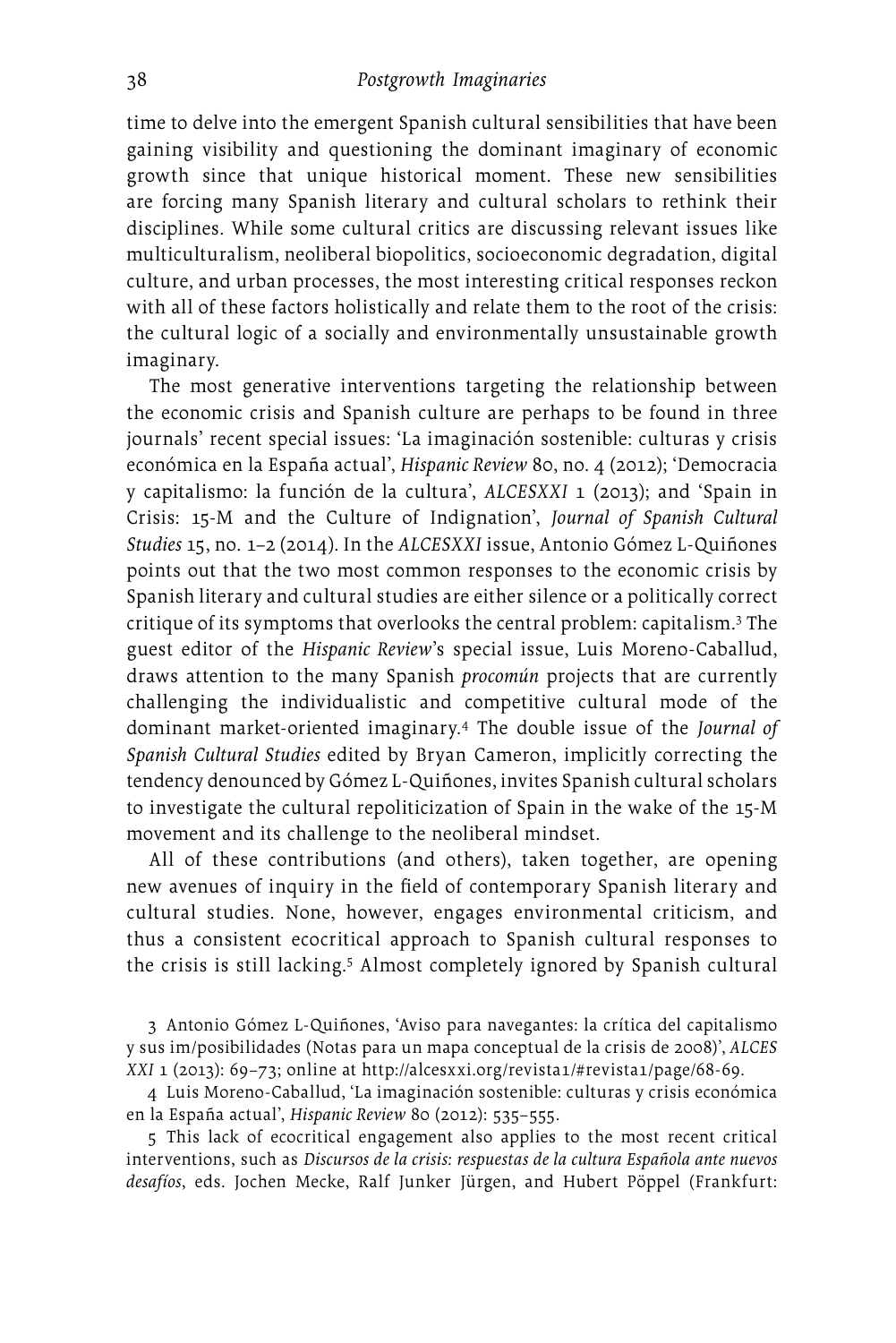studies, some of the most persuasive and sophisticated critiques of the economic unfeasibility, social undesirability, and biophysical impossibility of neoliberal globalization in the past decade have been articulated by the environmental humanities. Ecocriticism in particular has been instrumental in pointing out the cultural implications and nuances of the ongoing social and ecological crises brought about by global capitalism. One of the goals of this book is to mobilize these ecocritical tools in order to study important cultural aspects of the ongoing Spanish neoliberal crisis often overlooked by Spanish cultural studies. *Postgrowth Imaginaries* is a systematic attempt to put Spanish cultural studies into fruitful dialogue with the ongoing ecocritical debate and its 'international turn'.6 Although the majority of ecocriticism produced during the 1990s was Anglo-Saxon and focused on literature, 'since 2000 ecocriticism has greatly expanded its scope' both geographically and theoretically.7 Especially fruitful has been the convergence of ecocriticism, environmental justice, and postcolonial theory. Ursula Heise points out that

the ecocritical perspective has always distinguished itself by its interest in how the nonhuman interacts with human culture: how ecological conditions shape cultural expression and, conversely, how culture shapes the perception and uses of natural environments; how cultural communities structure and give meaning to humans' relations with other species; and how risk scenarios, crises, and disasters amplify or reduce sociocultural differences, define community boundaries, and change cultural practices. The question of difference in ecocriticism, in other words, is never purely human. Alterity is always also defined by the nonhuman other.<sup>8</sup>

Serious and sustained attention to the nonhuman can help us better understand the counterhegemonic cultural production that is currently disrupting the dominant culture in Spain.9 The fusion of animal studies and postcolonial ecocriticism championed by the critical posthumanism of

Vervuert, 2017) and the double issue of *Romance Quarterly* 64, nos. 3–4 (2017) 'Culture, Crisis, and Renewal', ed. Jorge L. Catalá-Carrasco, Manuel de la Fuente, and Pablo Valdivia.

6 Ursula K. Heise, 'Globality, Difference, and the International Turn in Ecocriticism', *PMLA* 128 (2013): 636–643.

7 Heise, 'Globality, Difference, and the International Turn in Ecocriticism', 637.

8 Heise, 'Globality, Difference, and the International Turn in Ecocriticism', 638.

9 See Katarzyna Olga Beilin, *In Search of an Alternative Biopolitics: Anti-Bullfighting, Animality, and the Environment in Contemporary Spain* (Columbus: Ohio State University Press, 2015).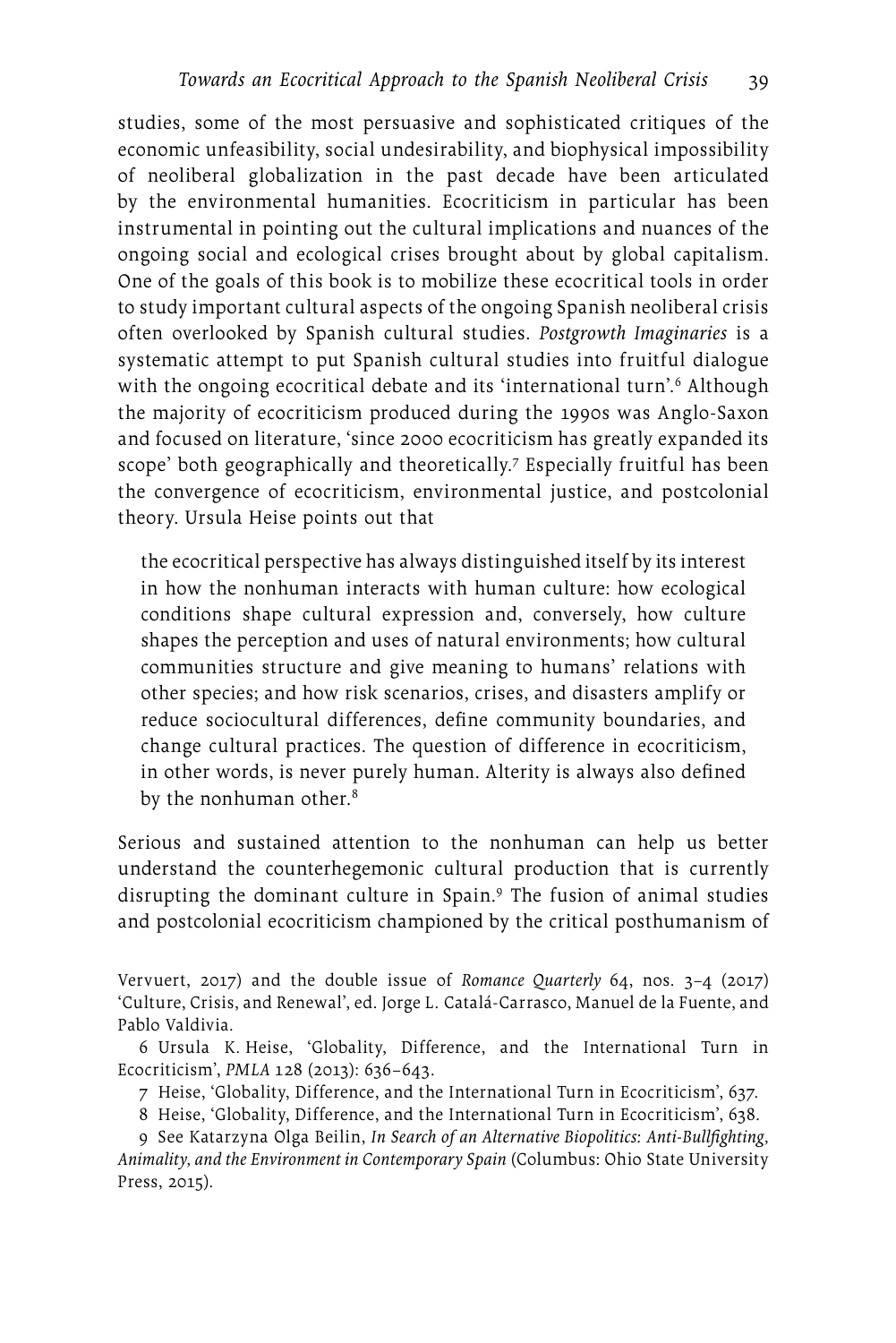Cary Wolfe shows how institutionalized speciesism can legitimate not just the exploitation of animals, but anyone considered non-properly human by the 'anthropological machine' theorized by Agamben.10 Through this posthumanist lens we can grasp not only the 'connection between the exploitation of animals and colonial oppression', but also the link between the human/nonhuman divide historically iterated by the anthropological machine and its many justifications for social injustice and inequality.<sup>11</sup> It seems that a closer look at the cultural dynamics that normalize the massive exploitation of humanity and the nonhuman is today more critical than ever, for the Anthropocene must come to terms with the widest global gap between rich and poor ever seen.

#### 1.1.1. Social and Ecological Context

A bird's-eye view of the current socioecological situation of Spain can help to explain why the ecocritical approach is so urgent. The explosive socioeconomic situation in Spain is widely acknowledged, and studies dealing with the cultural changes spurred by this situation have proliferated. One of the most comprehensive explorations of culture in the context of the Spanish neoliberal crisis, Moreno-Caballud's *Cultures of Anyone: Studies on Cultural Democratization in the Spanish Neoliberal Crisis*, begins with an enumeration of social problems:

The Spanish state, 2008–May 2015: unemployment rates approach 25%, and 50% among young people. Eight million living in poverty, according to official figures. The second highest rate of childhood malnutrition in Europe. The highest rise in economic inequality of all states in the OECD. Some 3 million empty homes and about 184 families evicted from their homes every day.<sup>12</sup>

But the ecological situation of Spain and its relation to the cultural dominant imaginary that generates these social problems is only rarely brought to the forefront, when it is not ignored completely. The problem is that, as discussed earlier, ecocriticism has never been consistently embraced by Spanish literary and cultural studies. Significant underground ecological cultures are not lacking in Spain, as I will show later in this chapter, but they have remained invisible to Spanish cultural criticism and have no place in the dominant social imaginary. Fortunately, during the last couple of years a small group of scholars have turned their attention to this gap

- 10 Wolfe, *What Is Posthumanism?*
- 11 Heise, 'Globality, Difference, and the International Turn in Ecocriticism', 640.
- 12 Moreno-Caballud, *Cultures of Anyone*, 1.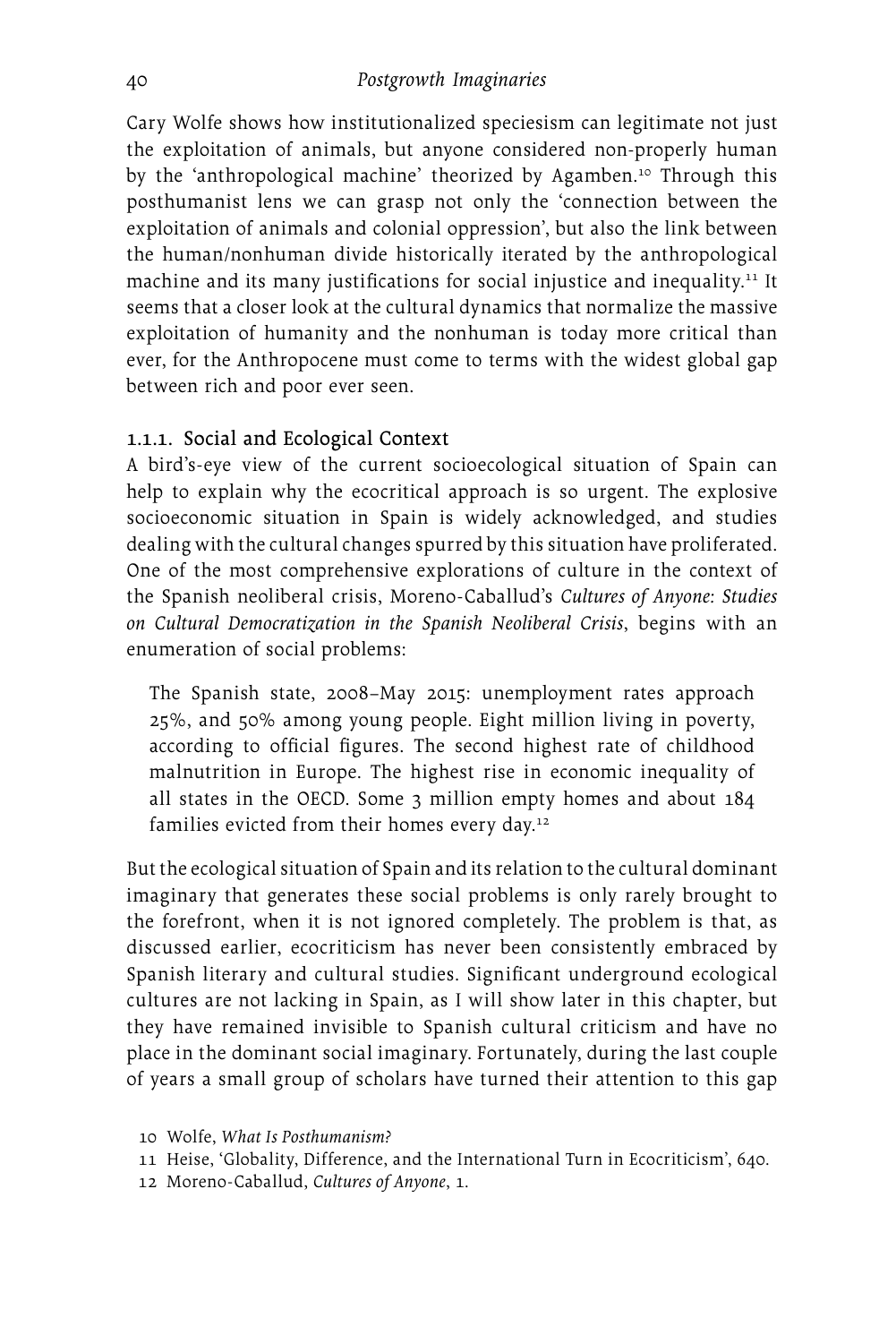and the focus of cultural criticism is gradually expanding to include the importance of sustaining the social reproduction of life and collective care for vulnerable bodies privatized or ignored by neoliberalism. The best examples are perhaps the collected volume *Ethics of Life: Contemporary Iberian Debates* edited by Kata Beilin and William Viestenz, published in late 2016, and Beilin's *In Search of an Alternative Biopolitics: Anti-Bullfighting, Animality, and the Environment in Contemporary Spain* (2015). Other important critical interventions explore similar issues without fully mobilizing the analytical tools provided by the environmental humanities. For example, Moreno-Caballud's *Cultures of Anyone*, very much influenced by feminist economic theories, demonstrates how neoclassical economics' commitment to the reproduction of impersonal capital results in an unavoidable displacement of the reproduction of life. Two recent works by Germán Labrador Méndez also highlight the bodily nature, material as well as symbolic, of the crisis by tracing the circulation of vulnerable individuals' 'subprime stories' and the circulation of meat proteins and discourses during the crisis.13 A recent collection of essays titled *La imaginación hipotecada* opens with four exposés on capitalist economy and its ecological unsustainability.14 Jo Labanyi and Georgina Dopico Black have recently invited Spanish cultural scholars to 'explore the entanglements of the human with the material' and the nonhuman.<sup>15</sup> And finally, a 2017 special issue of *Letras Hispanas* on 'Contemporary Iberian Ecocriticism and New Materialisms' includes ten essays on the topic.

The alarming fact is that Spain today is one of the most unsustainable countries on Earth, with an ecological footprint that is three and a half times larger than its territorial biocapacity.<sup>16</sup> In other words, the country is both rapidly depleting its own ecological wealth and exploiting the ecological space of other regions, ignoring all the while the ethical and economic implications of its actions. Moreover, Spanish energy dependency on imported fossil fuels is extremely high—one of the highest in the European Union, which already has a geopolitical problem due to its high dependency

13 Germán Labrador Méndez, 'Las vidas *subprime*'; idem, 'The Cannibal Wave: The Cultural Logics of Spain's Temporality of Crisis (Revolution, Biopolitics, Hunger and Memory)', *Journal of Spanish Cultural Studies* 15, nos. 1–2 (2014): 241–271.

14 Palmar Álvarez-Blanco and Antonio Gómez L-Quiñones, eds., *La imaginación hipotecada: aportaciones al debate sobre la precariedad del presente* (Madrid: Libros en acción, 2016).

15 Jo Labanyi, 'Doing Things: Emotion, Affect, and Materiality', 223; Georgina Dopico Black, 'The Ban and the Bull: Cultural Studies, Animal Studies, and Spain', *Journal of Spanish Cultural Studies* 11, nos. 3–4 (2010): 235–249.

16 Becerra Mayor et al., *Qué hacemos con la literatura*, 10.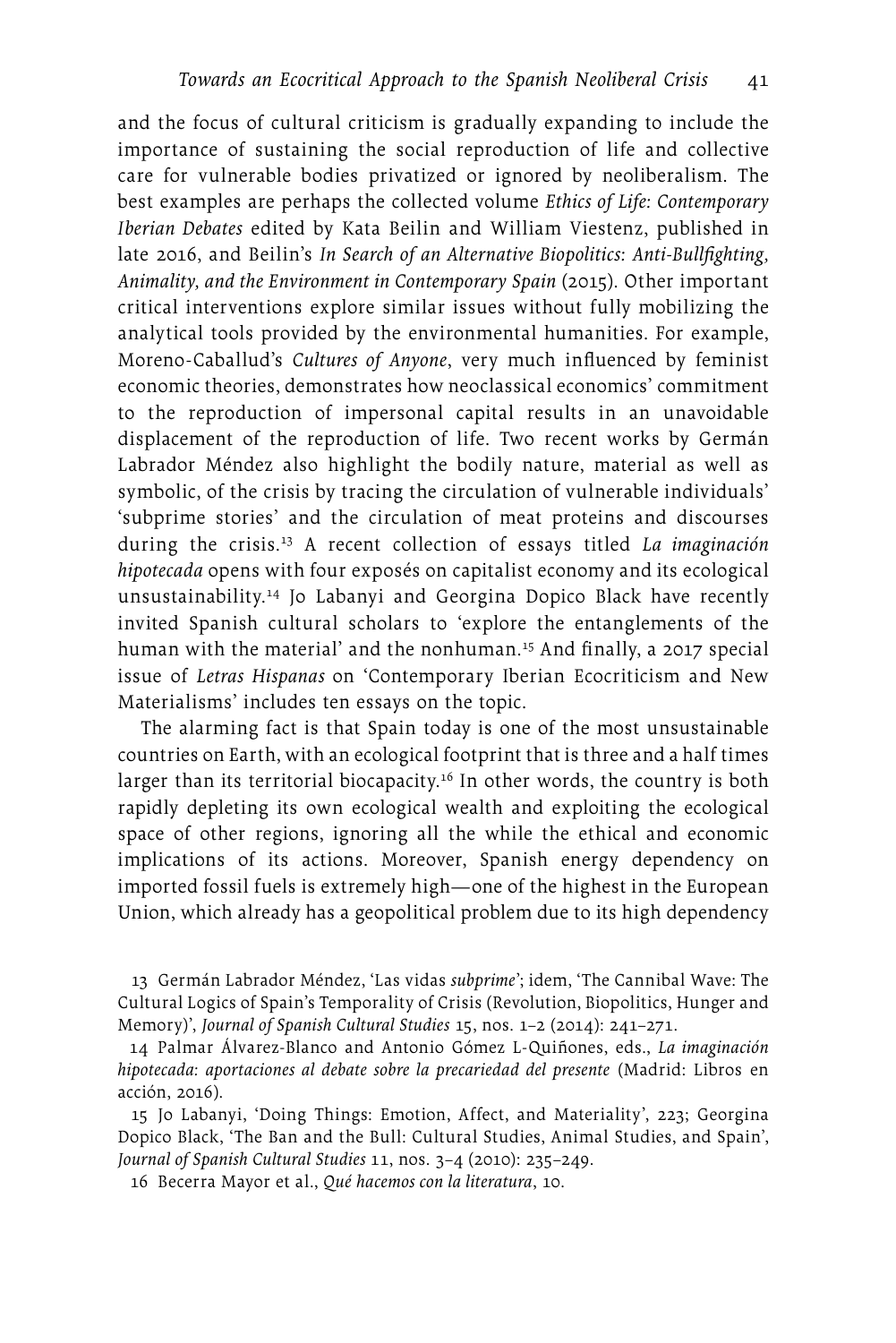on foreign energy sources. In addition, current transportation plans and strategies in Spain, according to a study conducted by Bermejo Gómez de Segura, appear delusional when measured against the global energy crisis in general and Spain's dependence on foreign energy in particular.<sup>17</sup>

Under capitalism, economic growth, abundant and cheap energy, and ecological depletion go hand in hand. The reality, recognized by many economists, is that economic stagnation in advanced economies—with the exception of some counterproductive bubbles—has been the norm since the 1970s; the previous impressive growth of 'The Glorious Thirty' was only possible thanks to the availability of cheap and abundant oil (and also uncommodified land). Global fossil fuel peak and other crucial materials and energy peaks are already well known to researchers. Even the techno-optimist International Energy Agency acknowledges these realities in its 2015 report, predicting a global fossil fuel peak by 2020, although the peak of conventional fossil fuel probably began in 2006.18 In this context, the problem is not simply that the price of importing fossil fuels is expected to rise from now on, but that their supply could be limited by increasing global demand during a time of shrinking oil production—not an encouraging scenario for a net importer of fossil fuels like Spain. Without abundant energy or raw materials to capitalize on, there is no foreseeable economic growth, so lack of growth in Spain is likely to be the norm in the near future. Spain is also one of the 30 countries suffering the greatest hydric stress, ranking second in Europe.<sup>19</sup> Since Francoist times Spain has never properly faced this problem and has only made it worse by attacking its symptoms; the nation's strategy has been limited to constructing dams and transferring water from one region to another within a growth and consumerist model that continually increases demand while wasting water on a vast scale. Because of Spain's geographical position, climate change is already seriously affecting the country and most of its territory is expected to suffer from moderate to severe droughts in the near future, causing massive fires, crop failures, water shortages, and massive desertification, among other problems.

The future lack of fertile soil, water, and cheap fossil fuels will greatly affect agriculture in Spain. The rapid modernization of agriculture over

17 Roberto Bermejo Gómez de Segura, 'La política de transporte española ante el fin de la era de los combustibles fósiles', in *Economía ecológica: reflexiones y perspectivas*, ed. Santiago Álvarez Cantalapiedra and Óscar Carpintero (Madrid: CBA, 2009), 77–124.

18 International Energy Agency, World Energy Outlook 2016, <www.iea.org>.

19 Joaquim Elchacho, 'España, incluida en la lista de países con más problemas de agua del mundo', *La Vanguardia*, September 2, 2015.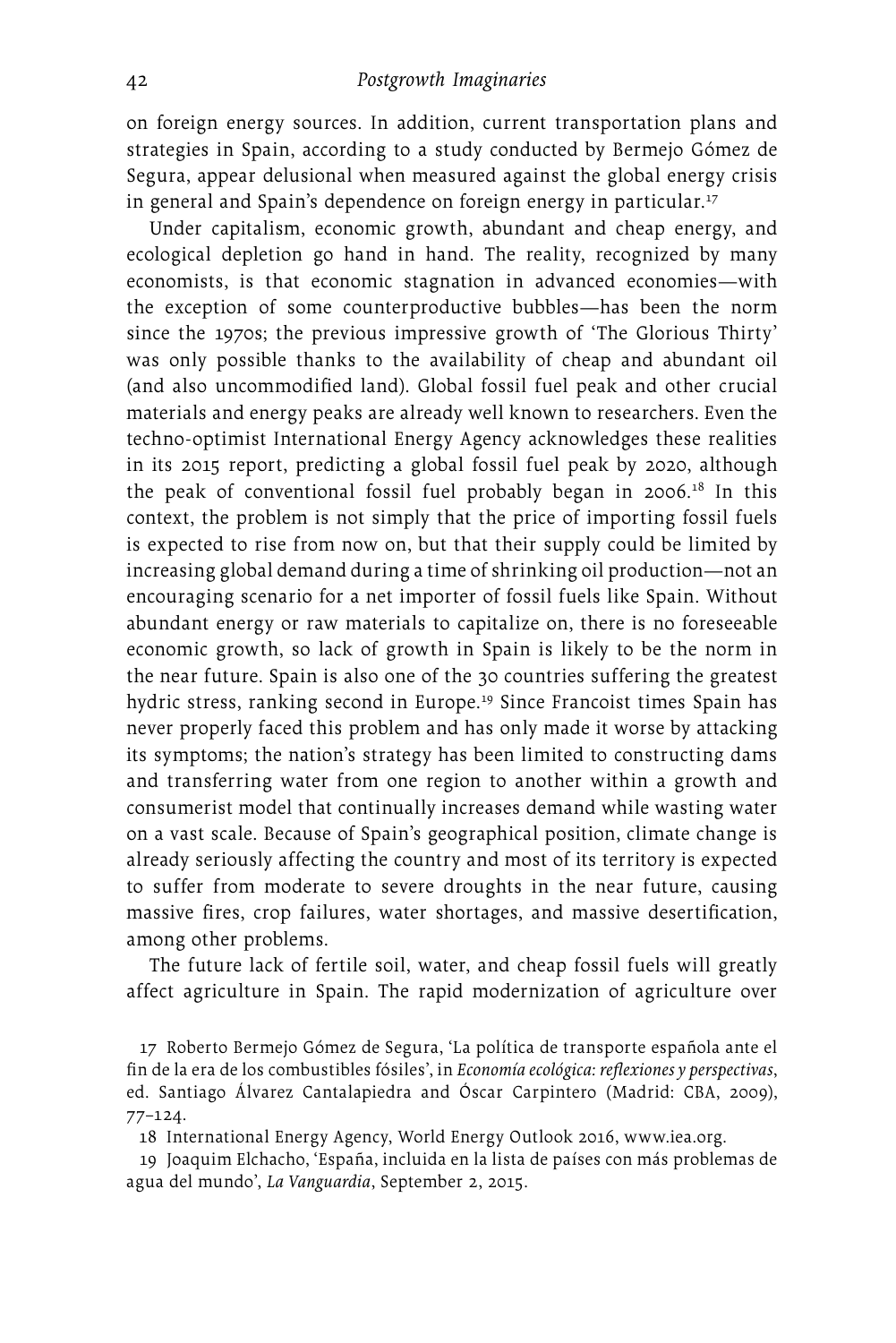the last half-century included the reduction of biodiverse crops in favor of a few intensive and extensive monocrops produced for export. Not only has this shift required the adoption of agro-industrial models that require massive fossil fuel inputs, it has also undermined food sovereignty and communitarian resilience and provoked a massive displacement of people from rural to urban areas. This agrarian transformation began under Franco and continued when Spain adopted European agrarian policies after entering the European Union. The current agro-industrial model favors large corporations that control the food supply and force small and medium-sized farms out of business. This rapid upscaling of agriculture has had staggering cultural and social consequences that have already been analyzed by Spanish literary and cultural scholars, and ecological ones, such as the massive reduction of agrarian biodiversity (we have lost 75 percent of it in the last few decades), the acceleration of soil erosion, the creation of a food system dependent on huge amounts of irrigation and fossil fuels, and persistent chemical pollution in the soil, water, and air.

Because of its proximity to Africa, Spain will also be disproportionally affected by the ongoing displacement of environmental refugees moving north. The most disturbing fact is that rather than preparing for what seems to be a disruptive socioecological future, the Spanish government is doing the opposite by dismantling existing environmental legislation in an already deficient national environmental legal framework, even as the European Union is pressuring the government to correct the situation. Instead, Spain is implementing laws that are clearly anti-ecological, undermining communitarian socioecological resilience; constructing vast, unnecessary infrastructures completely dependent on fossil fuels; and openly embracing a neoliberal urban model that exacerbates all the aforementioned problems.

Spain is, as I write, one of the European Union countries charged with the greatest number of environmental infractions. Its neoconservative administration (under the Partido Popular) has recently created legal insecurity in relation to renewable energy that incentivizes disinvestment in the sector and undermines ongoing projects. In summer 2013 the Spanish government approved an energy reform that has been loudly rejected by most environmental organizations because it does not support renewable energies but rather benefits large corporations and promotes the continuation of Spanish energy dependency on imported fossil fuels, creating obstacles to energy self-production. The perversity and ridiculousness of this law and its outcomes have also been criticized by international media outlets: 'Storing solar energy in a battery in Spain is more criminal than spilling radioactive waste. That's the implied message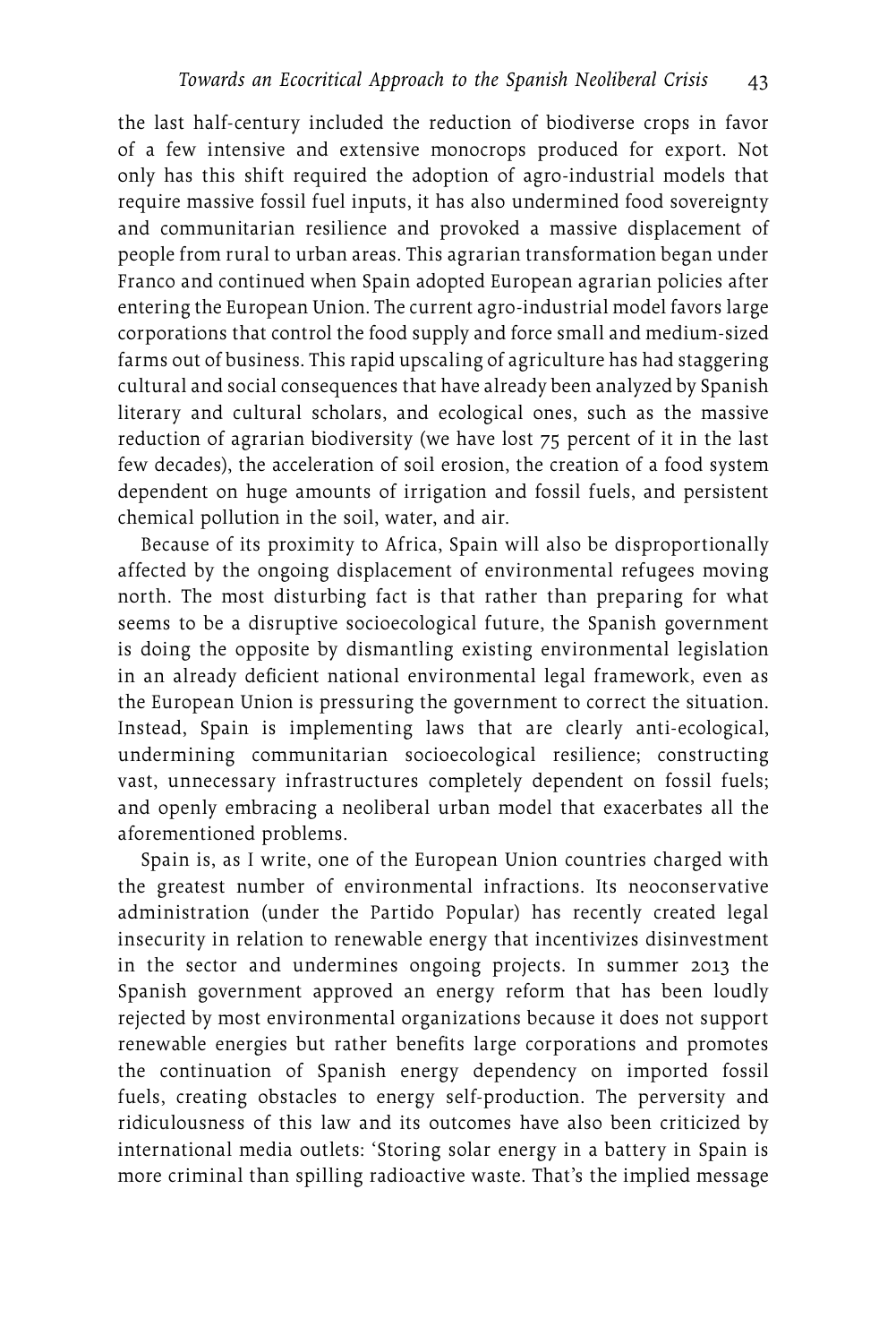written between the lines of a recently drafted law poised for fast-track approval by the government of Spain'.20 In 2015, Spain increased its reliance on coal for the generation of electricity by 23 percent and reduced its use of renewable energy.<sup>21</sup> Given the energy situation in Spain and the current state of peak oil and climate change acceleration, these reforms seem to condemn Spaniards to an unsustainable economic, social, and environmental future. Another environmentally retrograde action taken by the government was to discontinue the funding of the Observatorio de la Sostenibilidad en España (OSE), the main institution overseeing the study of Spanish sustainability. As a result, the OSE closed in May 2013 (although it reopened in December 2014). Furthermore, '90 percent of European agricultural GMOs are produced in Spain'.<sup>22</sup>

During the liberalization of the Spanish economy (from roughly 1950 to the present), the social metabolism of Spain (the flow of materials and energy mobilized by its economic activity) has changed dramatically, from one based on renewable sources mostly within the limits of its own territorial biocapacity to the unsustainable one described above. Óscar Carpintero completed an exhaustive study on the metabolism of the Spanish economy during the second half of the twentieth century and concluded that Spain rapidly increased its material and energy intensities, importing much more than it exports and rapidly degrading the ecological services of ecosystems within its territory.<sup>23</sup> The Spanish economy is not dematerializing at all—that is, it is not reducing the amount of energy and materials required to grow the economy, as predicted by the environmental Kuznets curve. The Kuznets model suggests that the ecological footprint of postindustrial countries will not continue to grow unchecked but will decrease after reaching a peak. But the Kuznets model does not take into account the impact of postindustrial economies on the ecological spaces of other regions. Advanced economies do not dematerialize, rather they externalize somewhere else the vast environmental degradation resulting from their consumerist lifestyles.

20 Aisha Abdelhamid, 'In Spain, Solar Energy Storage Is Worse than Nuclear Spillage', *PlanetSavet*, June 18, 2015, [http://planetsave.com/2015/06/18/in-](http://planetsave.com/2015/06/18/in)spain-solarenergy-storage-is-worse-than-nuclear-spillage/.

21 Red Eléctrica de España, 'Estadística diaria del sistema eléctrico español peninsular', December 30, 2015, <http://www.ree.es/es/balance-diario/peninsula>/ 2015/12/30.

22 Katarzyna Beilin and William Viestenz, eds., *Ethics of Life: Contemporary Iberian Debates* (Nashville, TN: Vanderbilt University Press, 2016), xvi.

23 Óscar Carpintero, *El metabolismo de la economía española: recursos naturales y huella ecológica (1955–2000)* (Lanzarote: Fundación César Manrique, 2005).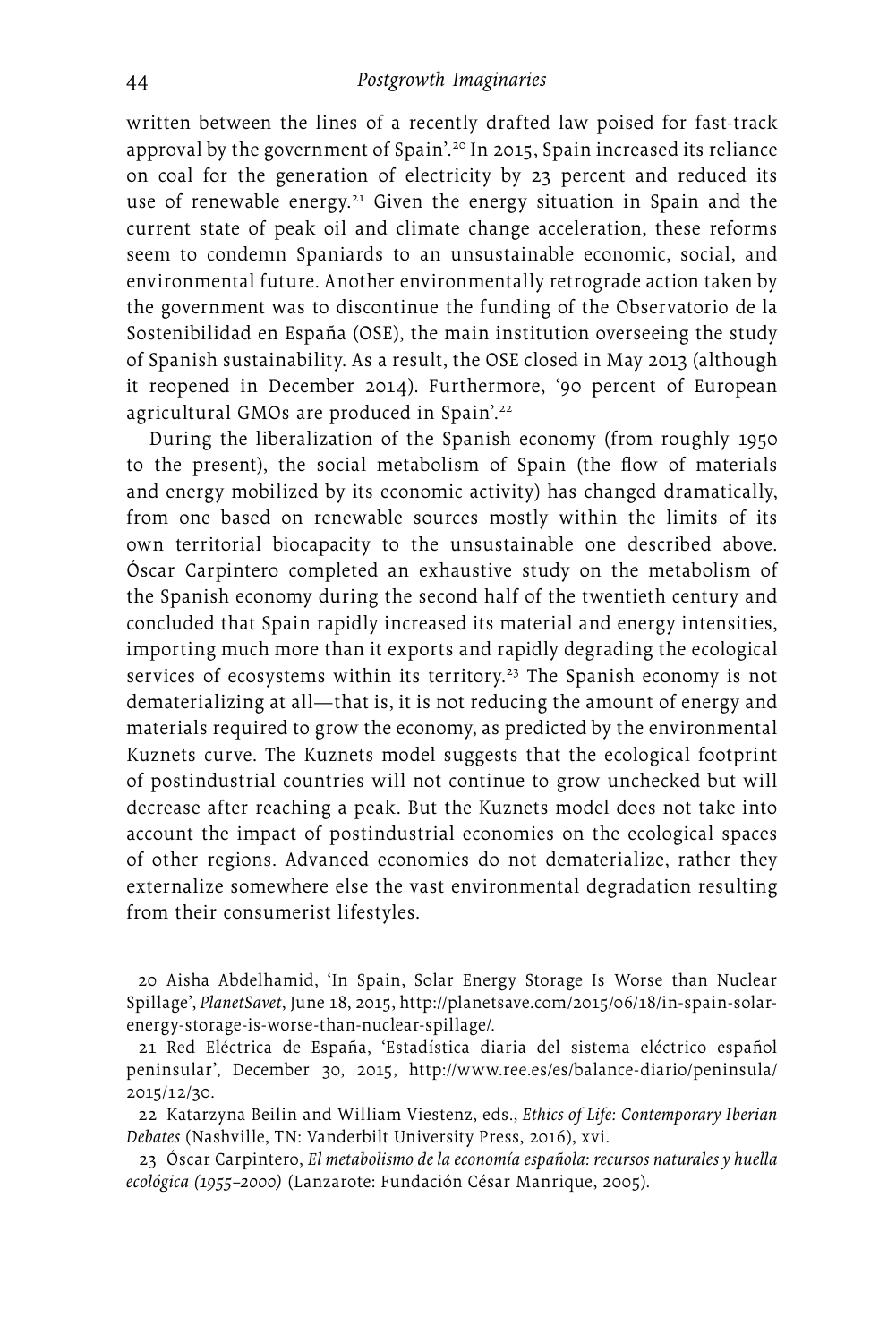To understand all the cultural changes in Spain in the last few decades it is necessary to relate them to the material and symbolic changes brought about by these ongoing socioecological transformations. In the context of the Anthropocene, these ecological issues will not only shape future cultural sensibilities in Spain, but they will also condition material, social, and political possibilities within Spanish territory. Ignoring these dangerous trends may seriously undermine the potentialities of our political imagination.

The widely praised Spanish modernization (equated with economic growth, cultural consumerism, and the proliferation of tourist infrastructures and monocrops) is responsible for a massive ecological degradation that will compromise the well-being of Spaniards for centuries. However, this growth was not something that average Spaniards either chose to pursue or truly benefited from. GDP growth under neoliberal policies tends to result in higher rates of criminality and health problems, increased inequality, social erosion and fragmentation, environmental degradation, and, in some cases, a loss of purchasing power by the majority of the local population. Indeed, such was the case in Spain during the years of rapid growth that preceded and exacerbated the financial crisis. Corporate mass media and the majority of the people uncritically celebrated this phenomenon, known internationally as the 'Spanish economic miracle'. However, during those years (1995–2005), the average Spanish salary lost 4 percent of its purchasing power and the environment was depleted on an unprecedented scale.<sup>24</sup> Capitalist accumulation did not recede during the ongoing financial crisis, it accelerated. According to *<eldiario.es>*, 'El número de multimillonarios en España aumenta un 44% desde 2011' [Since 2011 the number of multimillionaires in Spain increased by 44 percent].<sup>25</sup> Thus, capital accumulation can continue without economic growth through dispossession and redistribution from labor to capital. But this capitalism without growth becomes more socially and politically unstable.<sup>26</sup> This explains the rise of far-right populisms and aggressive nationalisms in Europe.

Capitalist economic expansion is always a story of dispossession, ecological deterioration, social corrosion, and the extermination of cultural and biological diversity somewhere. It is essential that cultural critics

24 Ignacio Escolar, 'La generación estafada', in *Reacciona*, ed. Rosa María Artal (Madrid: Santillana, 2011), 117.

25 *<Eldiario.es>*, 'El número de multimillonarios en España aumenta un 44% desde 2011', September 10, 2016, [http://www.eldiario.es/economia/numero-](http://www.eldiario.es/economia/numero)multi [millonarios-Espana-aumenta\\_0\\_557144596.html.](millonarios-Espana-aumenta_0_557144596.html)

26 Giorgos Kallis, *In Defense of Degrowth: Opinions and Minifestos*, ed. Aaron Vansintjan (Brussels: Uneven Earth Press, 2017), 87–88.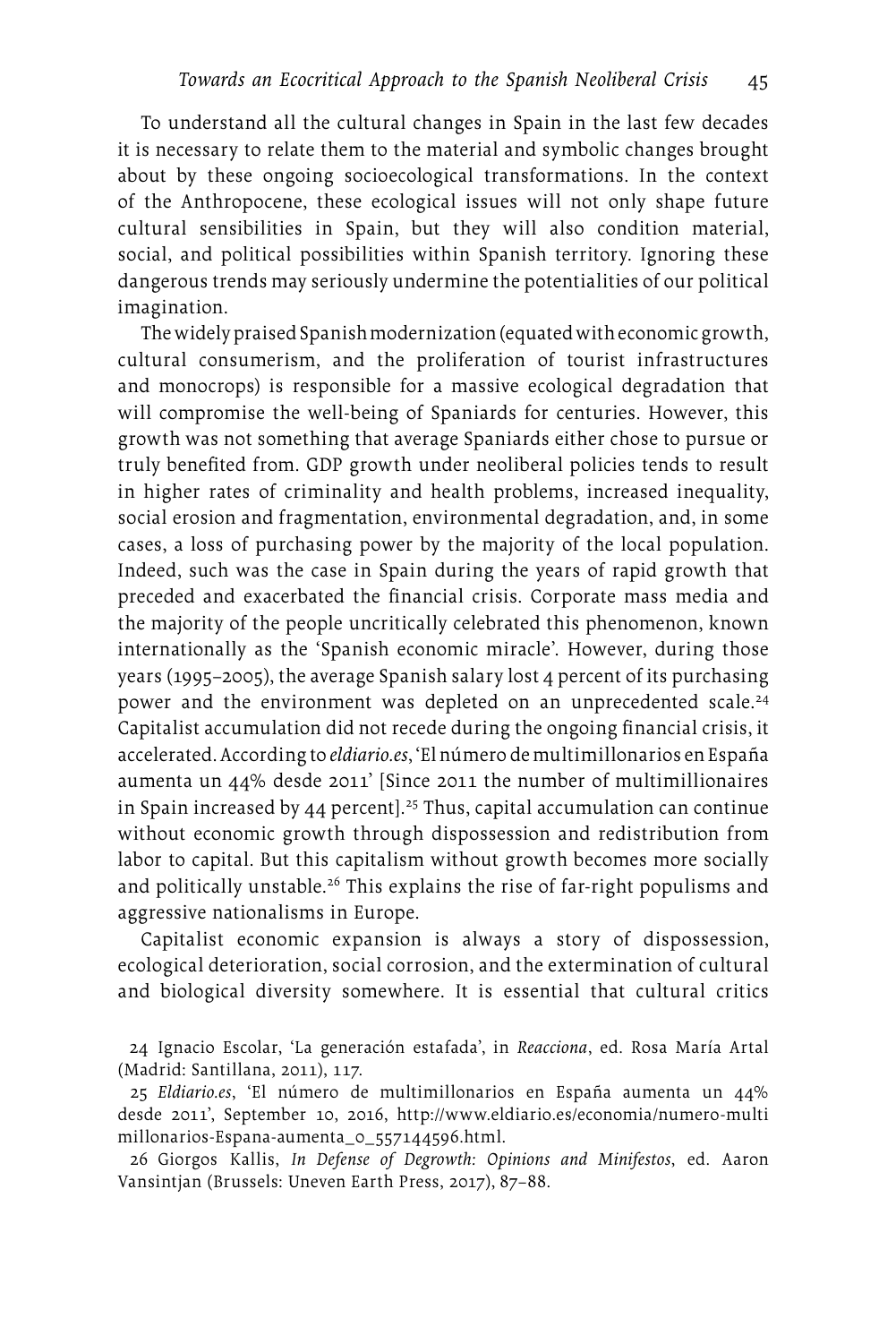develop the habit of systemically tracking these links in order to make sense of the cultural processes behind them. The problem is that in Spain before the crisis, the downsides of economic growth were not readily visible in corporate media, nor were they fully detected by the academic radars of cultural scholars (often pointed at cultural *objects* rather than systemic *relations* and processes), especially when the dominant cultural imaginary confused growth with progress and elevated both to teleological mandates to achieve a manifest national destiny. Now, in post-2008 Spain, the downsides of neoliberal excesses are more obvious than ever before. The tricky part is to avoid the temptation to think that, before 2008, things were somehow different and that Spaniards should thus channel all their political energy towards demanding a return to the so-called 'welfare state' without changing the rules of the game. Feminist economist Amaia Pérez Orozco compellingly recommends staying away from this counterproductive temptation, not only because the welfare state was a historical and localized exception within the capitalist system, but because the conflict between life reproduction and capital accumulation inherent in capitalism is also present in the welfare state, and hence that system of social reproduction is dependent on the same disastrous growth imaginary.<sup>27</sup> In other words, Pérez Orozco rightly points out that the welfare state cannot be universalized (indeed, if all regions of the planet had the ecological footprint of Spain, we would need the ecological resources of several planets) and in fact may not be socially desirable after all, since it never properly dealt with the contradictions of capitalism and its addiction to growth and inequality and the illegitimate origins of wealth accumulated by the so-called '1 percent' (especially in the aftermath of the civil war and the Franco regime). The politics of the welfare state were not really politics as such, since it never questioned or debated its unsustainable model of growth or the socioecological consequences of that model. The great appeal of the welfare state was that it managed to create a fragile illusion of collective (but asymmetrically distributed) prosperity and well-being by hiding or disguising its downsides within its national borders (under a paternalistically subsidized and depoliticized social system dependent on growth), while externalizing to peripheral regions the worst social and ecological impacts of constant economic growth.

It seems to me that in order to overcome all these accumulating socioecological problems, a radical political culture in Spain and beyond must demand nothing less than a postgrowth society that finally comes

27 Amaia Pérez Orozco, *Subversión feminista de la economía: aportes para un debate sobre el conflicto capital-vida* (Madrid: Traficantes de sueños, 2014), 264.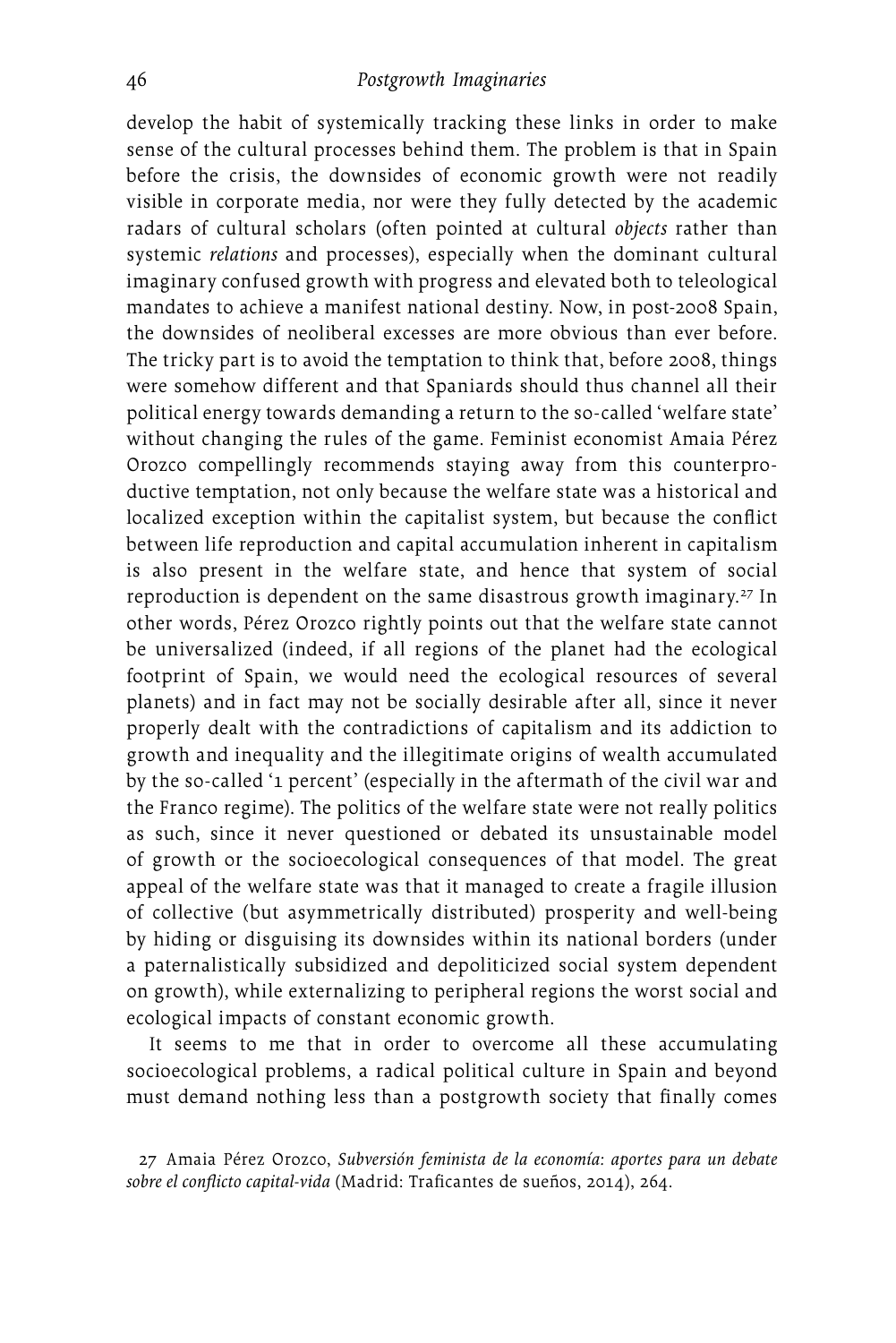to terms with the iterative historical wrongdoings of the anthropological machine. This entails articulating a revolutionary political ecology that demands a just society with a sustainable metabolism. These two goals social justice and sustainability—go hand in hand and can only be achieved in conjunction. To create the conditions propitious to such a radical political culture, it is paramount to envision new imaginaries in which humans are not reduced to individual economic actors, societies are not conceived as factories for economic growth, and the natural environment is not artificially separated from—and instrumentalized by—human socioeconomic systems that reduce everything to a resource to be exploited by the growth machine.

### 1.1.2. Culture of Transition and Culture of Crisis: Historical Iterations of the Growth Imaginary in Spain

Where did the present cultural imaginary come from? The dominant cultural reading of the Spanish transition to democracy, which Guillem Martínez refers to and criticizes as the Culture of Transition (Cultura de la Transición, CT), has functioned as a baseline to ingrain and naturalize the imaginary of economic growth in Spain.28 The CT is, more than anything else, the hegemonic culture of growth. Isidro López clearly explains this in his essay '*Consensonomics*: la ideología económica en la CT'.29 The CT is nothing but the Spanish version of the cultural hegemony of global capitalism. As such, CT implies the wholehearted acceptance of the cultural values and worldviews of a specific group, neoliberal capitalists, and the organization of Spanish society according to those values. The CT rendered invisible the historical construction of the hegemonic values and normalizes the institutionalized order of things created by them. The term 'Culture of Transition' is an invaluable critical addition because, in naming it, we invoke what the hegemony hides: its engineered nature. When we talk about CT, we are able to conceptualize the cultural, intellectual, and symbolic mesh formed by the dominant imaginary that infiltrated every aspect of Spanish reality.

Although the CT was an invisible semiotic regime for many cultural scholars before it was discursively articulated, it has long been the agent of massive socioecological consequences that restrict and direct the limits of the possible, the doable, and the thinkable. Fortunately, since 2011, the

29 Isidro López, '*Consensonomics*: la ideología económica en la CT', in *CT o la Cultura de la Transición: crítica a 35 años de cultura española*, ed. Guillem Martínez (Barcelona: Mondadori, 2012), 77–88.

<sup>28</sup> Guillem Martínez, 'El concepto CT', in *CT o la Cultura de la Transición: crítica a 35 años de cultura española*, ed. Guillem Martínez (Barcelona: Mondadori, 2012), 13–23*.*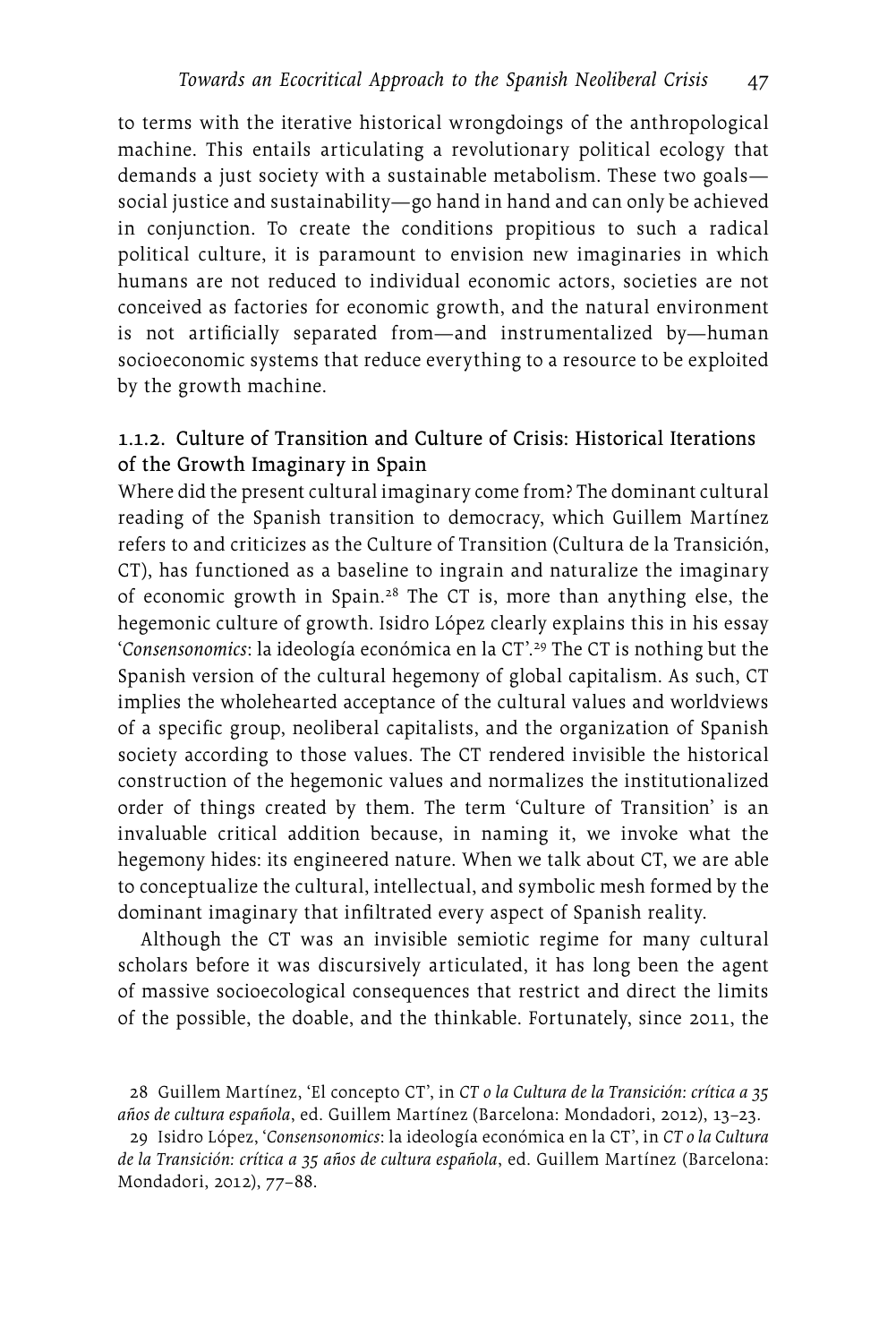growing challenge to the CT has revisited and exposed the myths of the grand narrative of the Spanish transition as a long-desired and exemplary path to the country's normalization, modernization, and Europeanization (supposedly consensual and desired by most Spaniards) after the end of the dictatorship. This cultural narrative ignores the connections and continuities between the elites favored by Franco's regime and the economic and financial actors who benefited from the subsequent Spanish neoliberalization that resulted in the financial crisis. It has been proven that this dominant reading of the transition imposed itself over other narratives constructed to make sense of the Spanish transition (obviating the imposed continuity with Franco's economic regime, the extermination of rural cultures, and the forced cultural depolitization orchestrated by elites committed to a global project of neoliberalization), and how it rendered invisible other cultural sensibilities of the time that did not match the preferred cultural narrative. These 'disnarrated'<sup>30</sup> cultural modes are heterogeneous and have been identified by several cultural scholars. The most comprehensive and interesting example is arguably Germán Labrador Méndez's recent book *Culpables por la literatura. Imaginación política y contracultura en la transición española (1968–1986)*. 31 Graham and Labanyi's reclamation of the many potential modernities and Moreno-Caballud's 'arrested modernities' are other, less elaborated, examples.32

It seems to me that something similar was happening after 2008 in what we could call the 'Culture of Crisis' in Spain. The supposedly consensual grand narrative of the Culture of Crisis was that we all desire and need to get back to the rapid economic growth that made Spain the modern European country it was always destined to be (and elevated it to become the eighth-largest economic power in the world!). This hegemonic reading of the crisis ignores and silences other cultural narratives that are actively challenging the hegemonic Culture of Crisis, especially following the 15-M movement. I intend to push this exploration further by demonstrating the political ecology inherent in these countercultural responses, which is critical to understanding their subversive and transformative potential. The convergence of challenges to the dominant reading of both the Spanish democratic transition (and therefore the institutional system that arises from it) and of the crisis of 2008 contributes to the erosion of the growth

<sup>30</sup> Gerald Prince, 'The Disnarrated', *Style* 22 (1988): 1–8.

<sup>31</sup> Germán Labrador Méndez, *Culpables por la literatura. Imaginación política y contracultura en la transición española (1968–1986)* (Madrid: Akal, 2017).

<sup>32</sup> Helen Graham and Jo Labanyi, 'Culture and Modernity: The Case of Spain', in *Spanish Cultural Studies: An Introduction*, ed. Helen Graham and Jo Labanyi (Oxford: Oxford University Press, 1995), 8; Moreno-Caballud, *Cultures of Anyone*, 105–112.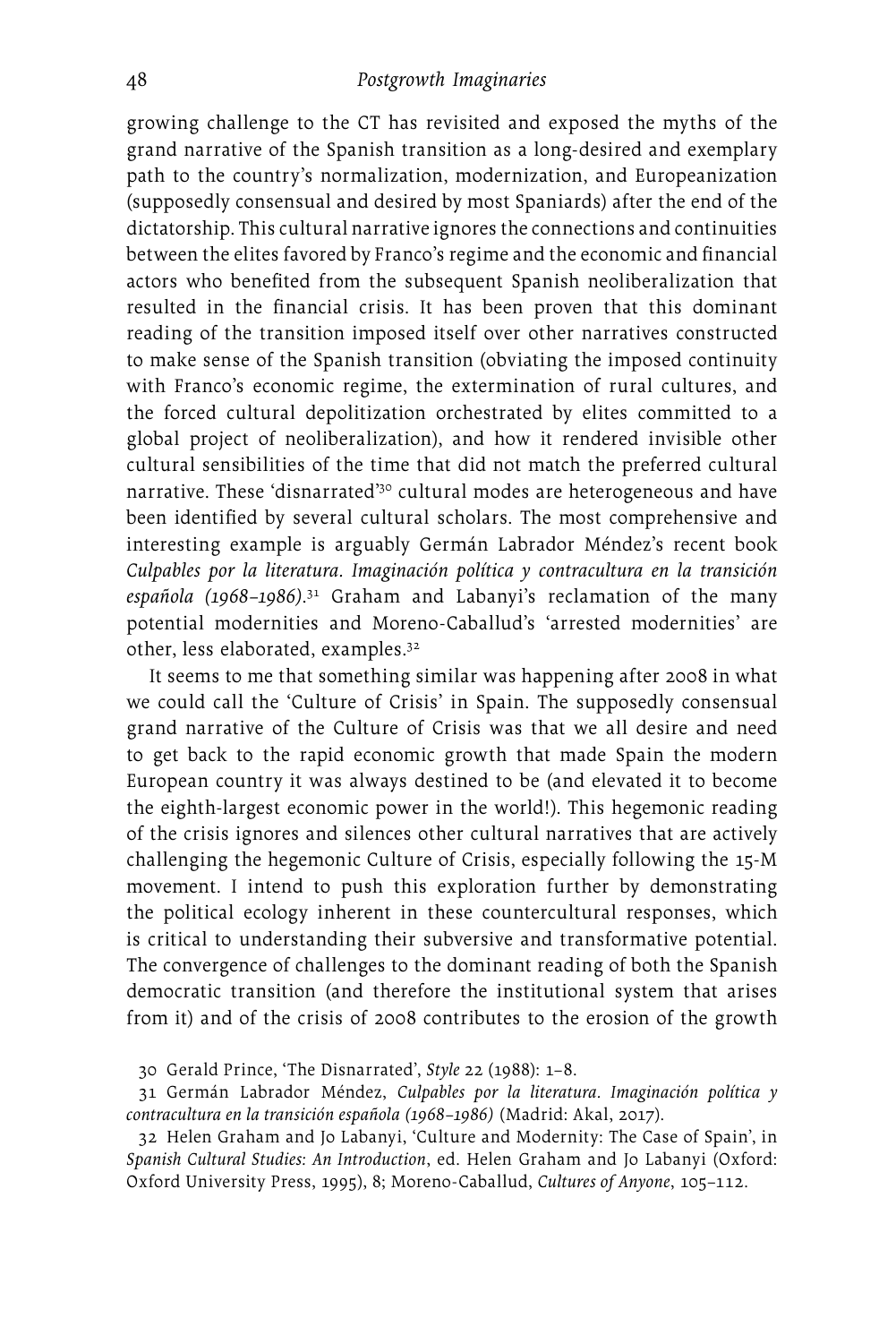imaginary that is inherently taken for granted by these readings (namely, that the prefabricated consensus in both cases was about the desire of growing without ever asking why and what for). For the CT, democracy means fully immersing ourselves in growth-oriented, competitive, consumerist, European neoliberalism: an optimum transition to democracy is one that facilitates economic growth. On the other hand, for the Culture of Crisis, the current malaise is attributed to the lack of growth, and thus the optimum transition to a (normalized) non-crisis scenario is one that facilitates the return of economic growth.

It is not a coincidence that the Culture of Transition has only been widely challenged at the moment of an economic meltdown; after all, it was never really intended as a political transition to democracy, but as an economic and cultural transition to a post-political growth-oriented system of social reproduction orchestrated by elites. My main concern is that the much-needed critique of the CT that has rapidly cohered over the past few years in Spain still ignores what could be its best theoretical ally in moving beyond the hegemonic imaginary: namely, the biophysical impossibility of the neoliberal project. Of the 17 essays in the collection that popularized the term CT, *CT o la Cultura de la Transición* (2012),33 not one seriously engages with the ecological crisis. Words such as 'environment' or 'ecological sustainability' occasionally appear as afterthoughts and are never part of the main discussion. It is reasonable to hope that the counterhegemonic cultural sensibilities emerging in the past few years are the beginnings of more radical cultural transformations that will spread as the dominant imaginary of economic growth and its cultural mutations becomes more and more socially and ecologically difficult to maintain. As cultural critics, we cannot afford to ignore these game-changing processes for they have the potential to radically transform our cultural ecology in the near future.

# 1.1.3. Post-Development: Towards a Decolonial Spanish Cultural Approach

Unavoidable ecological limits are increasingly difficult to ignore, not only in the Iberian Peninsula, but across the globe. Thus, the alternative postgrowth imaginaries supported and envisioned by some of the cultural productions to be studied in this book should be understood as examples of an ongoing global articulation of decolonial logics and epistemologies that challenge the economic, social, legal, cultural, political, ecological, and epistemological violence fostered by the capitalist project. This diversity

33 Guillem Martínez, ed., *CT o la Cultura de la Transición: crítica a 35 años de cultura española* (Barcelona: Mondadori, 2012).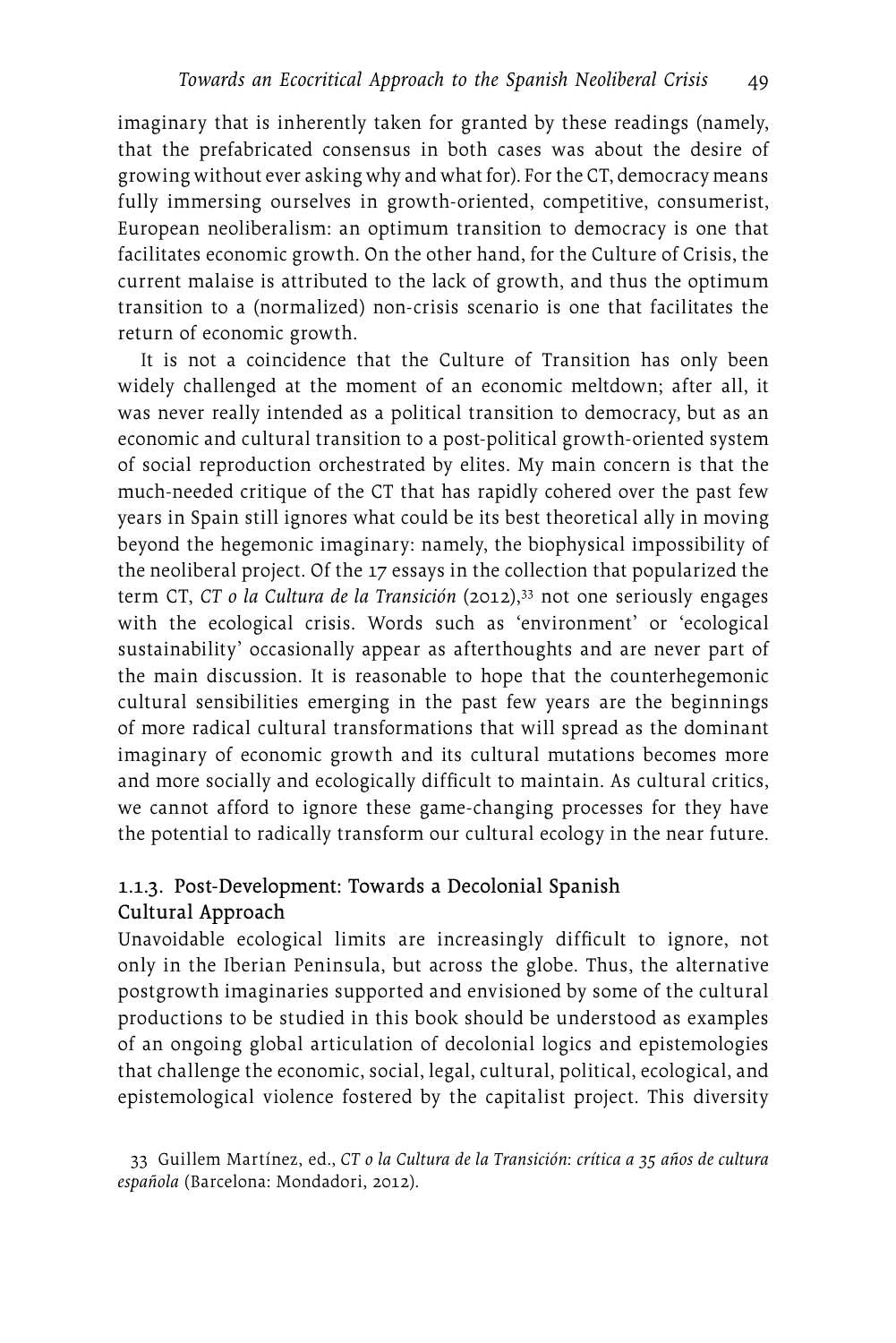of alternative logics is part of the 'ecology of knowledges'34 or 'plural landscape of knowledge forms'35 that have been denigrated, subalternized, and silenced by colonial and neocolonial hegemonic powers. Global capitalism destroys not only biodiversity but epistemological diversity as well. As Michel Serres notes, in addition to the hard pollution produced by neoliberal globalization, there is also a soft, semiotic pollution that affects our minds.36 This mental pollution is disseminated globally by corporate media, financial institutions, neoliberal think tanks, political discourses, and intellectual authorities in order to convince people around the Earth that all non-market-oriented, communitarian, and self-sustained ways of thinking and living should be discounted. Although the negative socioenvironmental consequences of this mental pollution are geopolitically asymmetrical, the effects are global, with the global South suffering the biophysical (and psychological) consequences disproportionately. As Boaventura de Sousa Santos explains, 'A vast array of conceptions, theories, arguments … produced in the West by recognized intellectual figures, were discarded, marginalized or ignored because they did not fit the political objectives of capitalism and colonialism at the roots of Western modernity'.37 And if well-known intellectual figures were discounted, we can only imagine how easily less-recognized individuals and communities were excluded from the meaning-making process, as Moreno-Caballud so compellingly shows regarding the recent cultural history of Spain.38 Both the Culture of Transition and the Culture of Crisis can be understood as Spanish versions of this global historical capitalist project that suppresses cultural and cognitive diversity. This is what Walter Mignolo means when he identifies local histories everywhere as conditioned by the global designs of capitalism and colonialism.39

At present, postcolonial ecocriticism, according to Ursula Heise, 'tends to see local places as traversed and reshaped by transnational vectors of power'.40 According to Santos, 'there is no global social justice without

- 37 Santos, 'A Non-Occidentalist West', 103.
- 38 Moreno-Caballud, *Cultures of Anyone*.
- 39 Walter D. Mignolo, *Local Histories/Global Designs: Coloniality, Subaltern Knowledge, and Border Thinking* (Princeton, NJ: Princeton University Press, 2000).
	- 40 Heise, 'Globality, Difference, and the International Turn in Ecocriticism', 639.

<sup>34</sup> Boaventura de Sousa Santos, 'A Non-Occidentalist West? Learned Ignorance and Ecology of Knowledge', *Theory, Culture & Society* 26, nos. 7–8 (2009): 116.

<sup>35</sup> Arturo Escobar, 'Development, Violence and the New Imperial Order', *Development* 47, no. 1 (2004): 17.

<sup>36</sup> Michel Serres, *Malfeasance: Appropriation through Pollution?*, trans. Anne-Marie Feenberg-Dibon (Stanford, CA: Stanford University Press, 2011), 37–89.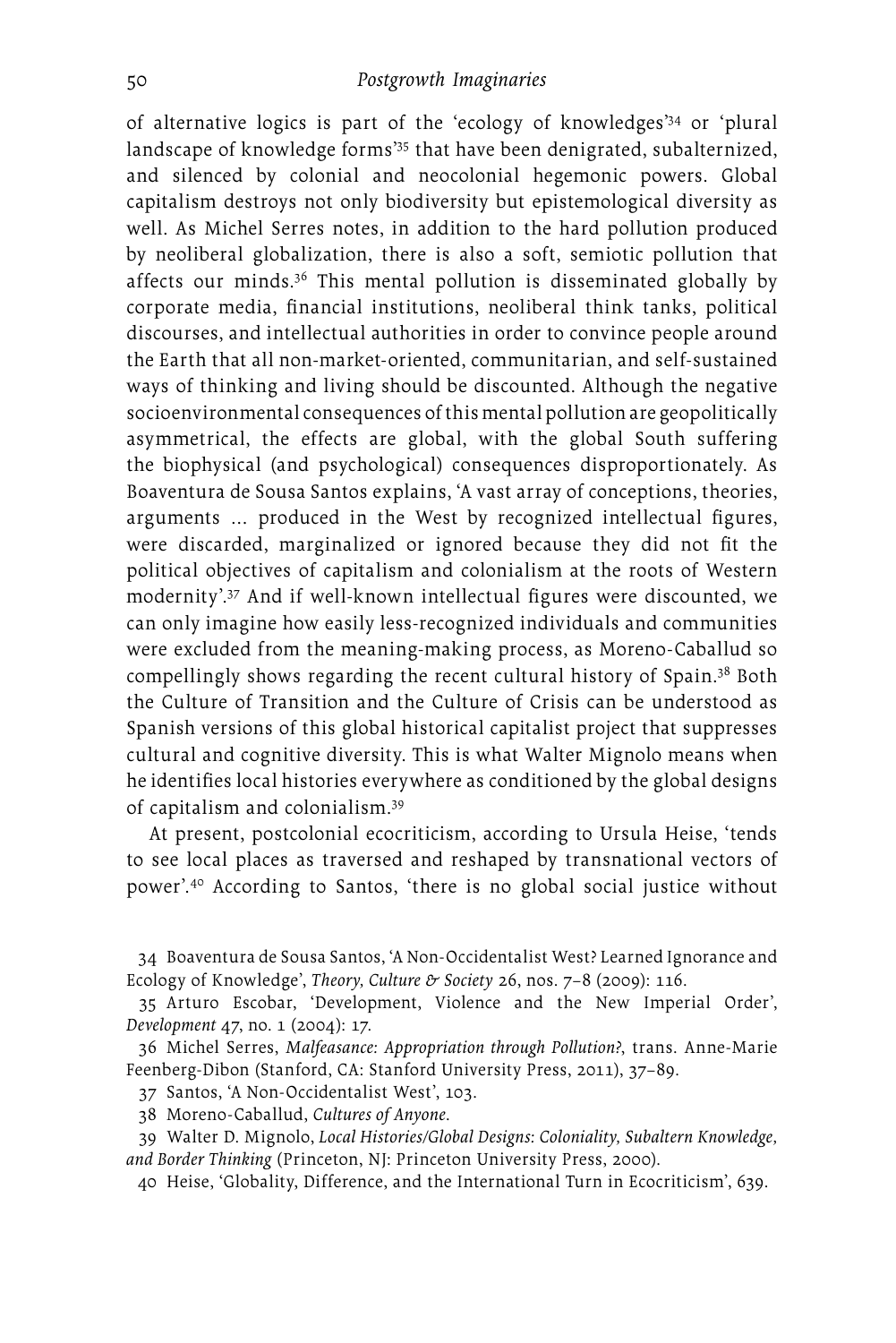global cognitive justice', which is why it is so important to recognize and make visible the cultural, aesthetic, and symbolic expressions that challenge the epistemological monologic of the dominant imaginary.41 Indeed, the 'denial of diversity is a constitutive and persistent feature of colonialism. While the political dimension of colonial intervention has been widely criticized, the burden of the colonial epistemic monoculture is accepted nowadays as a symbol of development and modernity'.42 In other words, the obsolete and simplistic view that portrays Spain as a former colonizer with a nostalgic low self-esteem due to its loss of status as a colonial power may have prevented cultural historians from paying closer attention to the colonial dynamic playing out within Spain.43 This is why decolonizing the dominant imaginary is the task not only of neo-colonies and ex-colonies, but of everyone affected by the semiotic pollution of capitalist logic.44

The recurrent discourse of a Spain that constantly needs to catch up and modernize to remain at the level of other Western powers is not very different from the process, well researched by postcolonial scholars, of epistemological (and financial) dependency that convinced ex-colonial regions to embrace the reasoning of their oppressors (Euromimesis, internal colonization, neoliberal policies, and free trade agreements), no matter how devastating it proved to be for their cultural self-esteem, food sovereignty, economic independence, social well-being, and ecological health. Spain should apply to itself some of the recent environmental postcolonial theories, such as the critique of development advanced by post-development theorists. Understanding these internal neocolonial processes might allow for a fresh reading of the Spanish historical construction of the dominant imaginary of economic growth. For example, we might interpret the Spanish cultural acceptance of Franco's *desarrollismo* and the subsequent Culture of Transition's neoliberalism not as a debated political choice that never was, but as belonging to a continuing process of internal epistemological colonization linked to the transnational project of global capitalist expansion in which alternative

41 Boaventura de Sousa Santos, ed., *Another Knowledge Is Possible: Beyond Northern Epistemologies* (London: Verso, 2008), xix.

42 Santos, *Another Knowledge Is Possible*, xxxiii.

43 Joseba Gabilondo has rightly insisted for years on the need for postcolonial theory and Iberian studies to converge.

44 Luis I. Prádanos, 'Decolonizing the North, Decolonizing the South: De-growth, Post-development, and their Cultural Representations in Spain and Latin America', in *Transatlantic Landscapes: Environmental Awareness, Literature, and the Arts*, ed. José Manuel Marrero Henríquez (Alcalá de Henares: Universidad de Alcalá, 2016), 49–70.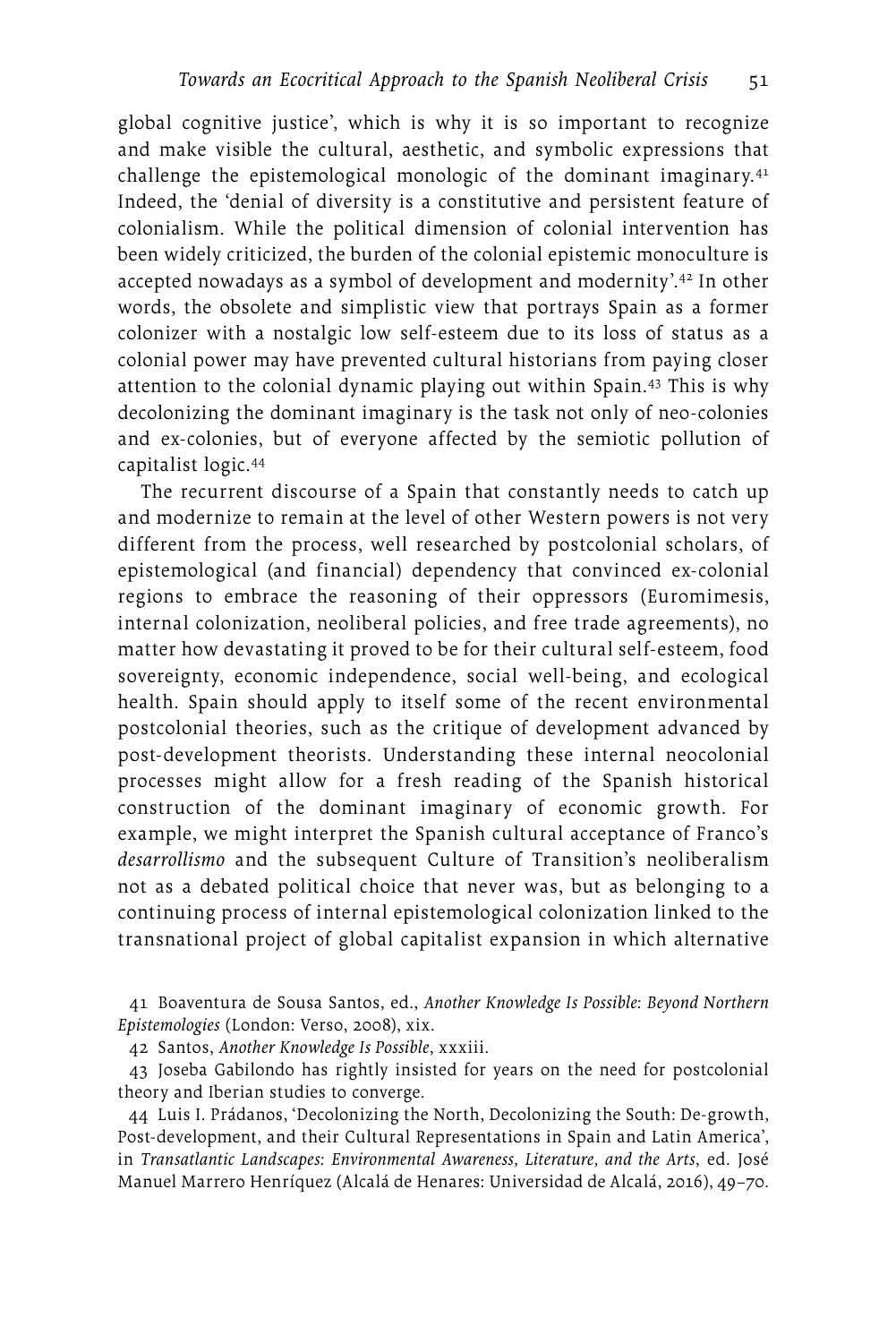political cultures without a growth-oriented scheme were symbolically displaced and materially exterminated. As such, decolonizing the dominant imaginary of economic growth would be the *sine qua non* of any transformative cultural repoliticization, and therefore the appropriate task of cultural studies 'as a theoretical field still capable of articulating emancipatory projects'.45

The concept of post-development as articulated by some Latin American scholars and activists, such as Arturo Escobar, Gustavo Esteva, and Alberto Acosta, reminds us that the idea of development (and underdevelopment) is a Eurocentric construction promoted by neocolonial powers in order to expand their markets to procure cheap raw materials and labor. The model of economic growth that propels colonial ventures has always had huge negative ecological and social impacts on the so-called 'underdeveloped' countries as well as on the lower classes of 'developed' ones.46 Furthermore, the globalization of that economic system is responsible for the ongoing and accelerating decline of most of the living systems of the planet. Global capitalism is, from this standpoint, an ideology founded on the mass destruction of biological and cultural diversity. 'Developed' countries are not a model to follow, since they are nothing but energy vampires with disproportionate ecological footprints that squeeze, destroy, and appropriate the ecological space of the planet. They prevent the rest of the biotic community (humanity and the nonhuman) from getting what they need to survive, while simultaneously unbalancing the cycle of nutrients in global ecological systems.47 As Gustavo Esteva observed, development means accepting a universal definition of the good life that is both undesirable and unviable.48 As such, radical political cultures tend to contest the prefabricated definition of the good life as a function of economic growth and promote the public discussion about what a good life for all would look like on a finite planet.

Post-development theorists are exposing the ways in which the organizations that encourage globalization promote a neoliberal agenda that only benefits a minority of the global population<sup>49</sup> while harming

45 Bryan Cameron, 'Spain in Crisis: 15-M and the Culture of Indignation', *Journal of Spanish Cultural Studies* 15, nos. 1–2 (2014): 1–11.

46 Arturo Escobar, *La invención del tercer mundo: construcción y deconstrucción del desarrollo* (Bogotá: Norma, 2006), 397–424.

47 Jason W. Moore, 'Environmental Crises and the Metabolic Rift in World-Historical Perspective', *Organization & Environment* 13, no. 2 (2000): 123–157.

48 Gustavo Esteva, 'Más allá del desarrollo: la buena vida', *América Latina en movimiento. La agonía de un mito: ¿cómo reformular el 'desarrollo'?* 445 (June 2009): 3.

49 Esteva, Babones, and Babcicky, *The Future of Development*, 27–48.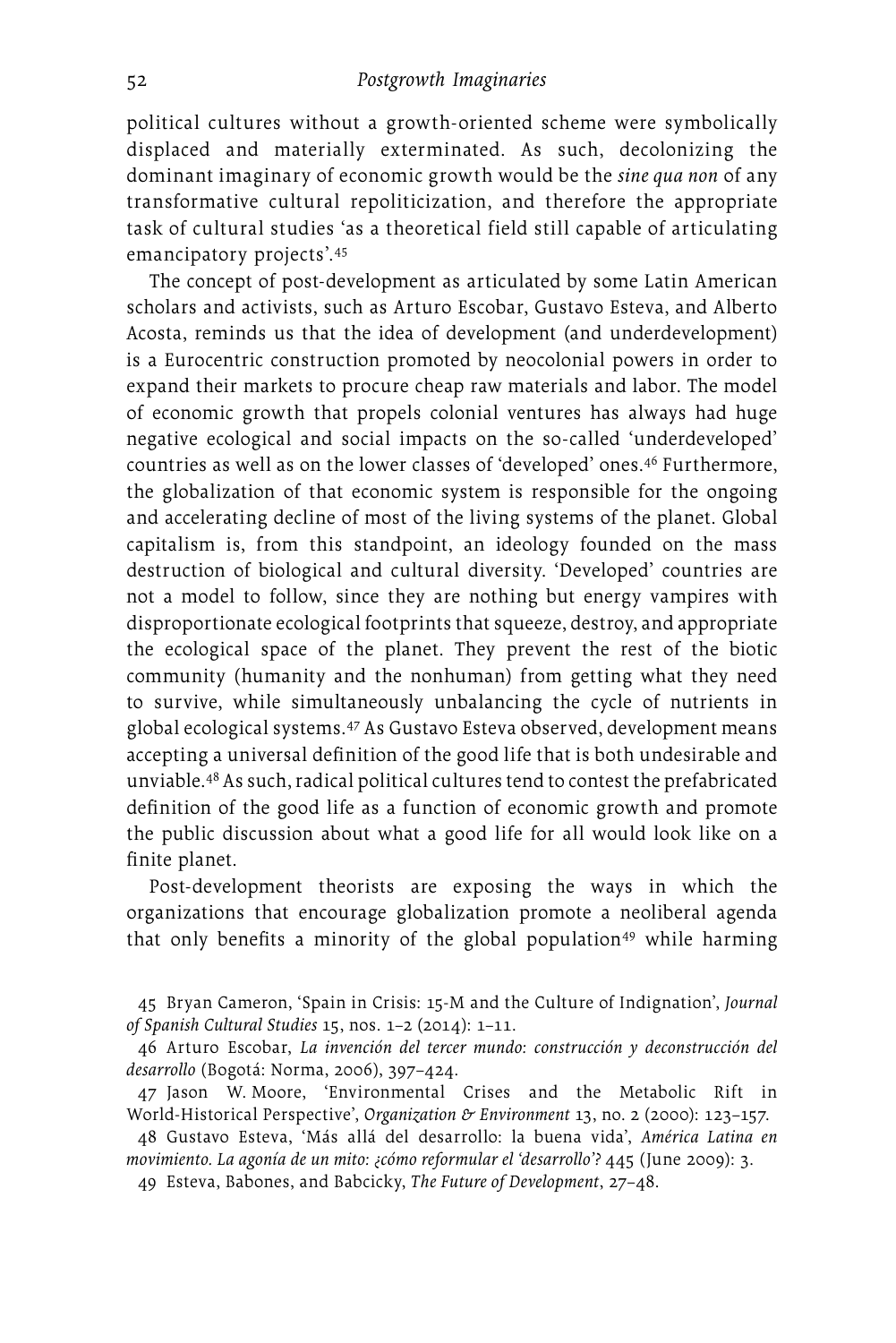the regions they are 'developing'.50 The World Bank, for instance, is one of many nondemocratic institutions that promotes globalization. Its mission statement says (ironically) that its main goal is to reduce poverty by helping 'underdeveloped countries' develop. But on most occasions, when the World Bank actively intervenes, the results are extreme environmental destruction, social degradation, precariousness, and enormous debt.<sup>51</sup> Interestingly enough, Southern European countries today are receiving the same neoliberal medicine—structural adjustment programs—from the troika (the European Commission, the European Central Bank, and the International Monetary Fund) that was previously prescribed for the global South in the second half of the twentieth century. In all cases, the justification is the need to grow the economy in order to pay the interest on national debt, most of which was incurred without democratic control either in the pursuit of growth or to fix some of its externalities. That is, in order to feed the voracious appetite of a shrinking global North, the global South needs to expand to include Euro-Mediterranean countries. On a finite planet, for the rich to get richer, more and more people need to be impoverished. The majority of the population of Spain, Italy, and Greece are now suffering from similar 'structural adjustments' that decades ago condemned many Latin American countries to chronic poverty, violence, and inequality. As Arturo Escobar notes, it is astonishing to observe the developers' and Eurocentric thinkers' incapacity to imagine a world without or beyond development.52 Using a post-development perspective, it is not difficult to see in contemporary Spain many of the cultural dynamics frequently found in colonized regions (discounting, of course, Spanish-based corporations still extracting ecologically sensitive resources from Latin America or grossly exploiting labor in Asia).

Two aspects of this neocolonial dynamic pointed out by post-development scholars deserve closer attention in relation to the culture of Spain. The first is the dispossession and elimination of common rights and collective knowledge encouraged by Franco's *desarrollismo* and continued by the neoliberal project of the Culture of Transition, and the second is the imposition of a universal definition of the good life that is neither desirable nor viable. The latter is skillfully examined by Eugenia Afinoguénova in

52 Arturo Escobar, 'El "postdesarrollo" como concepto y práctica social', in *Políticas, ambiente y sociedad en tiempos de globalización*, ed. Daniel Mato (Caracas: Universidad Central de Venezuela, 2005), 30.

<sup>50</sup> Escobar, *La invención del tercer mundo*, 397–399.

<sup>51</sup> Carlo Petrini, *Slow Food Nation: Why our Food Should Be Good, Clean, and Fair*, trans. Clara Furlan and Jonathan Hunt (New York: Rizzoli, 2007), 110–113.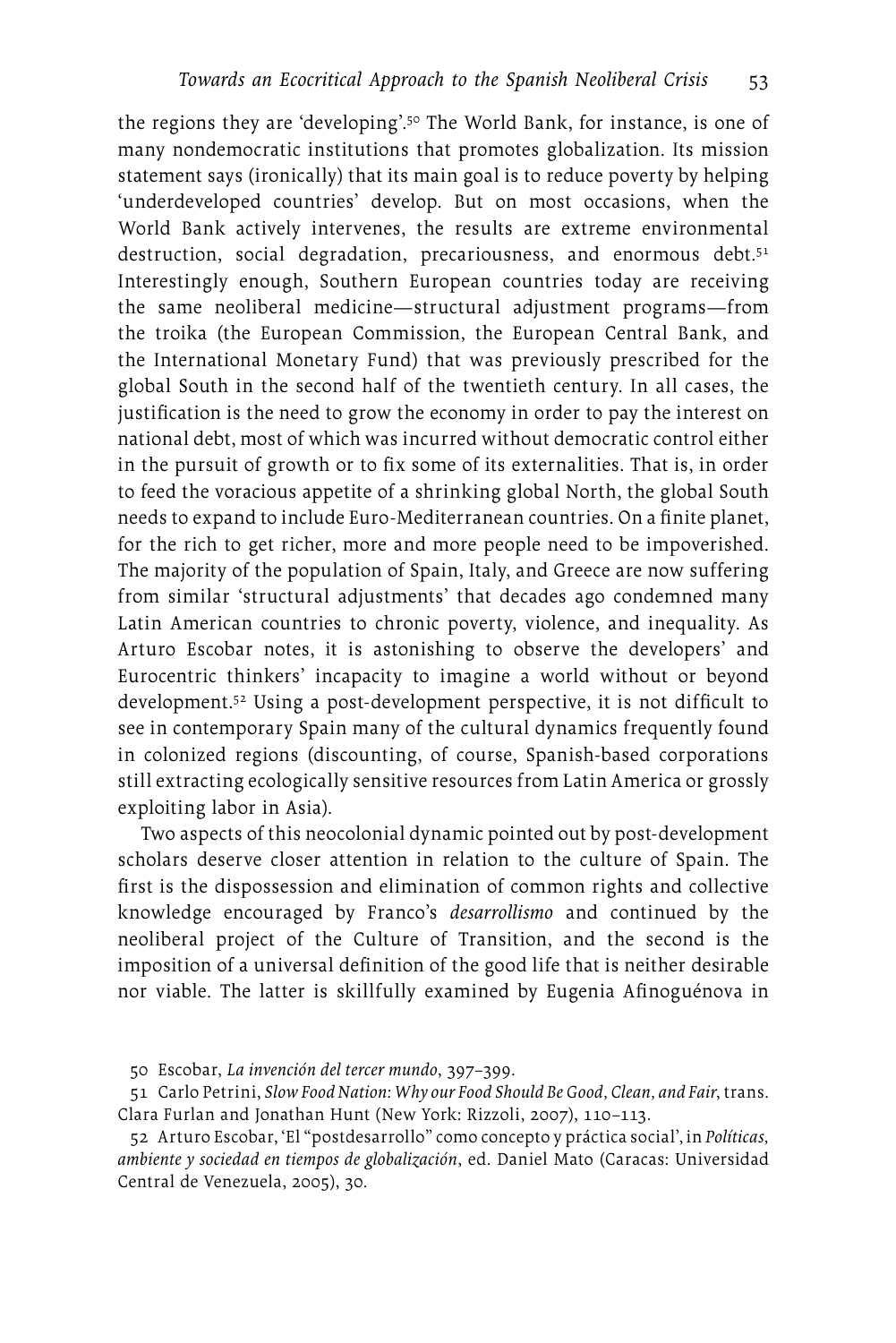relation to the tourist industry emerging during Franco's regime.53 Both of these processes—the exclusion of other logics and the universal definition of the good life—are related to the advance of the hegemonic growth imaginary and its cruel optimism, and are challenged by current alternative cultural sensibilities that are envisioning a postgrowth imaginary and fostering debates about collective rights and the good life that were absent from the CT. Of course, new imaginaries are never really new. Rather, they re-emerge in different fashions from the renewed, reinvented, and redescribed memories and practices of the modernities that were displaced and disnarrated by the dominant story of petromodernity. If we are willing to listen to their whispers—overpowered by the shouted repetition of the fantasies of endless growth—they remind us that, in Bruno Latour's words, 'we have never been modern' in the purely hegemonic sense of the dominant imaginary.54 The human exceptionalism that resulted from the human/nonhuman and society/nature hierarchical divisions, which justifies all colonial, capitalist, individualist, patriarchal, anthropocentric, and neoliberal fantasies, is an unsustainable illusion with devastating material consequences. For the longer and more convincingly we maintain it, the more easily and dramatically it collapses, rendering more visible the systemic human dependency on the more-than-human agency that capitalism denies. As Donna Haraway so beautifully notes, 'we have never been human' in an individualistic, independent, and hubristic neoclassical economic way:

I love the fact that human genomes can be found in only about 10 percent of all the cells that occupy the mundane space I call my body; the other 90 percent of the cells are filled with the genomes of bacteria, fungi, protists, and such, some of which play in a symphony necessary to my being alive at all … I am vastly outnumbered by my tiny companions; better put, I become an adult human being in company with these tiny messmates. To be one is always to *become with* many.55

53 Eugenia Afinoguénova, 'Tourism and "Quality of Life" at the End of Franco's Dictatorship', in *Ethics of Life: Contemporary Iberian Debates*, ed. Katarzyna Beilin and William Viestenz (Nashville, TN: Vanderbilt University Press, 2016), 59–87.

54 Bruno Latour, *We Have Never Been Modern*, trans. Catherine Porter (Cambridge, MA: Harvard University Press, 1993).

55 Donna Haraway, *When Species Meet* (Minneapolis: University of Minnesota Press, 2008), 3–4.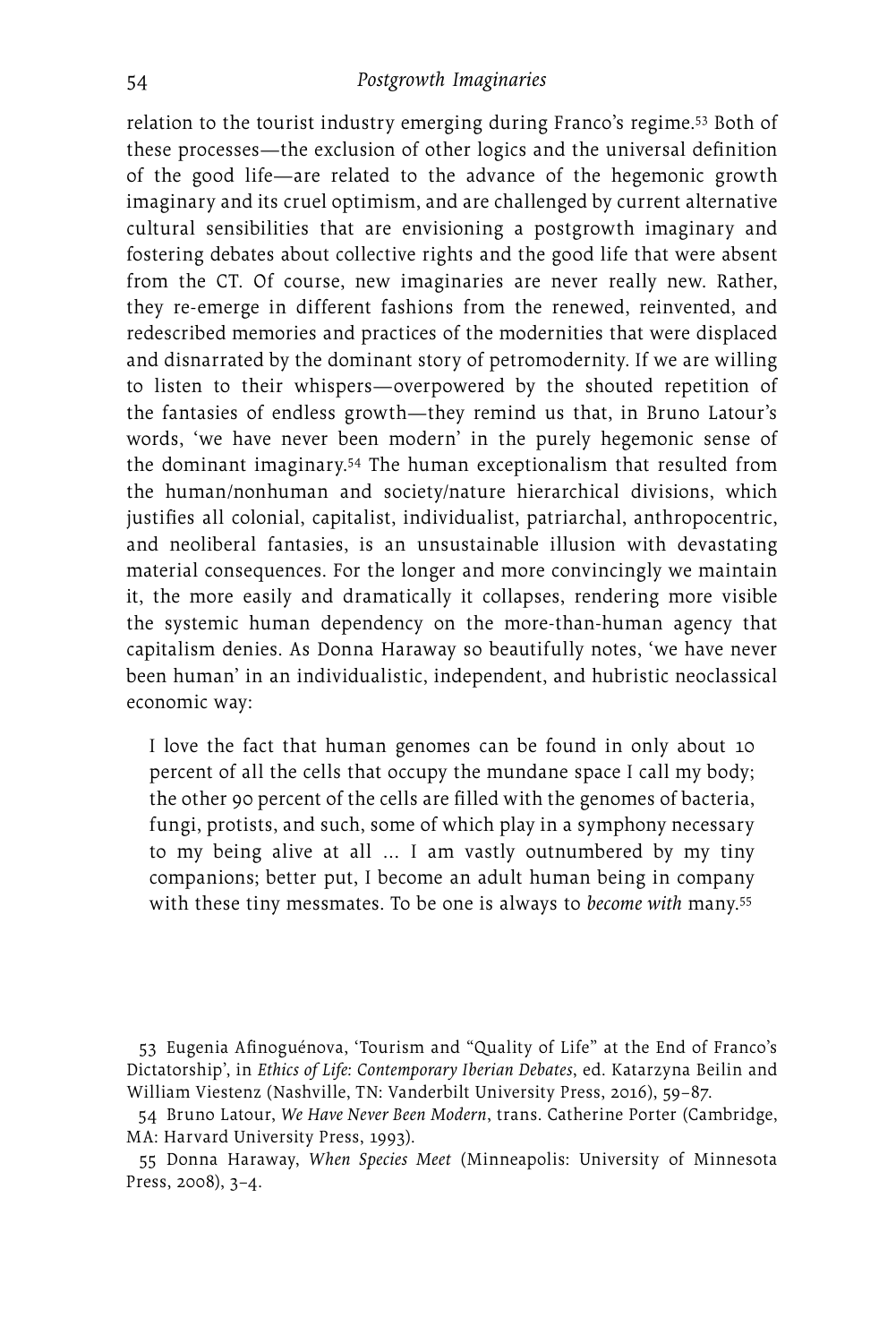#### 1.2. Spanish Ecocriticism and Ecological Economics: A Great Duet

On Saturday March 5, 2011, the Spanish *Boletín Oficial del Estado* published the Law on Sustainable Economy (LES). The second article of the document provides a definition of sustainable economy:

A los efectos de la presente Ley, se entiende por economía sostenible un patrón de crecimiento que concilie el desarrollo económico, social y ambiental en una economía productiva y competitiva, que favorezca el empleo de calidad, la igualdad de oportunidades y la cohesión social, y que garantice el respeto ambiental y el uso racional de los recursos naturales, de forma que permita satisfacer las necesidades de las generaciones presentes sin comprometer las posibilidades de las generaciones futuras para atender sus propias necesidades.

[For the purposes of the present Law, a sustainable economy is to be understood as a pattern of growth that reconciles economic, social, and environmental development in a productive and competitive economy that favors quality employment, equal opportunity, and social cohesion, and that guarantees environmental respect and a rational use of natural resources in a way that permits the satisfaction of the needs of present generations without compromising the means of future generations to fulfill their own needs] $56$ 

The entire document is an implicit declaration of neoliberal principles that, with some adjustments, were equally embraced by all the major traditional Spanish political parties regardless of their political colors. The document is embedded in the conceptual framework of the dominant imaginary: the economy reigns above social and ecological issues, constant economic growth is taken for granted as the goal of society, and competition and productivity are desirable and inevitable. Interestingly, the word 'ecology' does not appear in a document of 203 pages that is supposed to engage sustainable economic practices (the adjective 'ecological' occurs only five times). If this definition of sustainable economy is analyzed in light of the argument laid out in the introduction to this book, many contradictions become apparent, the most notable being that a law that understands

<sup>56</sup> 'Ley 2/2011, de 4 de marzo, de Economía Sostenible', Documento BOE-A-2011- 4117, *Boletín Oficial del Estado*, no. 55, March 5, 2011, p. 25049, [https://www.boe.es/](https://www.boe.es/boe/dias/2011/03/05/pdfs/BOE-A-2011-4117.pdf) [boe/dias/2011/03/05/pdfs/BOE-A-2011-4117.pdf.](https://www.boe.es/boe/dias/2011/03/05/pdfs/BOE-A-2011-4117.pdf)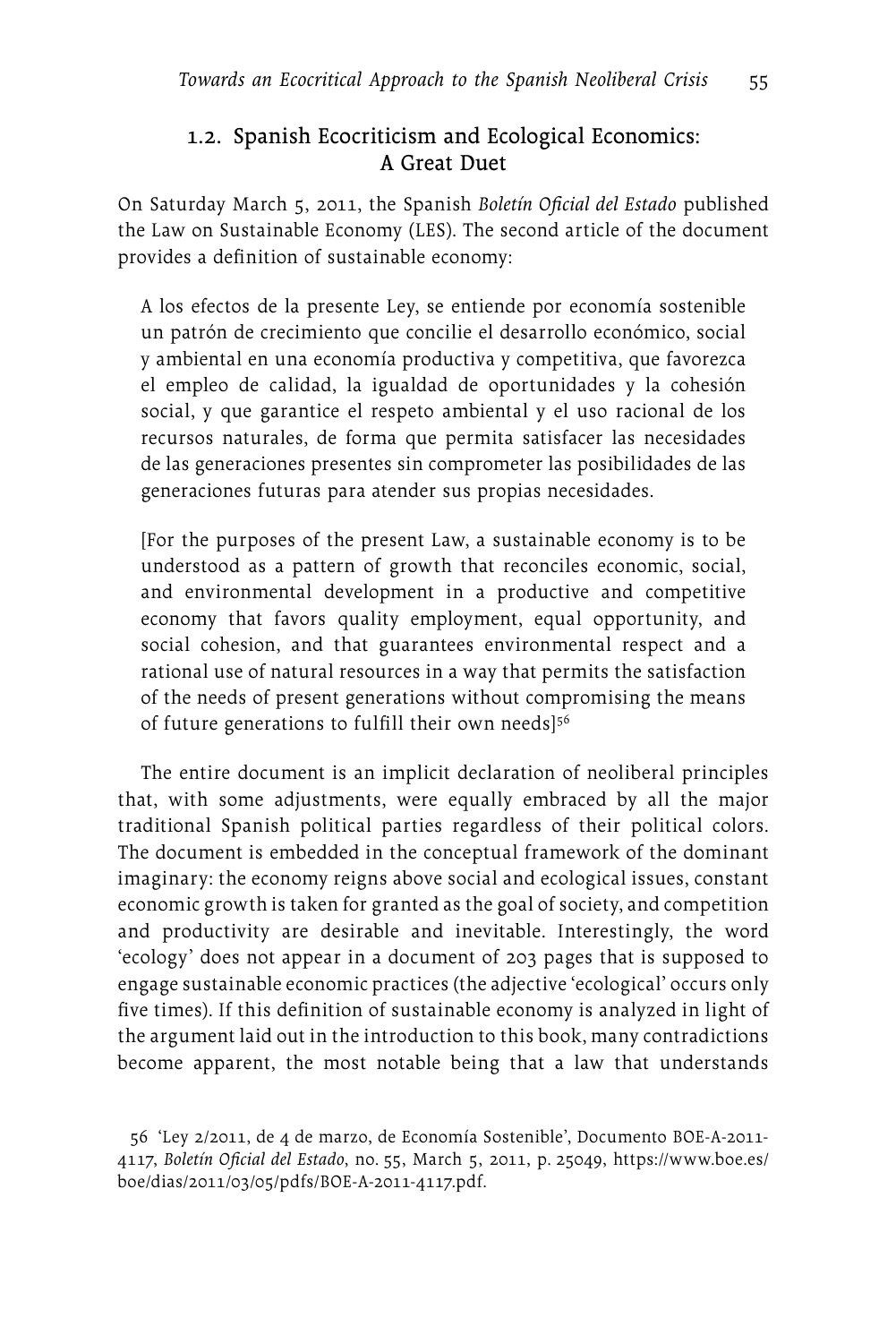sustainable economy as a pattern of growth in the context of a competitive and productive economy is anything but sustainable. Even the scarce space devoted to ecological sustainability (and let us remember the obvious: in our biosphere, whatever is not sustained ecologically is not sustainable) targets symptoms, not the systemic roots of unsustainability, and does so by espousing the principles of ecological modernization and the 'gospel of eco-efficiency' that dominates Euro-American reformist environmentalism. Even more disappointing, the political party in power as I write (PP) has not honored any of the already shallow environmental goals and strategies included in the law because, according to them, environmental regulations are obstacles to economic growth. In this official document in particular, and for the major Spanish political parties in general, the economic system is not perceived as a subsystem within an ecological system. As such, it is delusional.

The official narrative of the Culture of Crisis in Spain assumes that the crisis is due to a lack of economic growth and therefore will be solved by doing what neoconservative technocrats (or neo-Keynesian experts, according to a more progressive part of the political spectrum) tell us to do in order to get back on the path of growth. It is a post-political perspective that transforms the political issues to be debated by the people into technical issues to be targeted exclusively by experts invariably trained in the growth paradigm. Under the Culture of Crisis, all our emotions and desires, all our symbolic, aesthetic, and political possibilities, are restricted to the growth imaginary, making it difficult to recognize that what we are really facing is the crisis of the model of growth itself.

Although the cultural authority of neoliberal experts has been sharply challenged in Spain following the 15-M movement, as shown by Luis Moreno-Caballud, the disarticulation of the growth imaginary is not often the main focus of collective demands and political activism. The critique of greedy bankers, corrupt politicians, nontransparent institutions, austerity measures, the undemocratic structure of political parties, and so on, is commonly framed without reference to the systemic addiction to economic growth in a consumerist and individualist culture. A refreshing exception is found in a recent manifesto. In July 2014, a group of 258 professionals from Spain, all recognized in their respective academic, socioecological, and cultural fields, wrote, signed, and released a manifesto titled 'Última llamada: Estamos ante una crisis … de civilización' [Last Call: We Are Facing a Crisis … of Civilization].57 The document states that what we are facing is

57 'Última llamada (manifiesto): Estamos ante una crisis … de civilización', July 2014, [http://ultimallamadamanifiesto.wordpress.com/el-](http://ultimallamadamanifiesto.wordpress.com/el)manifiesto/.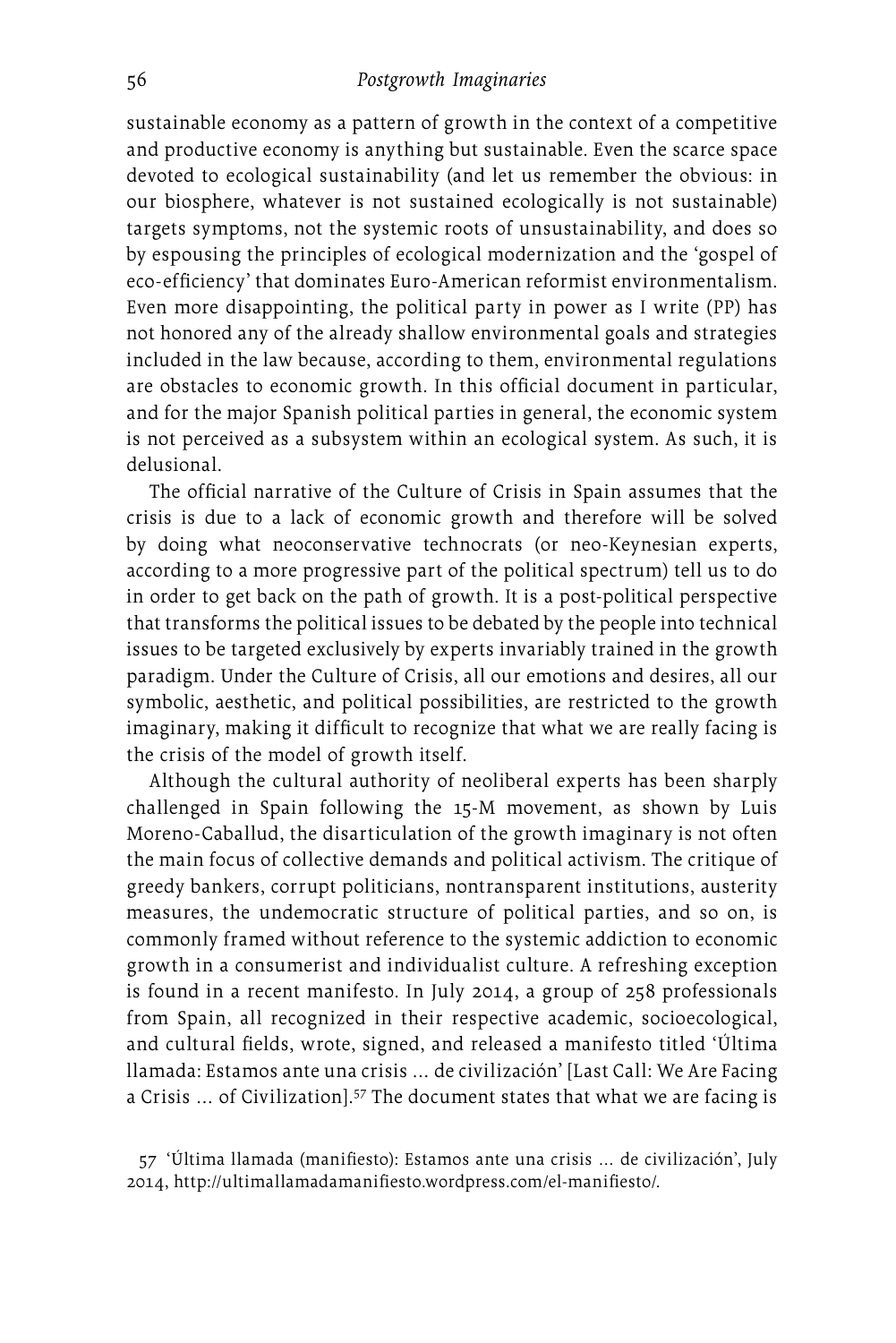not so much an economic crisis, but a crisis caused by an economic model based on consumerism and economic growth:

Estamos atrapados en la dinámica perversa de una civilización que si no crece no funciona, y si crece destruye las bases naturales que la hacen posible. Nuestra cultura, tecnólatra y mercadólatra, olvida que somos, de raíz, dependientes de los ecosistemas e interdependientes.

[We are trapped by a perverse dynamic of a civilization that does not function if it does not grow, and destroys the natural bases that make it possible if it does grow. Our culture, which worships technology and the market, forgets that we are, at root, dependent on ecosystems and interdependent]

Given the pollution it creates and the amount of material and energy that it consumes, the globalizing consumerist society is not just socially undesirable, but a biophysical impossibility: 'La sociedad productivista y consumista no puede ser sustentada por el planeta' [The productivist and consumerist society cannot be sustained by the planet]. The 'cruel optimism' which holds that economic growth is the solution to the problems caused by our systemic addiction to economic growth yields results which are counterproductive to humans' well-being while preventing us from imagining, envisioning, and creating a just and sustainable society. 'Hoy se acumulan las noticias que indican que la vía del crecimiento es ya un genocidio a cámara lenta' [Today a great deal of news indicates that the path of economic growth is already a slow-motion genocide]. The manifesto recognizes the necessity of a widespread social transformation and a change in logic to avoid the imminent collapse of civilization. While many people and communities are already working on alternatives, significant obstacles remain, in particular 'la inercia del modo de vida capitalista y los intereses de los grupos privilegiados' [the inertia of the capitalist way of life and the interests of privileged groups]. The manifesto ends by warning of the urgent need to create a new society where humans are not slaves to their economic machinery and by stressing that, given the current ecological situation, little time remains to act. A cartoon by El Roto functions as an epilogue, showing the incompatible ends we are pursuing: a man in a suit holding a calculator states, 'La solución a la crisis es sencillísima: solo hay que consumir más para reactivar la economía, y consumir menos para no cargarnos el planeta' [The solution to the crisis is really simple: we only have to consume more in order to reactivate the economy, and to consume less so as not to destroy the planet]. The manifesto makes clear the connections between economic growth, superfluous consumerism, social injustice, and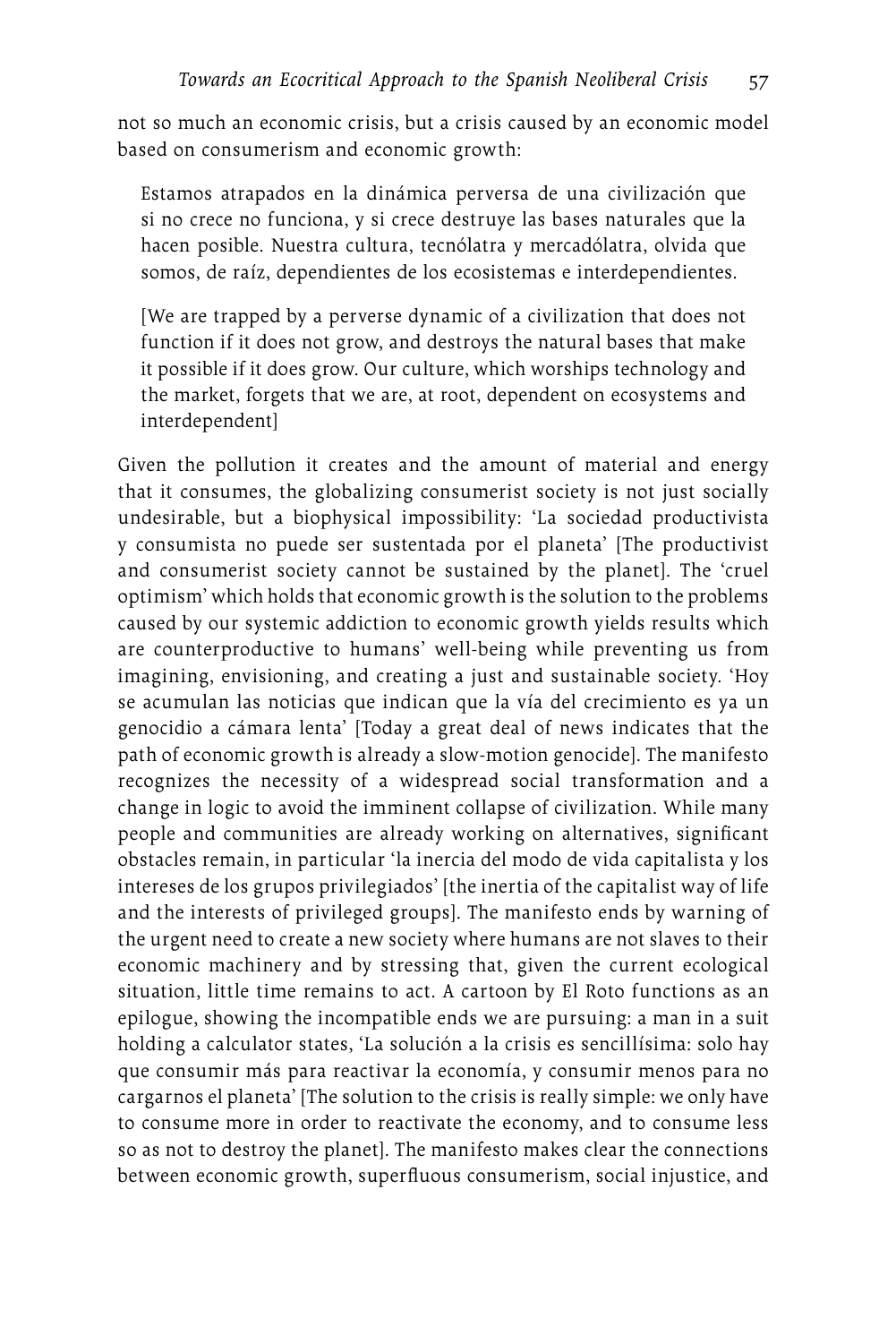ecological degradation. It was signed by a number of people, including Pablo Iglesias, who are affiliated with Podemos, a political party that emerged out of the activist culture associated with the 15-M movement and gained traction in the last municipal and national elections. Unfortunately, the party appointed two traditional neo-Keynesian economists (Vicenç Navarro and Juan Torres) to draft its economic program as soon as it achieved some electoral success, and a postgrowth discourse is now rarely articulated in the numerous public statements made by Podemos's spokespersons. Many activists in the degrowth movement were disappointed, as they had been counting on Podemos to introduce the topic into the official political debate. Currently only Equo, a small Spanish party with representation in the European Parliament, explicitly embraces a coherent postgrowth discourse.

Even today it is difficult to find a positive reference to degrowth in a Spanish corporate media outlet, where it is frequently associated with a reduction of the GDP and not appreciated as a socioecological movement that points out the biophysical impossibility and social undesirability of our society's addiction to economic growth. Exceptions include a few sympathetic op-eds, such as a short and surprisingly accurate summary of degrowth theory in *ABC*, and two interviews with Serge Latouche published in *El País* in October 2012 and August 2013.58 Only a few alternative and independent media outlets, such as *<eldiario.es>*, *Diagonal*, or *El salmón contracorriente*, have dared to promulgate this perspective. There is an overwhelming asymmetry in the pervasive media presentation of economic growth as an unquestionable social goal, and the public perception of lack of growth as an evil to be avoided at all costs. However, as I will show in this chapter, significant postgrowth cultural sensibilities in Southern European socioecological movements in general, and in recent Iberian nonfiction writings in particular, have proliferated in the past few years. These movements and writings are in tune with the developments of ecological economics.

58 Jorge Villalmanzo, 'Menos es más', *<ABC.es>*, August 21, 2011, [http://www.abc.](http://www.abc.es/20110821/comunidad-castillaleon/abcp-menos-20110821.html) [es/20110821/comunidad-castillaleon/abcp-menos-20110821.html](http://www.abc.es/20110821/comunidad-castillaleon/abcp-menos-20110821.html); Ferran Bono, 'Es posible vivir mucho mejor con mucho menos: el ideólogo francés del decrecimiento denuncia que se tire comida a la basura', *El País*, October 30, 2012, [http://sociedad.](http://sociedad.elpais.com/sociedad/2012/10/30/actualidad/1351621426_032318.html) [elpais.com/sociedad/2012/10/30/actualidad/1351621426\\_032318.html](http://sociedad.elpais.com/sociedad/2012/10/30/actualidad/1351621426_032318.html); Joseba Elola, '"Hay que trabajar menos horas para trabajar todos": Serge Latouche, el precursor de la teoría del decrecimiento, aboga por una sociedad que produzca menos y consuma menos', *El País*, August 17, 2013, <http://internacional.elpais.com/internacional/2013>/ 08/15/actualidad/[1376575866\\_220660.html](1376575866_220660.html).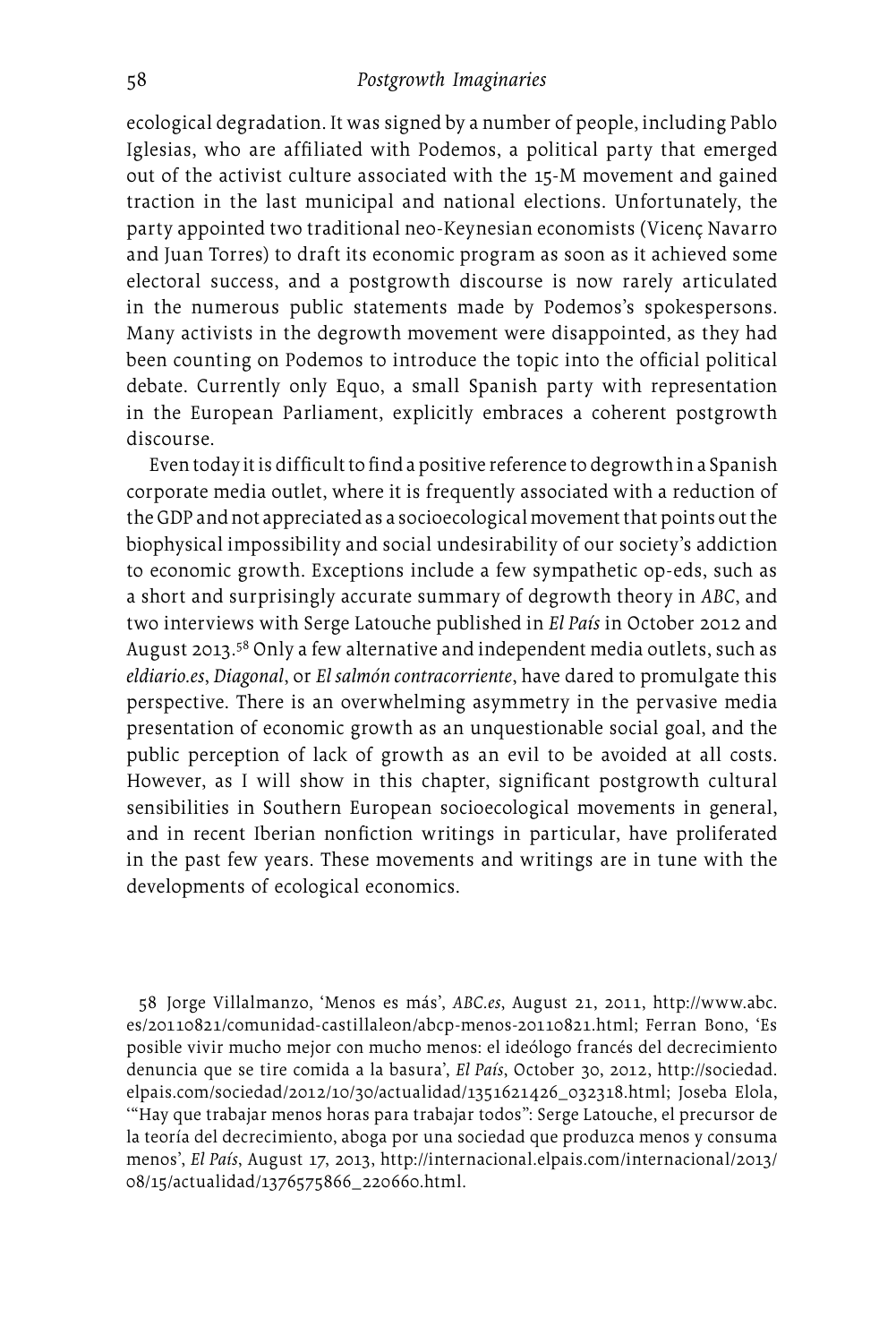#### 1.2.1. Ecological Economics

Ecological economics is a transdisciplinary field of research that aims to understand economics in its inextricable environmental contexts, recognizing that the economy is a subsystem of the biosphere. The fact is that 'all of the input to the economy comes from the environment, and all of the wastes produced by it return to the environment'.59 For neoclassical economists, however, the economic system is viewed as independent of its biophysical implications and therefore self-sufficient. Ecological economics stems from, among other things, the contributions of Nicholas Georgescu-Roegen and his writings in bioeconomics, a new approach that incorporates advances in the physical and biological sciences into economics. Once bioeconomics makes visible the obvious, namely, the physical and biological roots of the economic process, it 'cannot ignore the limitations imposed by the laws of physics: in particular the law of entropy'.<sup>60</sup> Another pioneer in the formation of the ecological economic field is Kenneth E. Boulding, whose 1967 essay 'Economics of the Coming Spaceship Earth' invites economists to move beyond the mainstream unsustainable 'cowboy economy' that is designed to deplete the environment and expand indefinitely, taking for granted that there is always a new frontier to exploit, to embrace a more sober 'spaceman economy' in which we recognize the limits and fragility of the blue planet in which humans and their economic activities are embedded, and organize our economic processes accordingly.<sup>61</sup> Today it is not sufficient to place the material economy within its ecological context; it is also necessary to take into account the financial economy and its dependency on debt-driven growth. In 2010, Peter Victor, author of *Managing without Growth*, and Tim Jackson, author of *Prosperity without Growth*, started working on what they call 'ecological macroeconomics', 'to build a new system dynamics model of national economies encompassing the financial system, the real economy, and the material, energy and waste throughput'.<sup>62</sup> New economics, ecological economics, feminist economics, steady-state economics, degrowth economics, postgrowth economics,

59 Rob Dietz and Dan O'Neill, *Enough Is Enough: Building a Sustainable Economy in a World of Finite Resources* (San Francisco: Berrett-Koehler, 2013), 17.

60 Mauro Bonaiuti, 'Bioeconomics', in *Degrowth: A Vocabulary for a New Era*, ed. Giacomo D'Alisa, Federico Demaria, and Giorgos Kallis (New York: Routledge, 2015), 26.

61 Kenneth E. Boulding, 'Economics of the Coming Spaceship Earth', in *Environmental Quality in a Growing Economy*, ed. H. Jarrett (Baltimore, MD: Johns Hopkins University Press, 1966), 3–14.

62 Peter A. Victor, 'The Kenneth E. Boulding Memorial Award 2014: Ecological Economics: A Personal Journey', *Ecological Economics* 109 (2015): 98.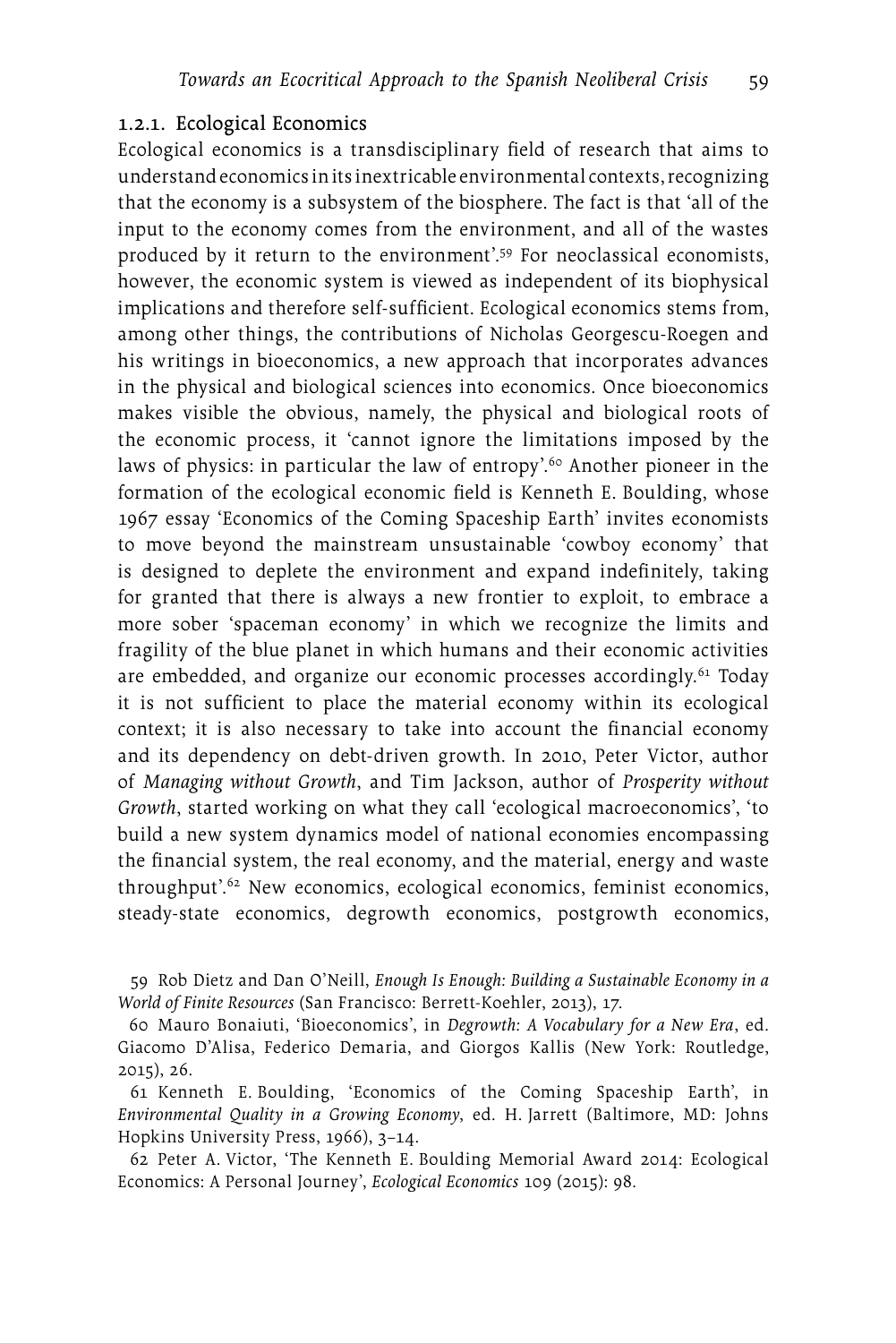circular economics, rethinking economics, economics for the Anthropocene, economics for the common good, and so forth are all different articulations of a rapidly emerging critique of the dominant economic growth paradigm.

The field of ecological economics is strongly represented in Spain. José Manuel Naredo and Joan Martínez-Alier are internationally recognized figures contributing to the discipline.<sup>63</sup> The Institut de Ciència i Tecnologia Ambientals (Universitat Autònoma de Barcelona) and Research & Degrowth Barcelona are a European hub for ecological economic research. The Association of Ecological Economics in Spain, founded in 2006, has almost 50 members as I write. Regarding the dissemination and popularization of concepts derived from ecological economics in Spain and the connections between mainstream economics' addiction to growth and the ecological and economic crises, the contributions of Ramón Fernández Durán,<sup>64</sup> Óscar Carpintero,<sup>65</sup> Jorge Riechmann,<sup>66</sup> Yayo Herrero,<sup>67</sup> and Carlos Taibo,<sup>68</sup> among many others, are crucial. The numerous publications under the auspices of *Ecologistas en Acción* are also invaluable in this respect. In Spain, ecological economics and the degrowth movement seem to be partners in a convergent critique of the growth imaginary. Given that many of the people involved in the degrowth movement were also active participants in the 15-M movement, the cultural repolitization of Spain after 2011 is bringing to light some of the concerns of ecological economics which until that moment were not popular outside of small activist or research circles. Prior to that moment, assuming that Kenneth Boulding was correct in his thought-provoking, playful assertion that 'Anyone who believes that exponential growth can go on forever in a finite world is either a madman or an economist', it seems that all Spaniards embracing the dominant imaginary of the CT would fit into one of those two categories.

63 Óscar Carpintero, 'Introducción: la economía ecológica como enfoque abierto y transdisciplinar', in *Economía ecológica: reflexiones y perspectivas*, ed. Santiago Álvarez Cantalapiedra and Óscar Carpintero (Madrid: CBA, 2009), 24.

64 Ramón Fernández Durán, *El antropoceno: la expansión del capitalismo global choca con la biosfera* (Barcelona: Virus editorial, 2011); idem, *Tercera Piel: sociedad de la información y conquista del alma* (Barcelona: Virus editorial, 2010).

65 Carpintero, 'Introducción'; idem, *El metabolismo de la economía española*.

66 Jorge Riechmann, 'Para una teoría de la racionalidad ecológica', in *Economía ecológica: reflexiones y perspectivas*, ed. Santiago Álvarez Cantalapiedra and Óscar Carpintero (Madrid: CBA, 2009), 169–213; idem, *Un mundo vulnerable: ensayos sobre ecología, ética y tecnociencia* (Madrid: Catarata, 2000).

67 Yayo Herrero et al., *Cambiar las gafas para mirar el mundo: una nueva cultura de la sostenibilidad* (Madrid: Libros en acción, 2011).

68 Carlos Taibo, *El decrecimiento explicado con sencillez* (Madrid: Catarata, 2011).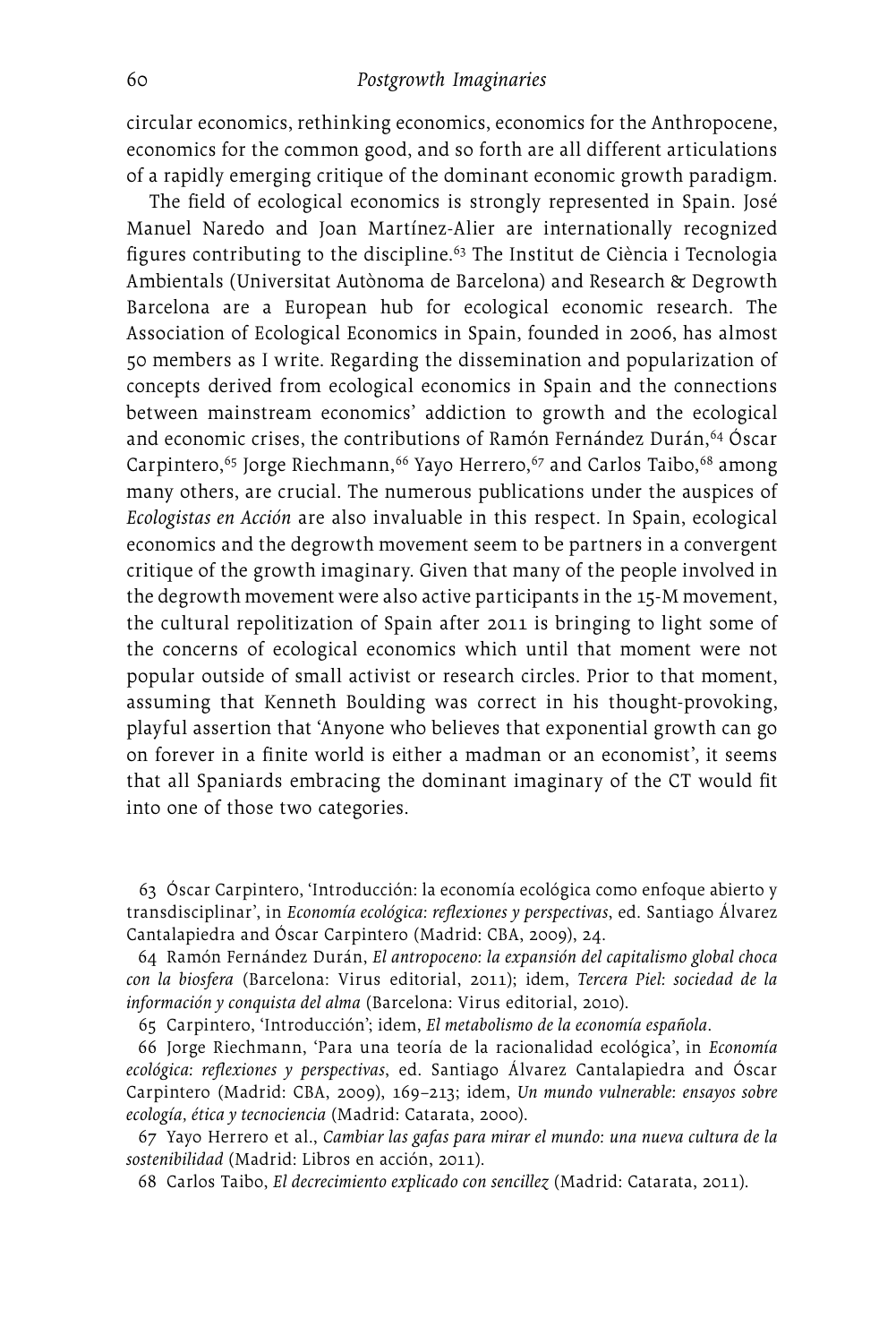#### 1.2.2. The Proliferation of Iberian Socioecological Essays

In recent years a number of politically engaged Iberian nonfiction writers have adopted a cross-disciplinary perspective to critique the unsustainable social and environmental degradation caused by global capitalism and its energy-devouring regime. These authors—among them Jorge Riechmann, Joan Martínez-Alier, Amaia Pérez Orozco, Ramon Folch, Alicia Puleo, Antonio Turiel, Ramón Fernández Durán, Emilio Santiago Muíño, Joaquín Sempere, Óscar Carpintero, Yayo Herrero, Carles Riba Romeva, Carlos Taibo, Juan del Río, and Esther Vivas—embrace social ecology, ecological economics, and political ecology.69 Many of these writers adopt these perspectives in order to challenge and redefine the innocuous 'reform environmentalism' that dominates the European Union's official discourse. Reform environmentalism 'holds to the mainstream assumption that the natural world be seen primarily as a resource for human beings, whether economically or culturally, but it strives to defend and conserve it against over-exploitation. For the most part reform environmentalists advocate measures within the given terms of capitalist industrial society'.70 This ambivalent environmental discourse is highly problematic in many ways: it reduces everything to a resource to be exploited and managed by economic activity reinforcing the growth-oriented rationale; it does not question the inherent unsustainability of capitalism but advocates instead the adoption of a green capitalism; it intends to solve environmental problems without reducing the overall consumption of societies, even though cultural consumerism is a well-known factor in triggering unsustainable behavior; and its preferred strategy to alleviate poverty is sustainable development and green growth, rather than redistribution, which maintains the existing unequal and competitive system of social reproduction. This pragmatic, techno-managerial environmentalism assumes that a few technological fixes within a market economy can allow for more economic growth while protecting the environment. Their assumptions are not only factually wrong, but prevent any meaningful political questions from emerging (issues regarding the unequal distribution of wealth and power, the (un)desirability of growth and capitalism, the

69 Martínez-Alier, *El ecologismo de los pobres*; Pérez Orozco, *Subversión feminista de la economía*; Ramon Folch, *La quimera del crecimiento: la sostenibilidad en la era postindustrial* (Barcelona: RBA, 2011); Alicia H. Puleo, *Ecofeminismo: para otro mundo posible* (Madrid: Cátedra, 2011); Emilio Santiago Muíño, *Rutas sin mapa: horizontes de transición ecosocial* (Madrid: Catarata, 2016); Joaquim Sempere, *Mejor con menos: necesidades, explosión consumista y crisis ecológica* (Barcelona: Crítica, 2009); Carles Riba Romeva, *Recursos energéticos y crisis: el fin de 200 años irrepetibles* (Barcelona: Octaedro, 2012).

70 Timothy Clark, *The Cambridge Introduction to Literature and the Environment* (Cambridge: Cambridge University Press, 2011), 2.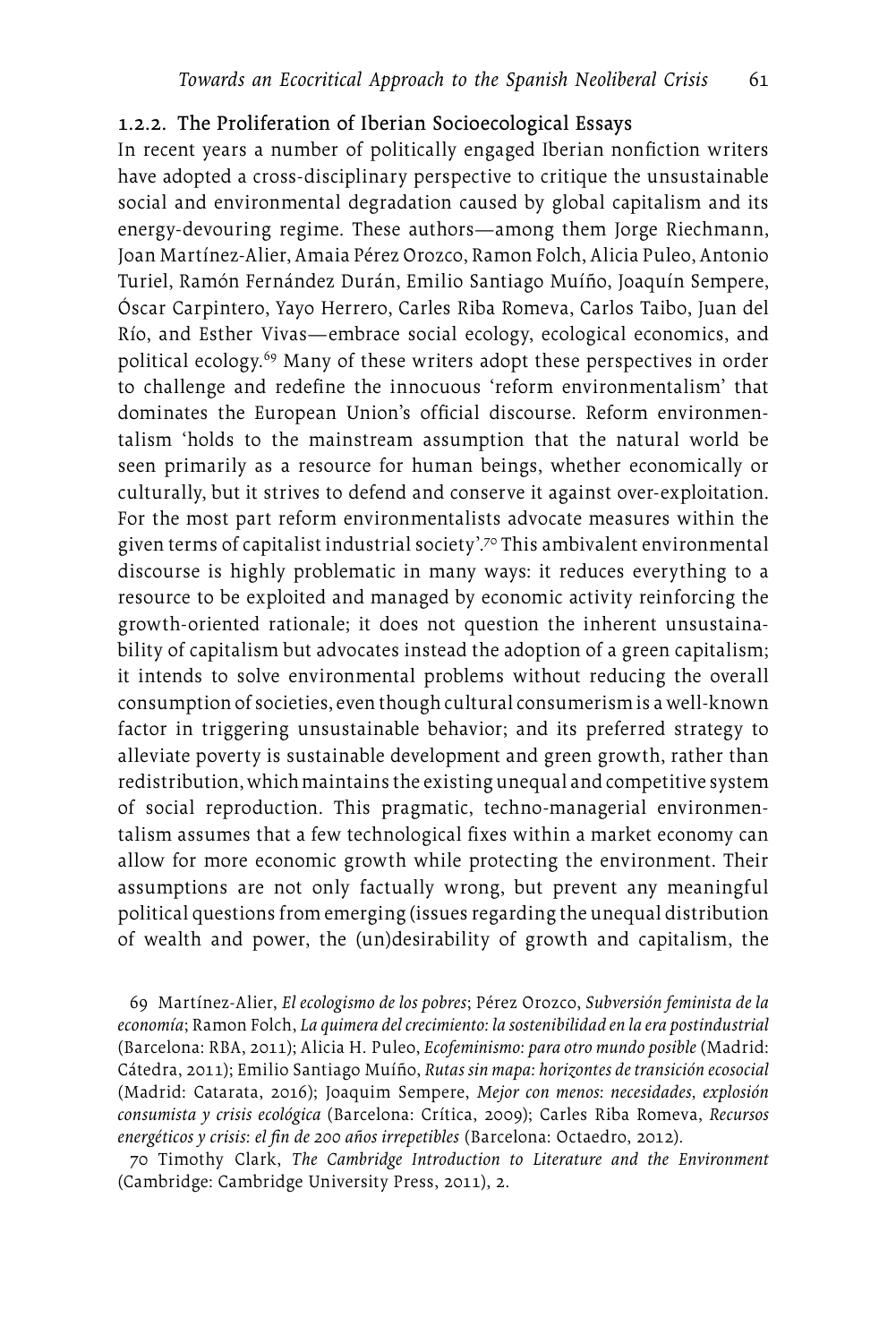existing exploitative relations, and the authority of experts) by presenting technical adaptation, not systemic change, as inevitable. Eco-modernists, as some of these techno-managerial reform environmentalists call themselves in their 2015 manifesto, think that using resources more efficiently without changing dominant power relations and values would take care of the environmental problems. They 'confuse efficiency/intensity with scale. Using existing resources more intensively leads to more, not less, resource use … This is the historical pattern of capitalism, the one that eco-modernists want to see accelerated'.71

Because reform environmentalism operates within the framework of the dominant imaginary of economic growth, it is counterproductive and unable to solve the socioecological problems of the Anthropocene. Arran Stibbe rightly points out that, from an ecolinguistic point of view, some pervasive metaphors have negative environmental consequences and are therefore 'destructive metaphors'. One of them is the 'frequently used ECONOMIC GROWTH IS A TIDE', which is often deployed in neoliberal discourses 'in the form "a rising tide lifts all boats" to represent economic growth as a solution to the problem of poverty alleviation … The metaphor can be seen as an attempt to distract attention away from the only way to "lift the boats" of the poor within a finite world, which is redistribution'.<sup>72</sup> Reform environmentalism looks for efficient ways to do more of the same. But we need to do differently, not better. The question eco-modernists should ask themselves remains: Is it really smart to refine, technologically and theoretically, a system that operates by undermining the conditions necessary for our biophysical survival? Is it smart to make a destructive system smarter, more sophisticated, and more efficient? Sustainability for eco-modernists means nothing but sustaining the status quo. For those who support reform environmentalism, the problem is the tool (technology), not the logic. As Stacy Alaimo rightly notes, 'this technological focus obscures power differentials, political differences, and cultural values'.73 A decolonial environmental humanities would ask, to paraphrase Alaimo, What is it that sustainability seeks to sustain and for whom?74 Advocates of degrowth raise this question, aim to repoliticize environmentalism, and argue that the point is not to do better or less within the same pathological game, but to change the rules (the logic).

71 Kallis, *In Defense of Degrowth*, 52.

72 Stibbe, *Ecolinguistics*, 73.

73 Stacy Alaimo, 'Sustainable This, Sustainable That: New Materialisms, Posthumanism, and Unknown Futures', *PMLA* 127 (2012): 560.

74 Alaimo, 'Sustainable This, Sustainable That', 562.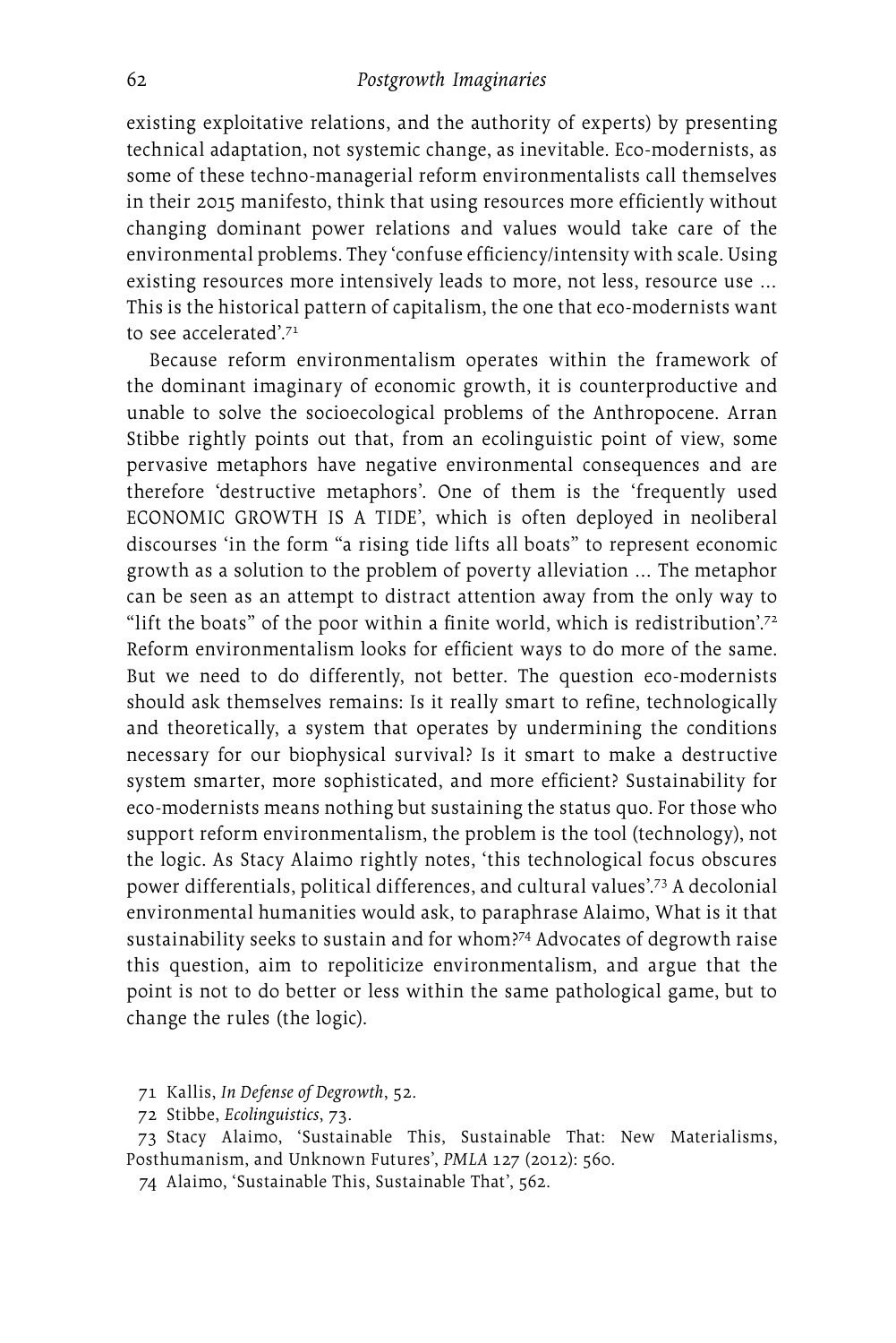Generally degrowth challenges the hegemony of growth and calls for a democratically led redistributive downscaling of production and consumption in industrialised countries as a means to achieve environmental sustainability, social justice and well-being. Although integrating bioeconomics and ecological macroeconomics, degrowth is a noneconomic concept. On the one hand, degrowth is the reduction of energy and material throughput, needed in order to face the existing biophysical constraints (in terms of natural resources and ecosystem's [sic] assimilative capacity). On the other, degrowth is an attempt to challenge the omnipresence of market-based relations in society and the growth-based roots of the social imaginary replacing them by the idea of frugal abundance. It is also a call for deeper democracy, applied to issues which lie outside the mainstream democratic domain, like technology. Finally, degrowth implies an equitable redistribution of wealth within and across the Global North and South, as well as between present and future generations.75

The Iberian socioenvironmental essayists I introduce here (and others hailing from different areas of the Euro-Mediterranean region) reveal the fallacies within reform environmentalism and identify the problems ingrained in capitalist economic dynamics: epistemological reductionism and economicism, biological annihilation, cultural consumerism, environmental injustice, asymmetrical transnational power relations, lack of systemic thinking, and the disproportionate ecological footprint of some regions. These authors propose and explore socially fair and ecologically sound integral alternatives to the hegemonic cultural imaginary. By analyzing the capitalist economy in terms of material and energetic transformations that accelerate entropy and decrease both biological and epistemological diversity, these authors view cultural consumerism as a suicidal ideology and propose the reduction of our economic throughputs to allow others (both human and nonhuman) to live. By uncovering the anthropocentric, utilitarian, androcentric, neocolonial, and reductionist blind spots of global capitalism, these writings promote a posthumanist and materialist understanding of economy that takes into consideration the agency and interdependency of all forms of life. By rematerializing and posthumanizing the economy, the authors are in line with the 'material turn' that has recently occurred in ecocriticism in particular and the environmental humanities in

<sup>75</sup> Federico Demaria, Francois Schneider, Filka Sekulova, and Joan Martinez-Alier, 'What is Degrowth? From an Activist Slogan to a Social Movement', *Environmental Values* 22, no. 2 (2013): 209.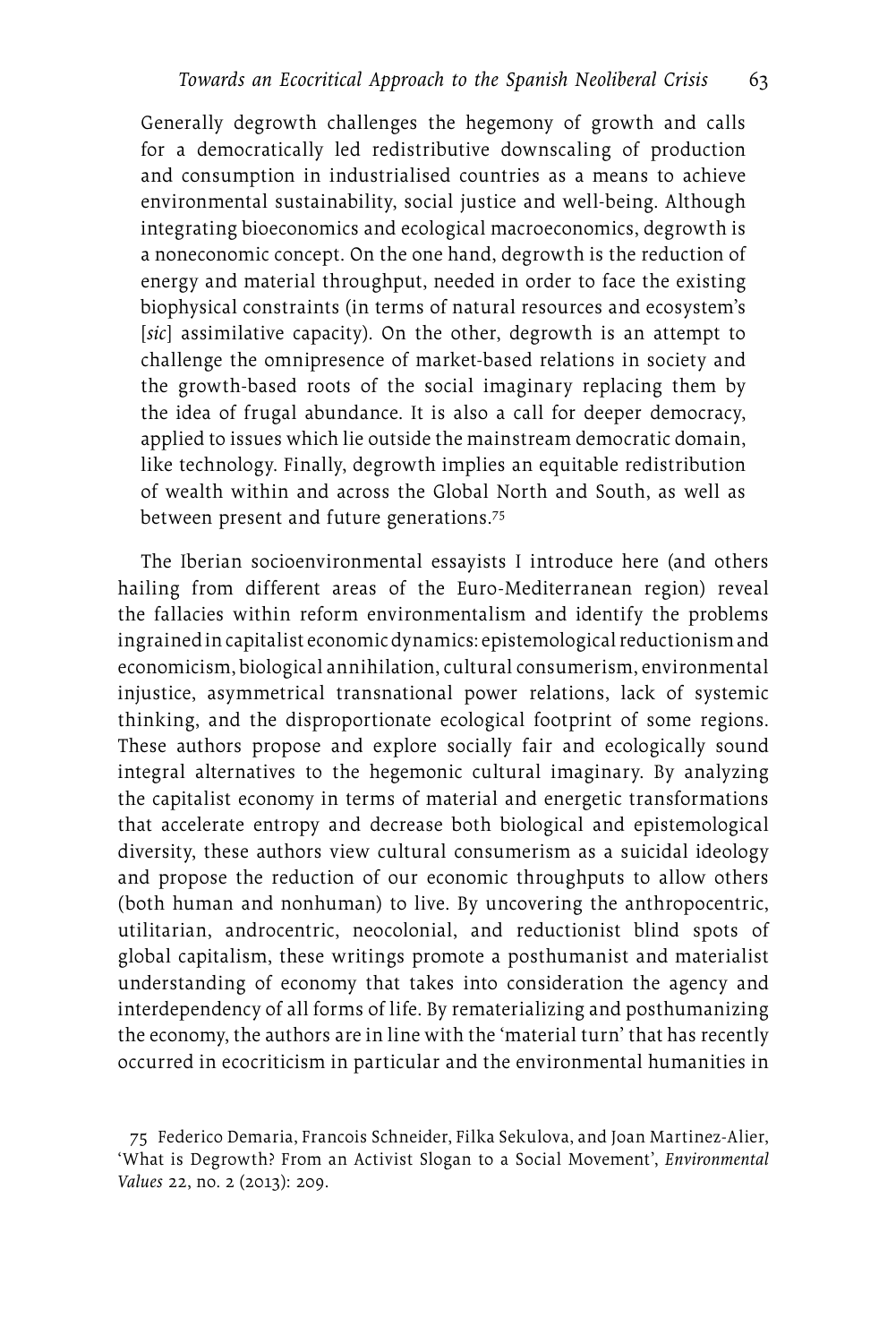general. They challenge the official discourses that equate economic growth with well-being and social progress, most of which are based on fictitious separations between human and nonhuman, subject and object, observer and observed system, or economy and environment.

In the next few pages, I will follow the path blazed by the Iberian socioenvironmental critics I have mentioned to unmask the unscientific assumptions behind the neoclassical economics that currently dominate both the global cultural imaginary in general and the economic debates within the European Union in particular. I will then analyze the common ground found in the alternatives they have proposed. Finally, I will highlight the connection between the ideas advanced by these authors in Spain and the emergence of a transnational debate in environmental humanities and posthumanism. In this regard, these authors should not be considered in the context of their national framework alone, but as participants in a wider critique of neoliberal globalization from a Euro-Mediterranean perspective. My study of these works of nonfiction confirms Ursula Heise's observation that 'nonfictional genres have assumed a prominence in transnational ecocriticism that they do not have in other types of comparatist research', which 'has over the last few years enabled a transdisciplinary collaboration with environmentally oriented scholars'.76

Overall, these Iberian authors prioritize two crucial currents in the discussion. The first is the inseparability of social and environmental problems and the interrelationship between socioenvironmental destruction, the asymmetrical global distribution of wealth and power, and the degradation of political civil society. The great acceleration of economic growth since the 1950s translates not only into a planetary environmental and energy crisis, but also a distribution crisis and, as a result, a crisis of democracy. The greatest difficulty preventing any meaningful communitarian participation in relevant political decisions arises from the ubiquity of the neoliberal economic reductionism. The second current is the ongoing globalization of an unsustainable economic system based on the biophysical impossibility of constant economic growth and, more importantly, the globally imposed anthropocentric, androcentric, reductionist, colonial, and hubristic logic behind such a system. This logic, which presents itself as the only legitimate way of knowing, exacerbates the problems it creates by trying to address them using the same instrumental and reductionist reasoning that generated them in the first place, while preventing any alternative from being envisioned and incorporated. This logic renders any creative solution unthinkable and inconceivable. As such, we are not just facing a social,

76 Heise, 'Globality, Difference, and the International Turn in Ecocriticism', 641.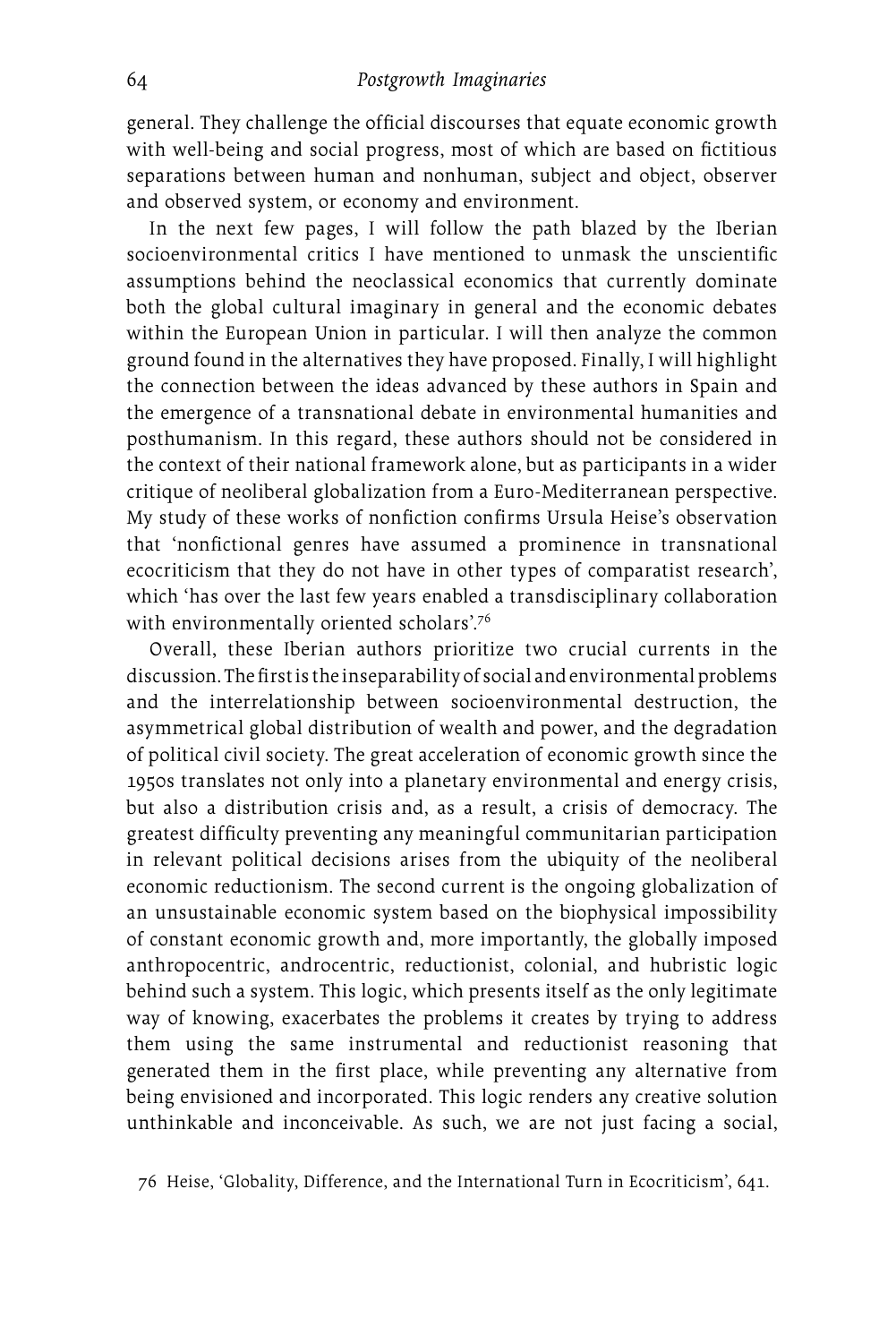economic, environmental, or political issue, but a more nefarious problem that encompasses all four—a vicious epistemological circle. Alicia Puleo writes that for Max Horkheimer and Theodor Adorno, 'la Ilustración se había marcado inicialmente por objetivo destruir los mitos y alimentar la imaginación con el saber pero, más tarde, la Razón instrumental se convirtió en un mito que traza nuevos límites al pensamiento' [The Enlightenment was marked by the desire to destroy myths and feed the imagination with knowledge but, later on, instrumental Reason morphed into a new myth imposing new limits on thought].77 Today, that instrumental reason is at the service of the fundamentalism of the market economy, which excludes any solution that is not expressed in terms that champion economic growth and debt-driven financial capital accumulation.

In order to avoid the above-mentioned limitations imposed on thought, the new wave of Iberian socioecological critics employs a systemic and transdisciplinary approach to expose the blind spots in the hegemonic discourse. In that respect, they challenge the modern, arbitrary, and disciplinary epistemological divide that prevents creative thinking outside of its obdurate reasoning, and they adopt instead more appropriate, inclusive, systemic, and holistic frameworks that focus, for instance, on 'socioecology', 78 'socionatural metabolism',79 'social metabolism',80 'ecofeminist degrowth',81 'ecosocial transition',  $82$  and 'ecological rationality'.  $83$  All of these frameworks point to the interdependency of social, ecological, and semiotic systems. These approaches are integrated within ecological economics and the degrowth movement to emphasize the inseparability of the human and nonhuman spheres for a proper understanding of pressing global problems. From this vantage point, the economic system is not independent of the system of the biosphere, as perceived by neoclassical economics, nor is the environment a subsystem of the economic system, as it is treated by neoliberalism and its 'greener' version, namely, environmental economics. The economic system is nothing but a subsystem embedded in, and dependent on, the system of the biosphere. By necessity, the activity of the economic system, to be sustainable, is restricted by the limits of the

- 77 Puleo, *Ecofeminismo*, 90.
- 78 Folch, *La quimera del crecimiento*, 91–92.
- 79 Sempere, *Mejor con menos*, 164–165.
- 80 Martínez-Alier, *El ecologismo de los pobres*, 350.
- 81 Pérez Orozco, *Subversión feminista de la economía*, 223.

82 Santiago Muíño, *Rutas sin mapa*; Fernando Prats, Yayo Herrero, and Alicia Torrego, *La gran encrucijada: sobre la crisis ecosocial y el cambio de ciclo histórico* (Madrid: Ecologistas en acción, 2016).

83 Riechmann, 'Para una teoría', 193.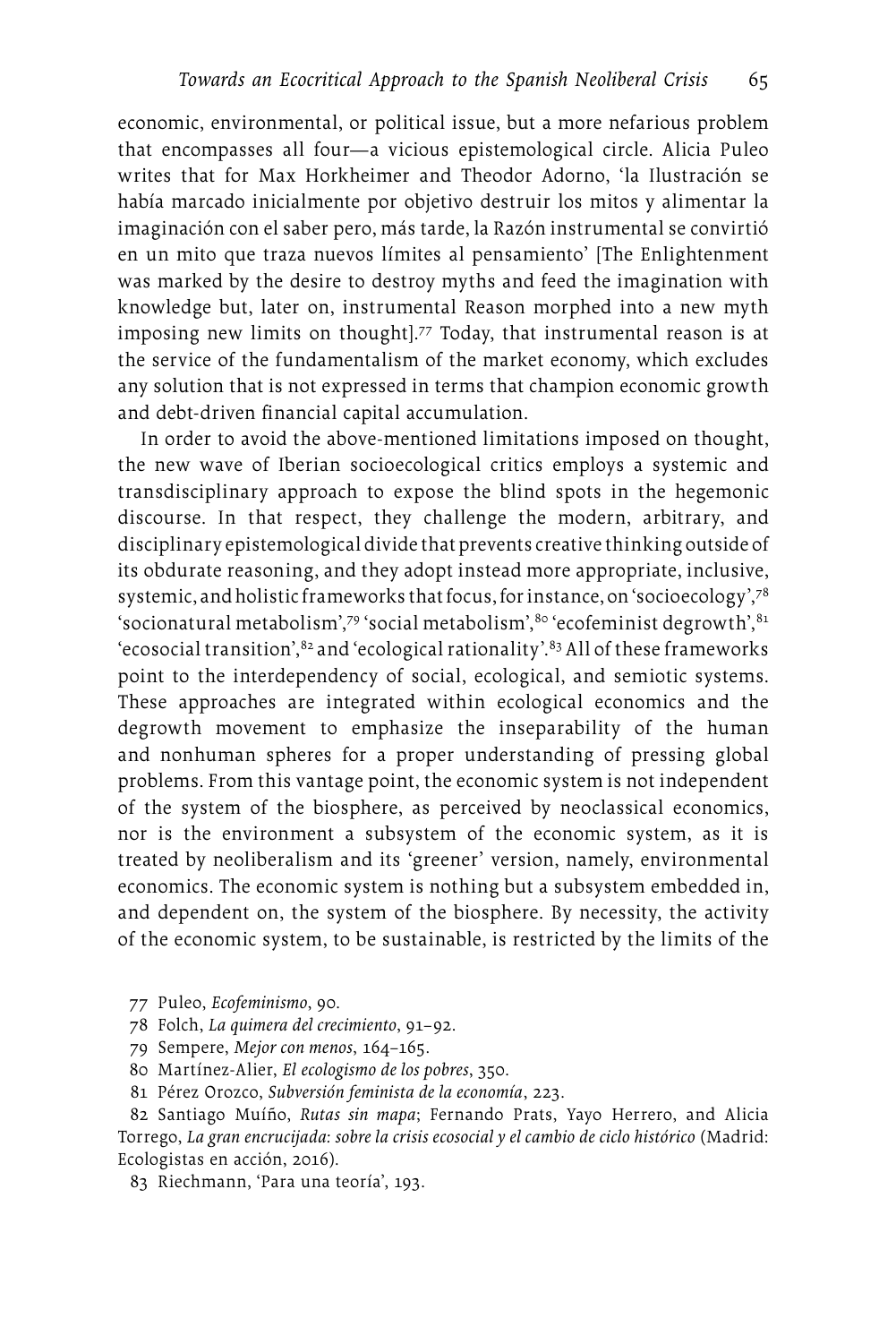biosphere and must be compatible with the ecological laws that govern its functions. The economic system cannot ignore, for example, the laws of thermodynamics.84 Hence an economic system based on constant economic growth, planetary urbanization, and the ever-faster production and consumption of commodities is undesirable, destructive, unendurable, and unrealistic. The constant expansion of this economic activity is radically altering the global environment and transgressing planetary boundaries. This socioecological critique urges us to abandon the dominant social imaginary that separates the economic system and the environment so that we can begin to scientifically and politically analyze the flux of materials and energy mobilized and transformed by capitalist economic activity, and use that information to organize our societies in just and sustainable postgrowth ways.

In the meantime, the global expansion of the current hegemonic economic model results in irreversible ecological degradation. This economic model extracts raw materials and energy and transforms them into toxic waste and pollution at an ever-accelerating pace. The negative social consequences of this environmental degradation disproportionately affect the poorest populations. The response of disenfranchised communities to this environmental injustice has been termed 'the environmentalism of the poor'85 to contrast it with previous, less socially oriented environmental movements that originated in the United States. If observed outside of its own unrealistic and hubristic discourse, neoliberal globalization is an ideology of death, since it globally disrupts the ecological cycle of nutrients and depends on a constant increase of human biomass usage (quantified as the human appropriation of net primary productivity) detrimental to other forms of life and alternative ways of human life. The more social metabolism and human appropriation of net primary productivity increase, the less biodiversity and cultural diversity remain on the planet. In other words, the faster capitalist societies appropriate productive landscape and seascape by expanding the ecological space impacted by their socioeconomic activities (extractivism, urbanization, agroindustry, overfishing, communication and transportation infrastructures, waste disposal and pollution, and so on), the faster other species, as well as non-market economy-oriented cultures, go extinct. Thus, when the global economy grows, the living systems of the planet shrink, and cultural diversity is diminished.

84 Carpintero, 'Introducción', 15; Riechmann, 'Para una teoría de la racionalidad ecológica', 190.

85 Ramachandra Guha and Joan Martínez-Alier, *Varieties of Environmentalism: Essays North and South* (London: Earthscan, 1997).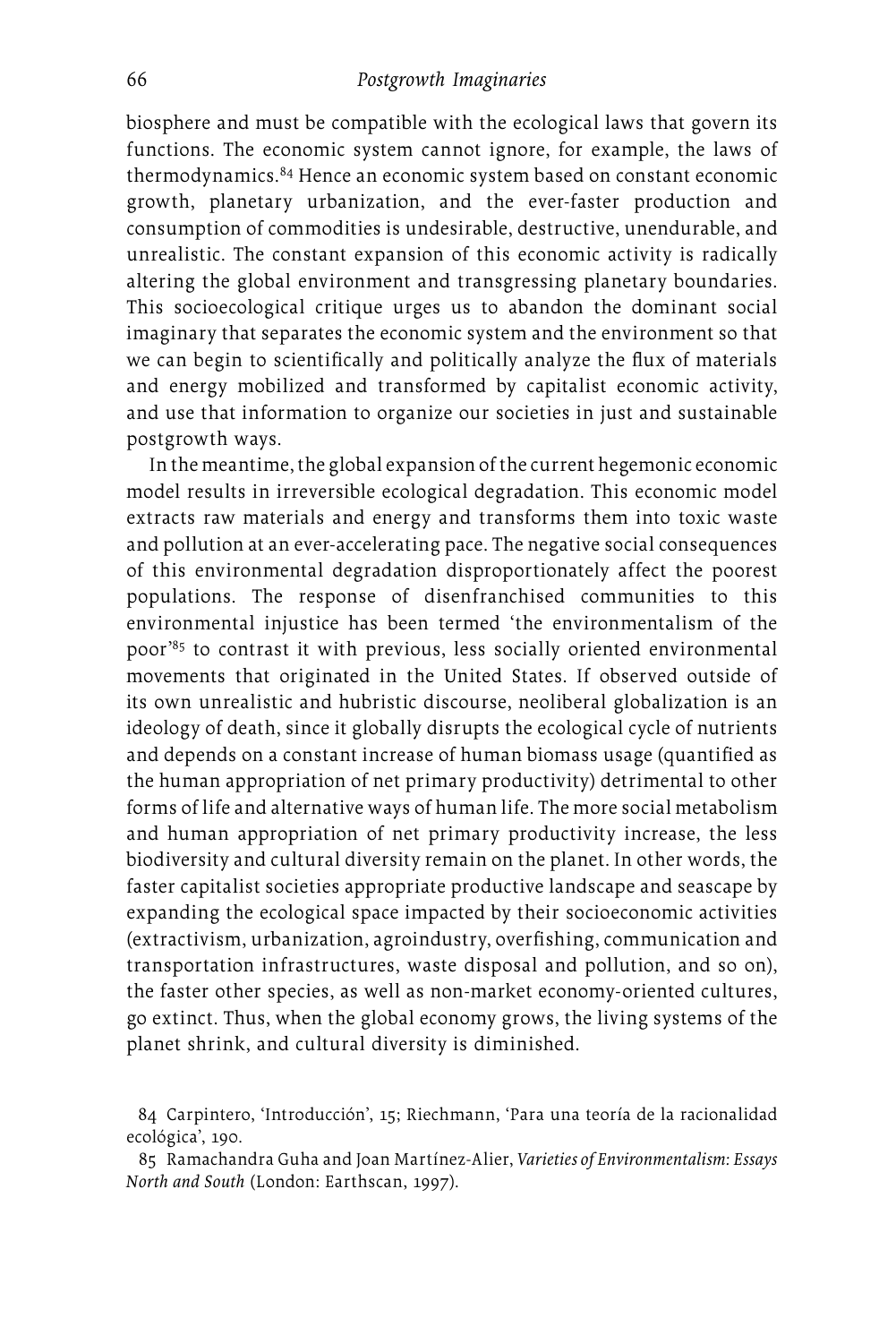When neoclassical and neoliberal economists talk about generating wealth, they are referring to the destruction, depletion, and appropriation of the real wealth generated by ecosystems. 'La contabilidad económica es por tanto falsa, porque confunde el agotamiento de recursos y el aumento de entropía con la creación de riqueza' [The economic accounting is therefore false, because it confuses the depletion of resources and the increase in entropy with the creation of wealth<sup>86</sup> Unfortunately, this globalizing economic system currently dominates the international political economy (including the World Trade Organization, the International Monetary Fund, and the World Bank) and dictates our way of life and social organization: 'Es una sociedad construida sobre la economía, y una economía construida sobre la negación tenaz de la realidad' [It is a society constructed upon the economy, and an economy constructed upon the constant denial of reality].<sup>87</sup> Thus, our mainstream economic system remains blind to the constraints of biophysical reality. The main tenets of this system are anachronistic and obsolete, since they were constructed from the old mechanistic scientific paradigm dominant in the nineteenth century. That paradigm conceives of the world as a machine made of different articulated parts rather than as an integrated dynamic living system; as Óscar Carpintero notes, 'La ciencia económica tradicional es pretermodinámica, preevolutiva y preecológica' [The science of traditional economics is pre-thermodynamics, pre-evolutionary, and pre-ecological].<sup>88</sup> Orthodox economics has ignored the scientific advances of other disciplines during the last century.<sup>89</sup> In sum, it offers a logic ill-equipped to deal with the global ecological crisis, which is exacerbated precisely by the globalization of its very logic.

Many of the aforementioned Iberian socioecological essayists point out that, in order to maintain the destructive system's unsustainable model, the previously described hegemonic discourse disseminates a blind faith in modern Western techno-science. Technology and science are presented as the remedy for all our present excesses and abuse. Paradoxically, while this discourse maintains an unwavering faith in science, it ignores or rejects what the vast majority of the scientific community confirms and cherry-picks some decontextualized data. Furthermore, under the current circumstances, technological and scientific research and innovation depend on, and are guided by, corporate funding. Their main motivation is profit, and not necessarily the well-being of communities and ecosystems. Most

<sup>86</sup> Martínez-Alier, *El ecologismo de los pobres*, 350.

<sup>87</sup> Riechmann, 'Para una teoría de la racionalidad ecológica', 190.

<sup>88</sup> Riechmann, 'Para una teoría de la racionalidad ecológica', 191.

<sup>89</sup> Carpintero, 'Introducción', 23.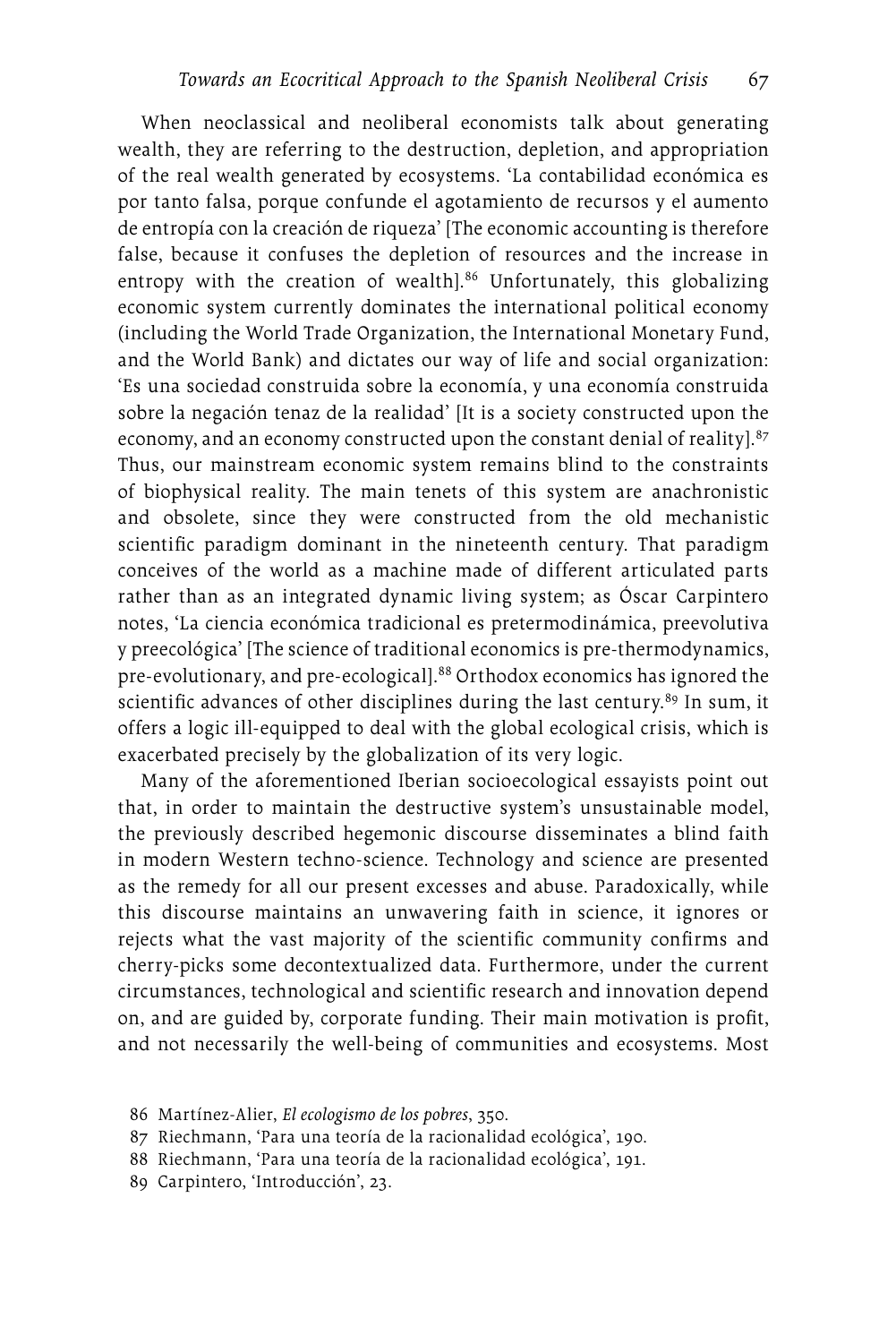new technologies are created under the industrial logic of faster production. They are designed to accelerate the expansion of social metabolism and to quicken the pace of the extraction of materials and the use of fossil fuel energy. These technologies tend to aggravate ecological problems by raising the level of human biomass usage to ecologically unsustainable proportions. Rather than targeting existing problems, many technological improvements create new, doubtful, necessities and a greater dependency on energy and material consumption. Such is the case of forced mobility, created by the expansion of car use and the resulting dispersed urban model.<sup>90</sup>

Perhaps the most important technological danger, according to many Iberian socioecological critics, is the role of new information and communication technology in making the socioecological global crisis invisible:

La sociedad de la imagen y la información ayuda a ocultar aún más la gravísima crisis ecológica que enfrentamos, sobre todo porque incentiva el desplazamiento de la atención de la biosfera a la infosfera (ciberespacio, realidad virtual), invisibilizando todavía más el deterioro de la Primera Piel, de la Madre Naturaleza.

[The society of image and information helps to hide even more the very serious ecological crisis we face, especially because it encourages a shift in focus from the biosphere to the infosphere (cyberspace, virtual reality), making more invisible still the deterioration of the First Skin, of Mother Naturel<sup>91</sup>

The currently celebrated information society is another misleading cruel optimism, and many of these authors prefer to speak of it as a 'disinformation society' due to the overabundance of meaningless information.<sup>92</sup> In truth, while corporate mass media is disseminating and celebrating the notion of the information age, economic globalization is drastically reducing the real information of the Earth—encoded in biological genetic information and cultural diversity—due to the mass extinction of species and cultures that is taking place on a planetary scale.93

In the following pages, I will explore the alternatives suggested by these critiques in order to address the aforementioned issues. According to these thinkers, the two most crucial and urgent changes needed are, first of all,

<sup>90</sup> Sempere, *Mejor con menos*, 152.

<sup>91</sup> Fernández Durán, *El antropoceno*, 90.

<sup>92</sup> Riechmann, *Un mundo vulnerable*, 80.

<sup>93</sup> Fernández Durán, *El antropoceno*, 90–92.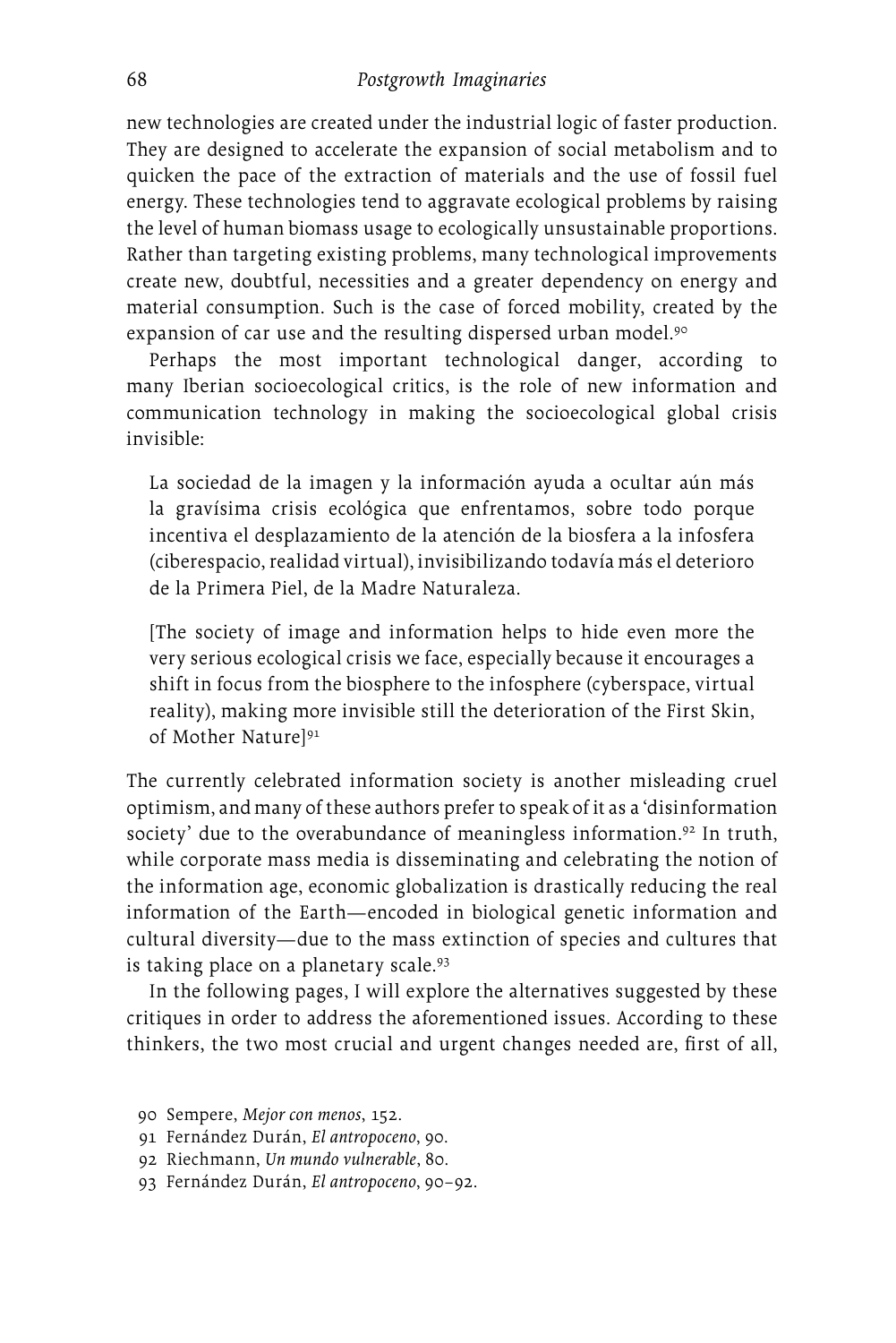a significant reduction of social metabolism on a global scale; and second, a radical cultural change. Because the main objective is to learn how to live well while using less material and energy, we need to rethink what it means to 'live well' by democratically redefining notions such as 'progress' and 'development'. It is important to distinguish vital needs from superfluous or artificial needs. It is urgent to find more ecological and more socially efficient ways to satisfy those needs within each specific socionatural context. Here the distinction between needs and satisfiers proposed by Chilean economist Manfred A. Max-Neef becomes relevant.94 All humans have needs that must be satisfied in order to enjoy a life of dignity, and different societies have different strategies to satisfy such needs (satisfiers). Some satisfiers require more intensive material and energy throughput than others in order to fulfill the same need. According to Max-Neef, there are 'destructive satisfiers' that fulfill a need by compromising the conditions necessary either for fulfilling other needs or for fulfilling that same one in the future; such is the case with industrial agriculture, as Esther Vivas demonstrates.<sup>95</sup> So-called developed countries or advanced economies are societies with sadly inefficient satisfiers, and as a result they use a disproportionate amount of material and energy per capita to meet their human needs. In doing so, they are robbing the ecological space of other regions and preventing them from maintaining the material and energy required to meet their own needs. With neoliberal globalization imposed all over the world, more and more regions are persuaded or forced to adopt the inefficient satisfier strategies deployed by developed regions. This is a sure path to both ecological collapse and geopolitical conflict. The ultimate challenge is for developed countries to create a postgrowth social metabolism that is able to meet the vital needs of all their citizens by using satisfiers that require less material and energy. Successfully doing so would liberate the unfairly captured ecological space of other regions, so that they could decolonize and develop whatever satisfiers they consider culturally appropriate.

To be holistic and to avoid economic reductionism, the study of human needs must expand beyond superfluous material and energy consumption. It must incorporate emotional, psychological, social, spiritual, and environmental aspects. It requires a posthumanist and systemic conception of health and well-being. This is not an unproblematic task, since vague

<sup>94</sup> Manfred A. Max-Neef, *Human Scale Development* (New York: The Apex Press, 1991).

<sup>95</sup> Esther Vivas, 'Novedad editorial: 'El negocio de la comida', *Esther Vivas*, November 6, 2014, <https://esthervivas.com/2014/11/06/novedad>-editorial-el-negociode-la-comida/.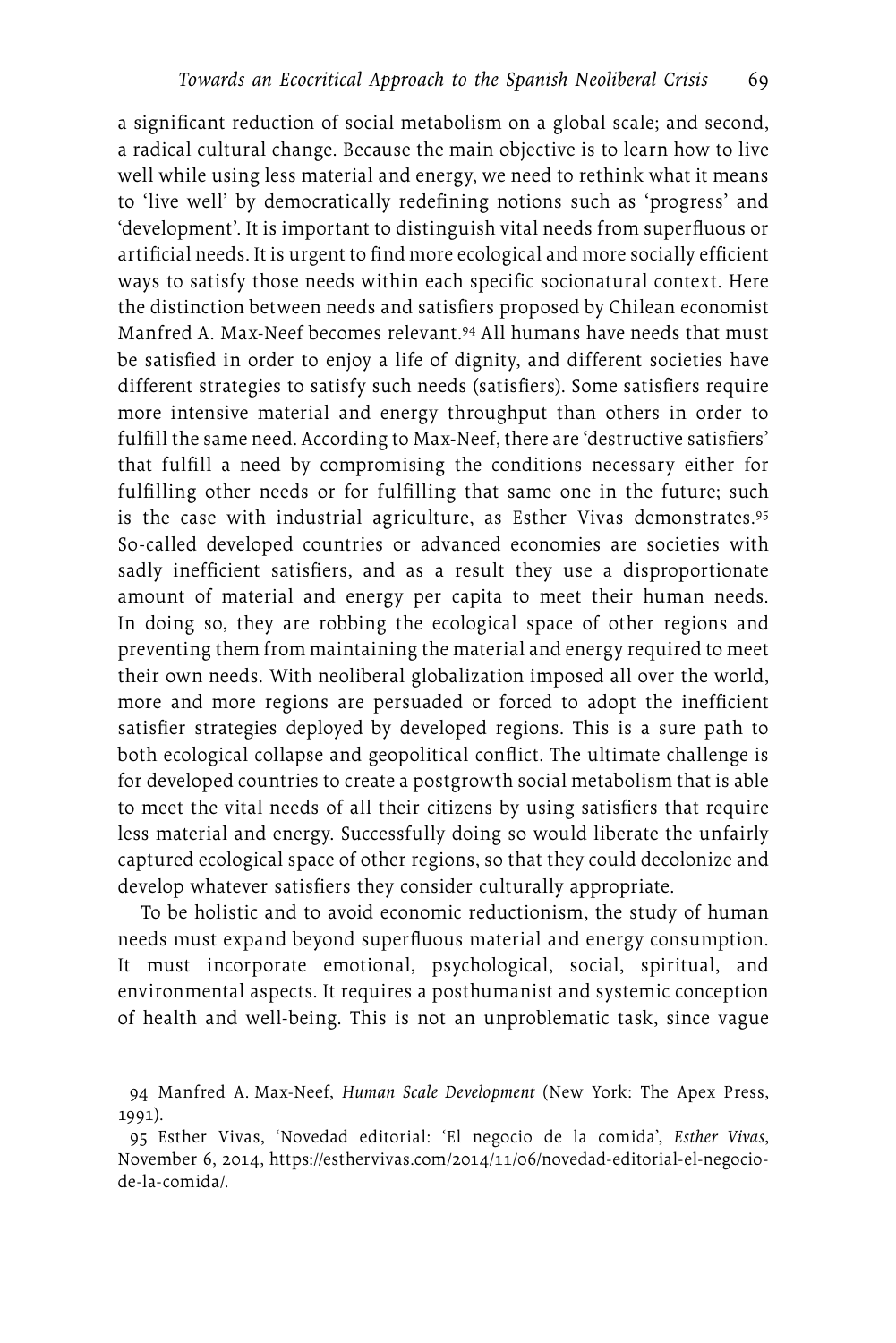concepts such as 'quality of life' have been used repeatedly by numerous ideologies and groups in Spain (and elsewhere) during the second half of the twentieth century to justify unsustainable developmental projects and the environmental degradation associated with mass tourism, as pointed out by Eugenia Afinoguénova.96 All these ideologies represent different articulations of the same modern Western anthropocentric, growth-oriented logic and none proposes a posthumanist or relational definition of 'quality of life'. Perhaps the postgrowth approach to socioenvironmental issues supported by the authors I discuss here might foster a better dialogue with indigenous conceptions of 'living well', such as the Andean, based on the interdependence and reciprocity of the biotic community (human and nonhuman), because most Euro-American humanist articulations of 'quality of life' have never seriously questioned anthropocentrism or consistently incorporated the science of ecology into their theoretical models.

According to Jorge Riechmann, cultural consumerism and economic growth must be replaced by ecological rationality.97 This new rationality will focus on the satisfaction of human needs through a sustainable (smaller) social metabolism.98 The main goal is not to maximize, but to optimize (to target sufficiency not efficiency).99 In order to halt the ongoing global ecological and social degradation, the industrial and postindustrial regions of the planet must begin a socioecological transition towards a permanent reduction in their use/waste of materials and energy.100 It is a change that will require a cultural shift in dominant values and ways of thinking, as well as the redefinition of humans' role in the biotic community. It is important to emphasize that 'todos los seres humanos son interdependientes y ecodependientes, pues el *homo economicus* competitivo e independiente es una absoluta ficción' [all human beings are interdependent and ecodependent, since the competitive and independent *homo economicus*  is a total fiction].<sup>101</sup> This cultural shift will call for socially and ecologically sustainable degrowth based on the priority of social life and relational goods (rather than individual material accumulation and consumption); creative and communitarian leisure time; the redistribution of working time; the reduction of productive, administrative, and transportation infrastructures; the relocalization, decentralization, and simplification of economic and

<sup>96</sup> Afinoguénova, 'Tourism and "Quality of Life" at the End of Franco's Dictatorship'.

<sup>97</sup> Riechmann, 'Para una teoría de la racionalidad ecológica', 180.

<sup>98</sup> Sempere, *Mejor con menos*, 228.

<sup>99</sup> Sempere, *Mejor con menos*, 223; Riechmann, 'Para una teoría de la racionalidad ecológica', 180.

<sup>100</sup> Martínez-Alier, *El ecologismo de los pobres*, 345.

<sup>101</sup> Fernández Durán, *El antropoceno*, 98.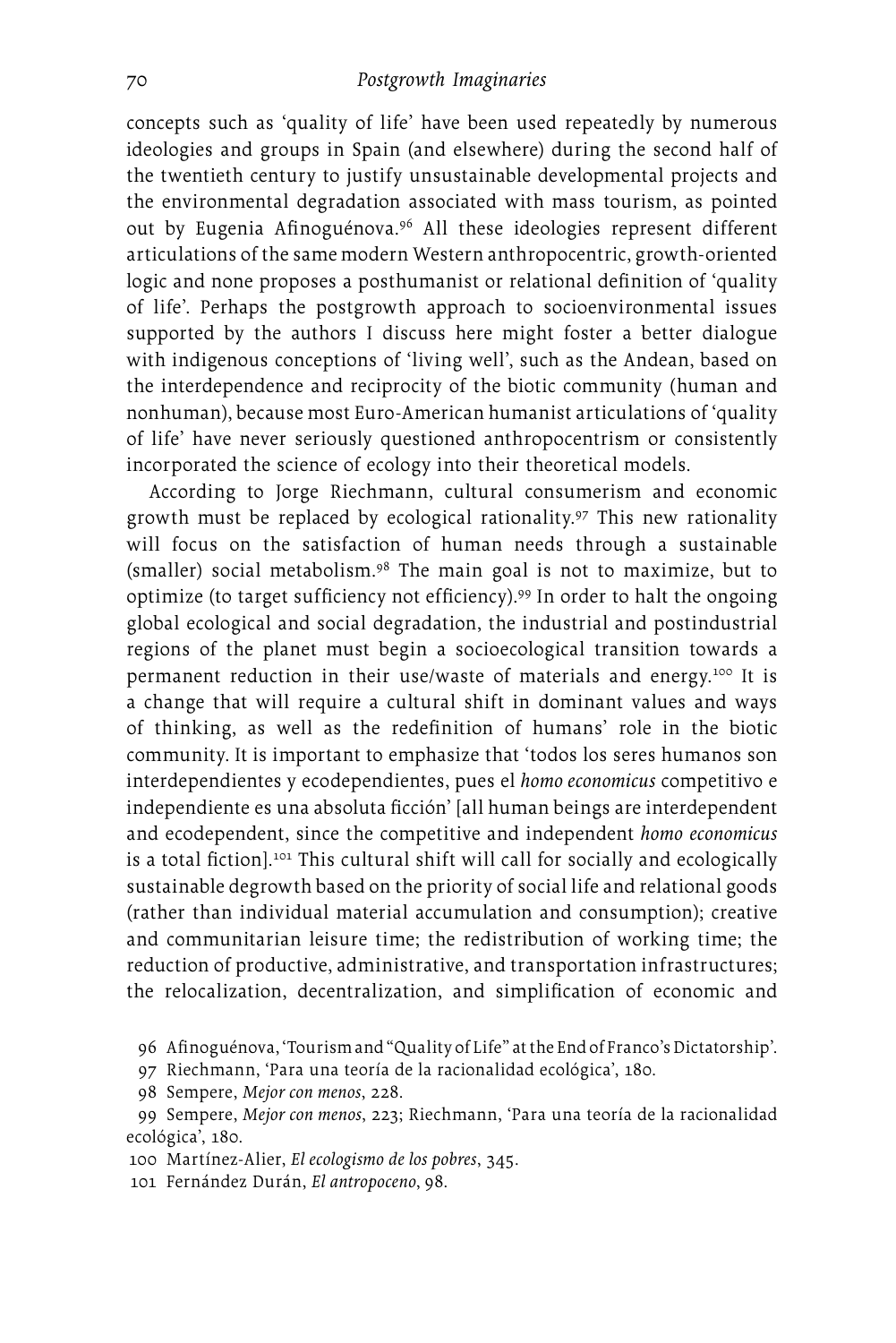social life; and, in the individual sphere, the appreciation of voluntary simplicity and the revalorization of the ethics of care.<sup>102</sup>

Unfortunately, the vast majority of current political and economic leaders are moving in the opposite direction by focusing only on GDP growth rather than socioenvironmental well-being. To change this inertia, collective political action on a global scale is needed. Given that decisions regarding the size and nature of social metabolism affect all of humanity, present and future, they should be made with the participation of all.<sup>103</sup> The global financial crisis of 2008 demonstrated once again that global public opinion is not being taken into account, and that important decisions are made unilaterally by 'technocrats' and 'experts' trained in the growth paradigm. The current disagreement in Europe about what is the best way to grow after the global financial crisis is a good example of this obduracy. Neoliberals recommend austerity in government spending, tax cuts, and salary reductions to improve global competitiveness and to favor the exportation dynamic, while neo-Keynesians say that salaries and government spending must grow so that consumption may grow too. Neither party recognizes that, given the socioecological situation, the first option is socially and ecologically unsustainable while the second is environmentally unviable. The possibility of degrowing is never mentioned.

Even if the elites became sensitive to the biophysical restrictions, however, entrusting the rich and powerful with the task of degrowing our society and changing the cultural imaginary would be, if possible at all, very dangerous. The powerful and privileged are not well-suited to changing the cultural imaginary in a socially desirable fashion, for many reasons. First and foremost is that their self-perceptions and identities are deeply rooted in the neoliberal fantasy and its lack of an ethical center. Recent studies have found that individuals from higher social classes are more likely to exhibit unethical behavior and to justify existing inequality while rationalizing their privileges as well as the social benefits of greed.104 That said, a desirable change of course can only happen if meaningful and collective participation in global political actions is widely pursued. Rapid cultural repoliticization is required to collectively produce activist knowledge outside of the neoliberal monopoly on meaning-making practices in order to create the necessary conditions for a desirable postgrowth society. Because the hegemonic system 'pollutes' people's minds with harmful illusions and

103 Sempere, *Mejor con menos*, 190.

104 Paul K. Piff et al., 'Higher Social Class Predicts Increased Unethical Behavior', *Proceedings of the National Academy of Sciences* 109, no. 11 (2012): 4086–4091.

<sup>102</sup> Taibo, *El decrecimiento explicado con sencillez*, 52–53.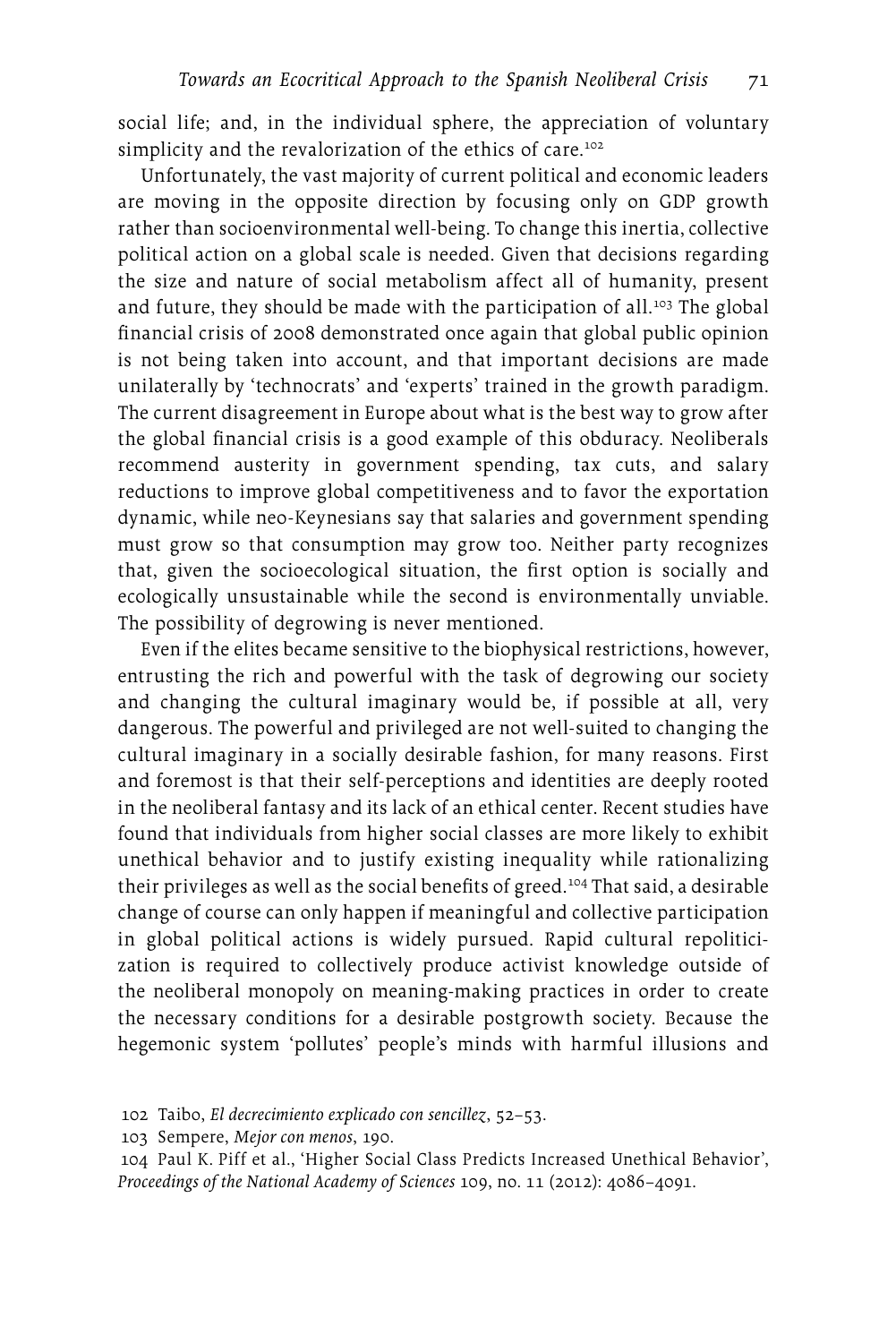destructive metaphors—what Michel Serres calls 'soft pollution'—and masks the real problem, it is important to interrupt the dominant narrative disseminated by corporate media, publicity, and private interests.<sup>105</sup> We can draw on a variety of approaches, from the insights of social psychology<sup>106</sup> to the deconstruction of myths related to the information and communication age $107$  to the foregrounding of feminist economics.<sup>108</sup>

Because the dominant imaginary reduces everything to a fiscal metric of material accumulation, the decolonization of education and media is crucial to enact counterhegemonic narratives and practices:

Debemos rechazar tal simplificación de la complejidad, tal exclusión de lenguajes de valoración. Debemos aceptar, por el contrario, el pluralismo de valores inconmensurables entre sí para evitar que la ciencia económica se convierta en un instrumento del poder en la toma de decisiones.

[We must reject such simplification of complexity, such exclusion of languages of valuation. We must embrace instead the pluralism of incommensurable values in order to prevent economic science from becoming the instrument of power in decision-making $]^{109}$ 

It is paramount, according to these Iberian essayists, to focus on complexity, and to incorporate the knowledge developed by the systemic paradigm of the last century, in order to understand current problems and find effective solutions.<sup>110</sup> For a society to participate meaningfully in politics and make collective decisions, knowledge should not be the exclusive possession of experts—since the so-called experts are biased by all the agendas of their academic disciplines and ideologies—but a human right in the public domain.111 It is crucial to listen to, and learn from, other epistemologies and values grounded in a variety of traditions and experiences. Many indigenous and activist sciences can offer valuable insights into the optimization of communitarian living within a relatively small social metabolism. Unfortunately, many of these diverse sources of knowledge have been extinguished by the globalization of neocolonial logic and the expansion of global markets. For this reason it is difficult to enact the 'plural landscape

<sup>105</sup> Serres, *Malfeasance*, 62.

<sup>106</sup> Riechmann, *Un mundo vulnerable*, 69.

<sup>107</sup> Fernández Durán, *Tercera Piel*, 63–68; Folch, *La quimera del crecimiento*, 115–120.

<sup>108</sup> Pérez Orozco, *Subversión feminista de la economía*, 44.

<sup>109</sup> Martínez-Alier, *El ecologismo de los pobres*, 358.

<sup>110</sup> Riechmann, 'Para una teoría de la racionalidad ecológica', 195.

<sup>111</sup> Folch, *La quimera del crecimiento*, 244–245.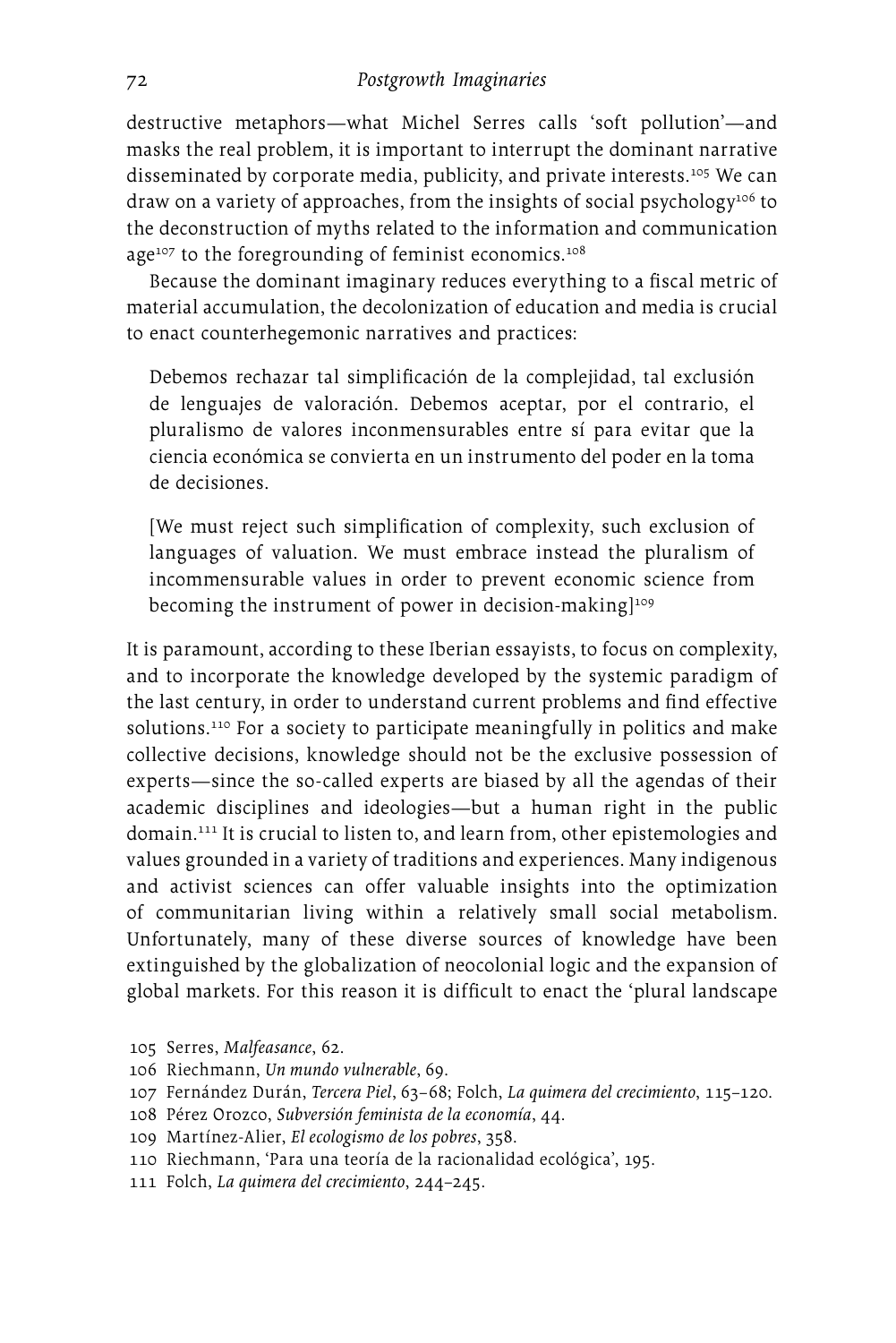of knowledge forms'112 or 'ecology of knowledge'113 necessary to generate creative alternatives to the globally imposed mono-logic, and its resulting mental and biophysical homogenization.

The Iberian essayists mentioned above are valuable contributors to the ongoing transnational debate about degrowth and ecological economics. Although Spanish mainstream politics and cultural modes have not fully embraced the concerns that these thinkers wish to disseminate, following the global financial crisis a new cultural sensibility has emerged that is more receptive to notions related to degrowth and ecological economics. Carles Riba Romeva believes that the European Union as a whole may be forced to transition to energy degrowth and progressively shrink its social metabolism:

Ahora, con las reservas de energía fósil casi agotadas y con unos recursos de la biosfera limitados en relación a su población, Europa se encuentra, a su pesar, en la punta de lanza de un cambio no tan fácil: liderar el 'decrecimiento energético'.

[Now, with the fossil energy reserves almost exhausted and with the biosphere's resources limited in relation to its population, Europe finds itself involuntarily spearheading a difficult change: to lead 'energy degrowth']<sup>114</sup>

At present, however, ecological rationality is only practiced in small circles and is far from the norm in Europe in general or in Spain in particular. The hegemonic discourse that confuses progress and quality of life with economic growth and the urbanization of capital is still ingrained in the mentality of many Spaniards. This is not surprising given the tenacity with which technocrats and politicians in Spain and elsewhere sold that discourse during the second half of the last century. A renovation of the field of Spanish cultural studies, along with the consolidation of more radical Iberian and transatlantic studies, could contribute to the global dissemination of these ideas at the cultural level by seriously adopting ecocritical and posthumanist approaches. The Iberian thinkers covered in this section contribute to both the ongoing global critique of capitalism and the challenge of the growth-oriented cultural hegemony of Spain.

The relevance of this socioenvironmental thought is not limited to the Iberian context. Joan Martínez-Alier—one of the international leaders in ecological economics and degrowth—has claimed in a recent article that

<sup>112</sup> Escobar, 'Development, Violence and the New Imperial Order', 17.

<sup>113</sup> Santos, 'A Non-Occidentalist West?', 116.

<sup>114</sup> Riba Romeva, *Recursos energéticos y crisis*, 272.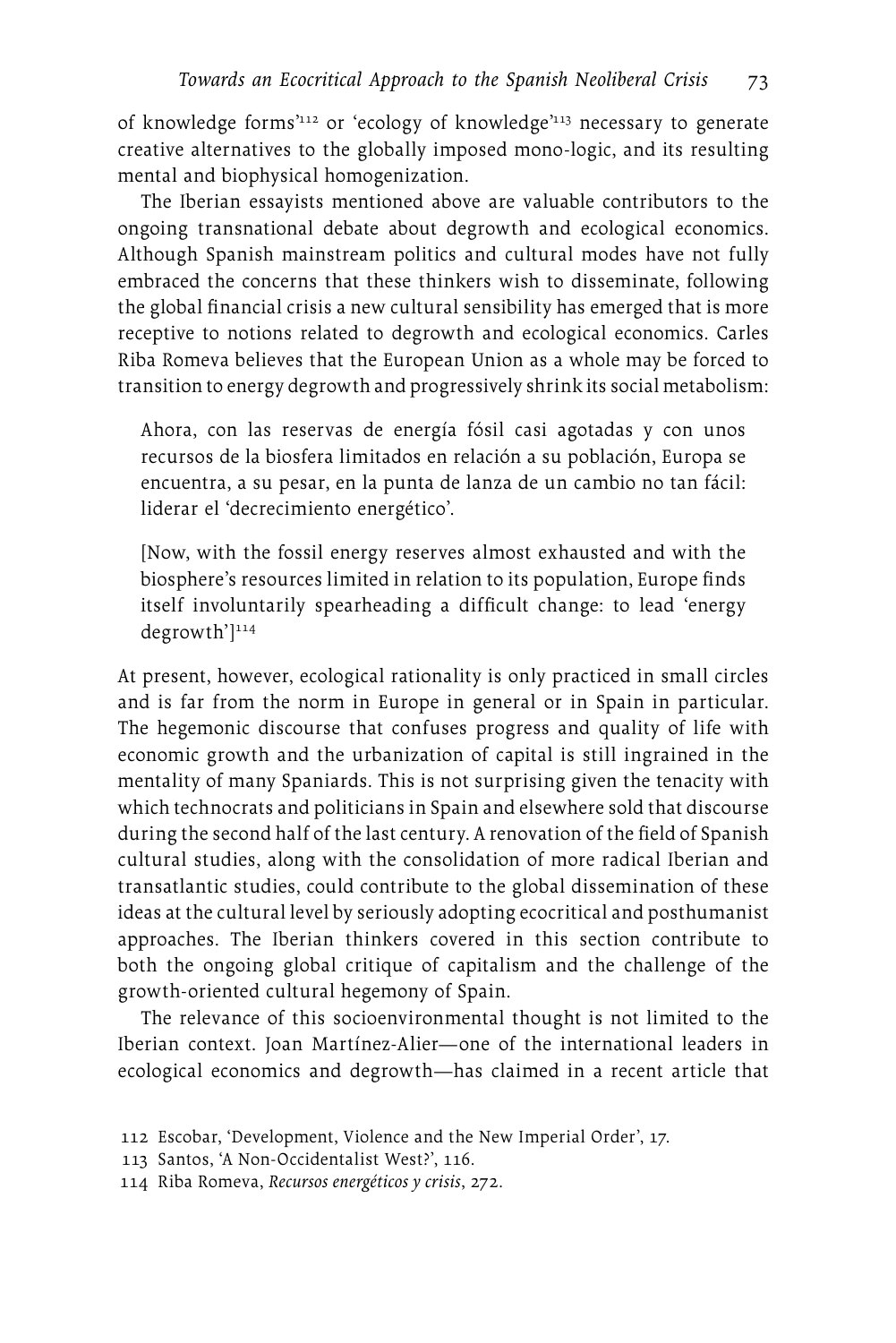the potential exists for an alliance between the 'environmental justice organizations of the global South and the small degrowth movement in Europe':

This alliance must be based on a common stance against 'debt-fueled' economic growth and the hegemonic of economic accounting, and in favor of a pluralism of values, the acceptance and support of bottom-up feminist neo-Malthusianism, the defense of human rights and indigenous territorial rights along with the rights of nature, the recognition of the ecological debt, and the critique of ecologically unequal exchange.<sup>115</sup>

The ideas developed by Iberian socioecological thinkers are more compatible with postcolonial environmental justice movements than with the hegemonic reform environmentalism of the Euro-American tradition, since this 'reform environmentalism has become part of a system of global managerialism, closely related to institutions like the IMF or the World Bank'.116 Thus their thinking can be understood as a Euro-Mediterranean contribution to the emerging transnational debate in environmental humanities. I believe that this debate should be consistently incorporated into Iberian cultural studies, where it has been almost completely absent until recently. A parallelism exists between the Iberian essayists' version of postgrowth thought developed in the previous pages and the most popular, recent, and interesting concepts advanced by the environmental humanities—such as trans-corporeality (Alaimo), vital materialism (Bennett), and slow violence (Nixon). These concepts will be recursively mobilized throughout the book.

One example is the vital materialism advanced by Jane Bennett in her book *Vibrant Matter: A Political Ecology of Things*. Heavily influenced by Latour's actor network theory and its focus on the agency of networked assemblages of human and nonhuman actors, Bennett complains that

theories of democracy that assume a world of active subjects and passive objects begin to appear as thin descriptions at a time when the interactions between human, viral, animal, and technological bodies are becoming more and more intense. If human culture is inextricably enmeshed in vibrant, nonhuman agencies, and if human intentionality can wield agency only if accompanied by a vast entourage

115 Joan Martínez-Alier, 'Environmental Justice and Economic Degrowth: An Alliance between Two Movements', *Capitalism Nature Socialism* 23, no. 1 (2012): 66. 116 Clark, *The Cambridge Introduction to Literature and the Environment*, 120–121.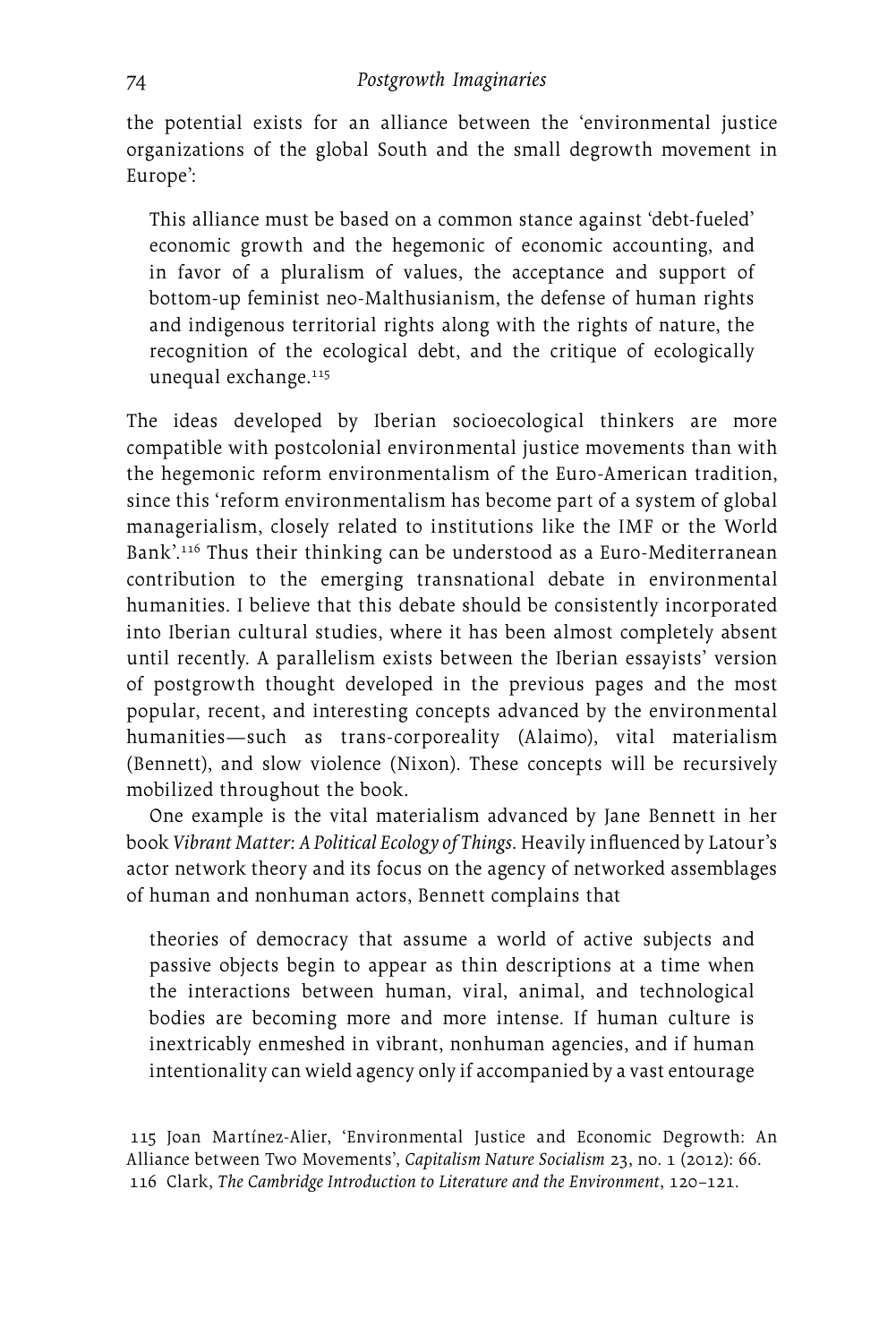of nonhumans, then it seems that the appropriate unit of analysis for democratic theory is neither the individual human nor an exclusively human collective, but rather the (ontologically heterogeneous) 'public' coalescing around the problem.<sup>117</sup>

This statement resonates with the main tenets of degrowth. It makes clear that the kind of epistemology—based on the hierarchical separation of humans and the nonhuman—which currently dominates economic and political discourses and practices cannot account for the social and ecological violence that is perpetuated by neoliberal globalization. This 'slow violence' is made invisible by 'the sensation-driven technologies of our image-world'.118 Furthermore, it is important to recognize that the same logic that exploits humans also depletes nonhumans. Thus, 'human rights are indissociable from environmental justice'.119 In the past few years, more and more environmental humanists have concluded that social and environmental problems cannot be treated separately, or solved by using the same reductionist and anthropocentric logic that generated them. *Postgrowth Imaginaries* thus strives to converge environmental, social, and cultural studies in order to dialogue with socioecological movements (such as degrowth) and transdisciplinary fields (such as ecological economics and social ecology). I believe that—if we want to effectively promote emancipatory postgrowth imaginaries—decolonial thinking, cultural studies, and ecocriticism can no longer ignore one other.120

It is clear that the dominant logic, a logic based on the separation between human individuals and the nonhuman world, cannot track the connections among, for instance, economic activity, chemical pollution, and the proliferation of cancer cells in a child's body. A new epistemological framework is needed to understand these interconnections and interdependencies and to push for a coherent political ecology able to overcome and challenge the growth paradigm.

The ecological economics and political ecologies advocated by the Iberian socioecological essayists discussed here intend, precisely, to posthumanize and rematerialize the economic culture, thereby making their contributions complementary to the new epistemological paradigm advanced by posthumanism and material ecocriticism. In this context, posthumanism

- 118 Nixon, *Slow Violence and the Environmentalism of the Poor*, 3.
- 119 Nixon, *Slow Violence and the Environmentalism of the Poor*, 265.

120 Elizabeth DeLoughrey and George B. Handley, eds., *Postcolonial Ecologies: Literatures of the Environment* (New York: Oxford University Press, 2011), 339.

<sup>117</sup> Jane Bennett, *Vibrant Matter: A Political Ecology of Things* (Durham, NC: Duke University Press, 2010), 108.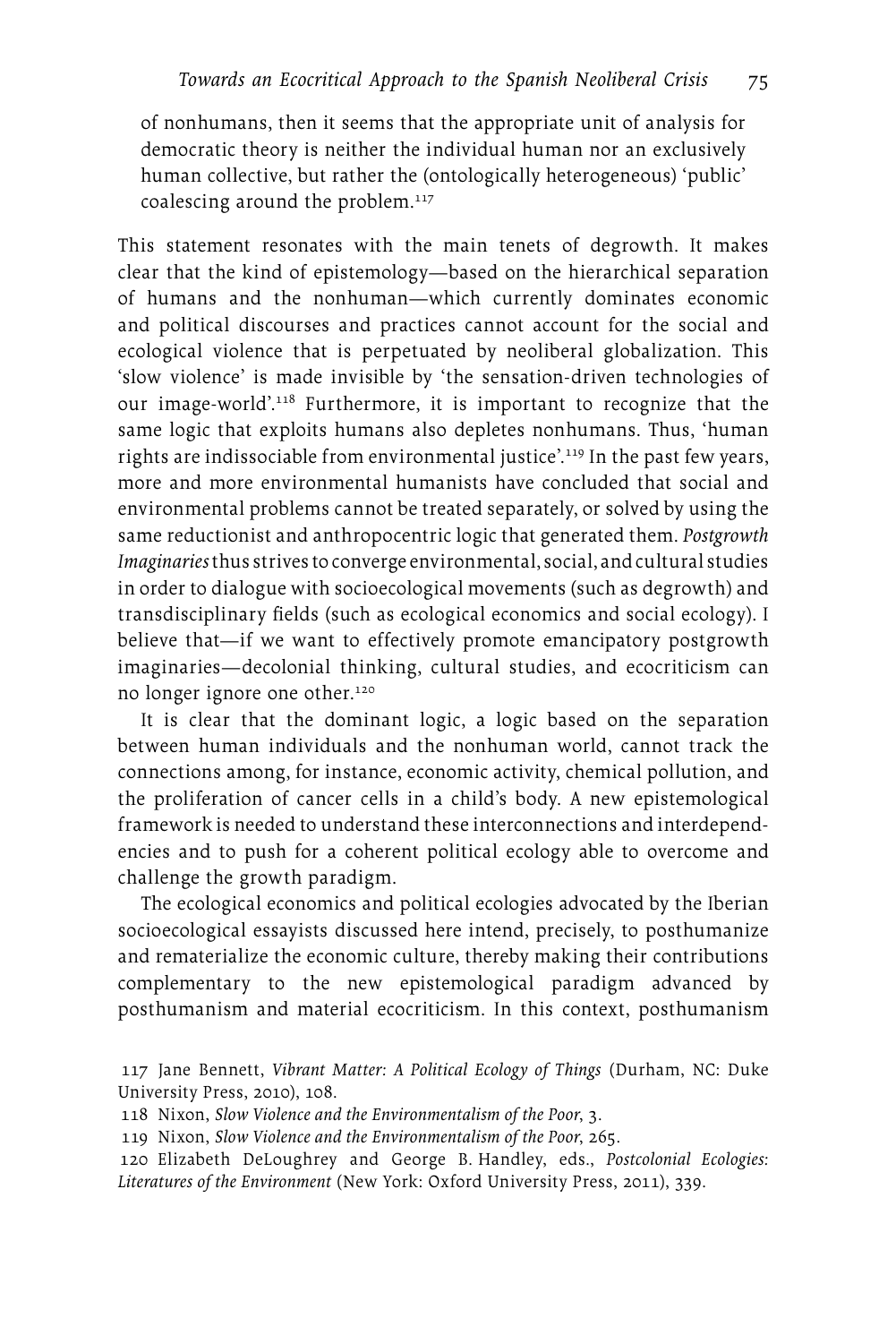recognizes that 'the decentering of the human by its imbrications in technical, medical, informatics, and economic networks is increasingly impossible to ignore' and that 'the nature of thought itself must change if it is to be posthumanist'.121 In this regard, the constant insistence on a change of logic advocated by the Iberian writers discussed here confirms that they are moving towards a posthumanist understanding of economics, which is both radical and vital for the future viability of humanity. The current context of a global crisis of political imagination and creative thinking—fueled by the semiotic and biophysical pollution disseminated by the anthropocentric growth-oriented economic paradigm—that we (the biotic community) continue to suffer could be interrupted by a greater number of radical voices and practices participating in a global critique.

# 1.3. Challenging Acceleration and Techno-Optimism: The Case for a Euro-Mediterranean Degrowth-Inspired Ecocriticism

The time has come to discuss the properties and possibilities of an emerging Euro-Mediterranean ecocriticism and to examine its implications for a more established transnational ecocritical theory. The Euro-Mediterranean region is positioned in a complex and undefined economic and political area in relation to the dynamics of neoliberal globalization. The region's participation in European capitalism is both central and peripheral. Beyond its ideological position, the region's geographic position is also a factor in environmental thought, for the region is particularly exposed to the many risks presented by climate change. As a result, Euro-Mediterranean-focused ecocriticism has the potential to challenge the mainstream Euro-American environmental imagination and connect it to social theories such as the postcolonial and environmental justice approaches that have proliferated in the last decade. Nevertheless, most European ecocritical theory is produced in the United Kingdom and Northern Europe. A recent and important volume titled *Ecocritical Theory: New European Approaches* reflects on the lack of any meaningful Southern European contributions.122 This lack is not indicative of an absence of ecological concerns in that region, but rather a sign that most of the ecological activism, practices, and thought that exists in Euro-Mediterranean countries has yet to be translated into ecocritical theory and practice by cultural scholars. This section aims to assist in this translation process.

121 Wolfe, *What Is Posthumanism?*, xv–xvi.

122 Axel Goodbody and Kate Rigby, eds., *Ecocritical Theory: New European Approaches* (Charlottesville: University of Virginia Press, 2011).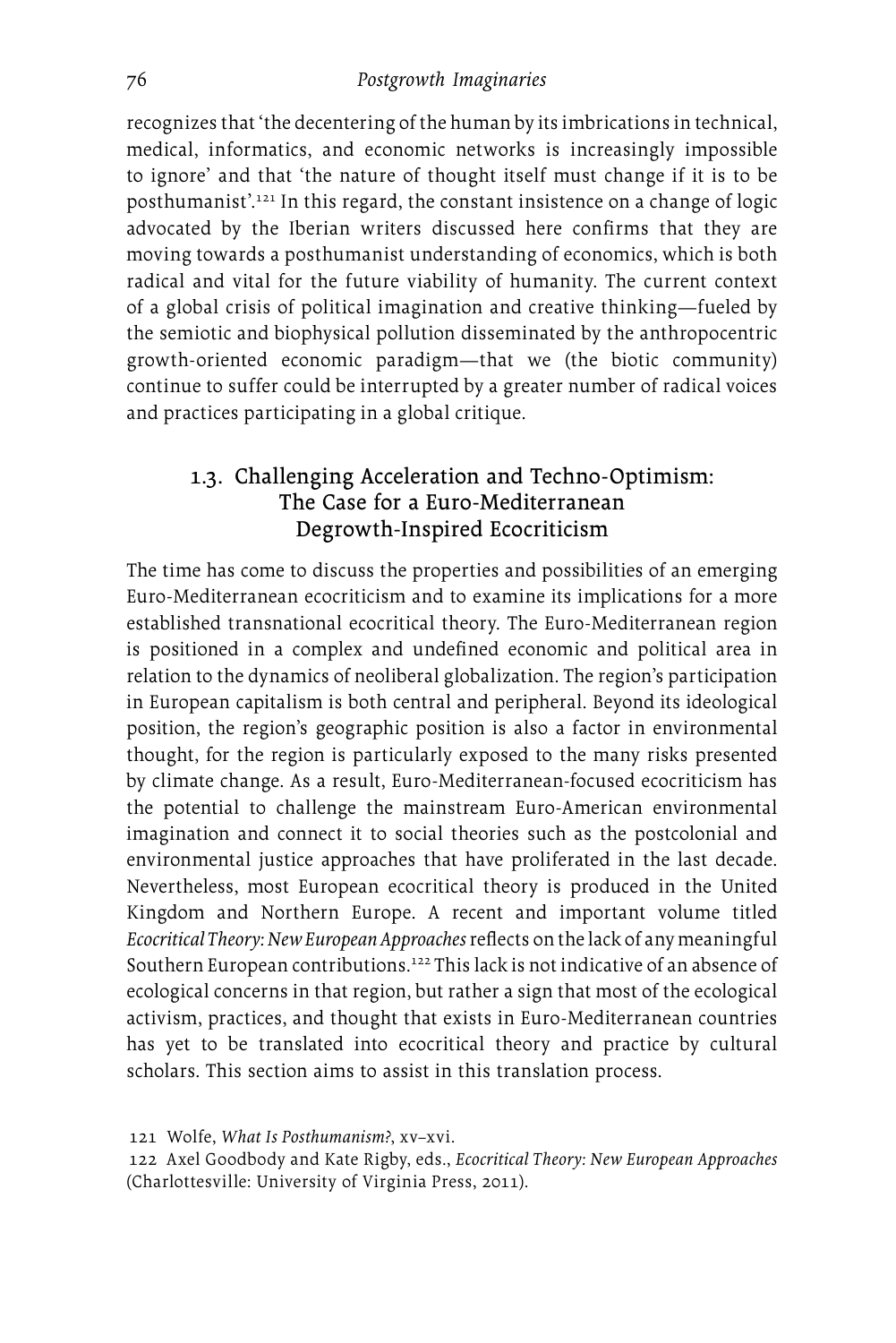### 1.3.1. Degrowth and the Slow Movement

To begin, we will focus on degrowth and the 'slow' movement, two socioecological movements that have emerged in European-Mediterranean regions during the past two decades. Both movements challenge the 'illogical logic' of constant economic growth in the context of a limited biosphere and denounce the social and ecological degradation generated by unchecked global capitalism. They also articulate a redefinition of European environmentalism by opposing the hegemonic environmental thinking of the strong Euro-American tradition—a tradition deeply ingrained in the official discourse of the European Union, such as the 'gospel of eco-efficiency'<sup>123</sup> that tries to solve ecological problems using the same logic which causes and perpetuates them, resulting in growth-oriented strategies such as green capitalism, sustainable development, and ecological modernization. Rather than offering an alternative form of growth, the degrowth and slow movements call for systemic and sustainable alternatives to growth that are socially desirable and ecologically possible.

These alternatives are based on the recognition of ecological limits and the need to replace neoliberal fantasies with a system of social reproduction more attuned to human frailty and socioecological interdependency, one that promotes care, conviviality, voluntary simplicity, slowness, communitarian ethics, and the reduction of the economic metabolism. They point out the need for an epistemological change and question the tyranny of industrial time (which is designed to constantly augment the pace of production and consumption). The movements argue that in some regions we can and should live better with less, since it is more desirable, sustainable, and just. Since the financial crisis, the degrowth and slow movements have acquired a certain popularity and visibility beyond their Euro-Mediterranean context. In the last few years, a growing international interest in ecological economics and degrowth has yielded numerous publications in English dealing with such topics, including *Managing without Growth: Slower by Design, Not Disaster* (2008) by Peter Victor, *The End of Growth* (2011) by Richard Heinberg, *Prosperity without Growth: Economics for a Finite Planet* (2009) by Tim Jackson, and *Deep Economy: Economics As if the World Mattered* (2007) by Bill McKibben.124 The growing

<sup>123</sup> Martínez-Alier, *El ecologismo de los pobres*, 31.

<sup>124</sup> Peter Victor, *Managing without Growth: Slower by Design, Not Disaster* (Cheltenham: Edward Elgar, 2008); Richard Heinberg, *The End of Growth: Adapting to Our New Economic Reality* (Gabriola Island, BC: New Society, 2011); Jackson, *Prosperity without Growth*; Bill McKibben, *Deep Economy: Economics as if the World Mattered* (New York: St. Martin's Griffin, 2007).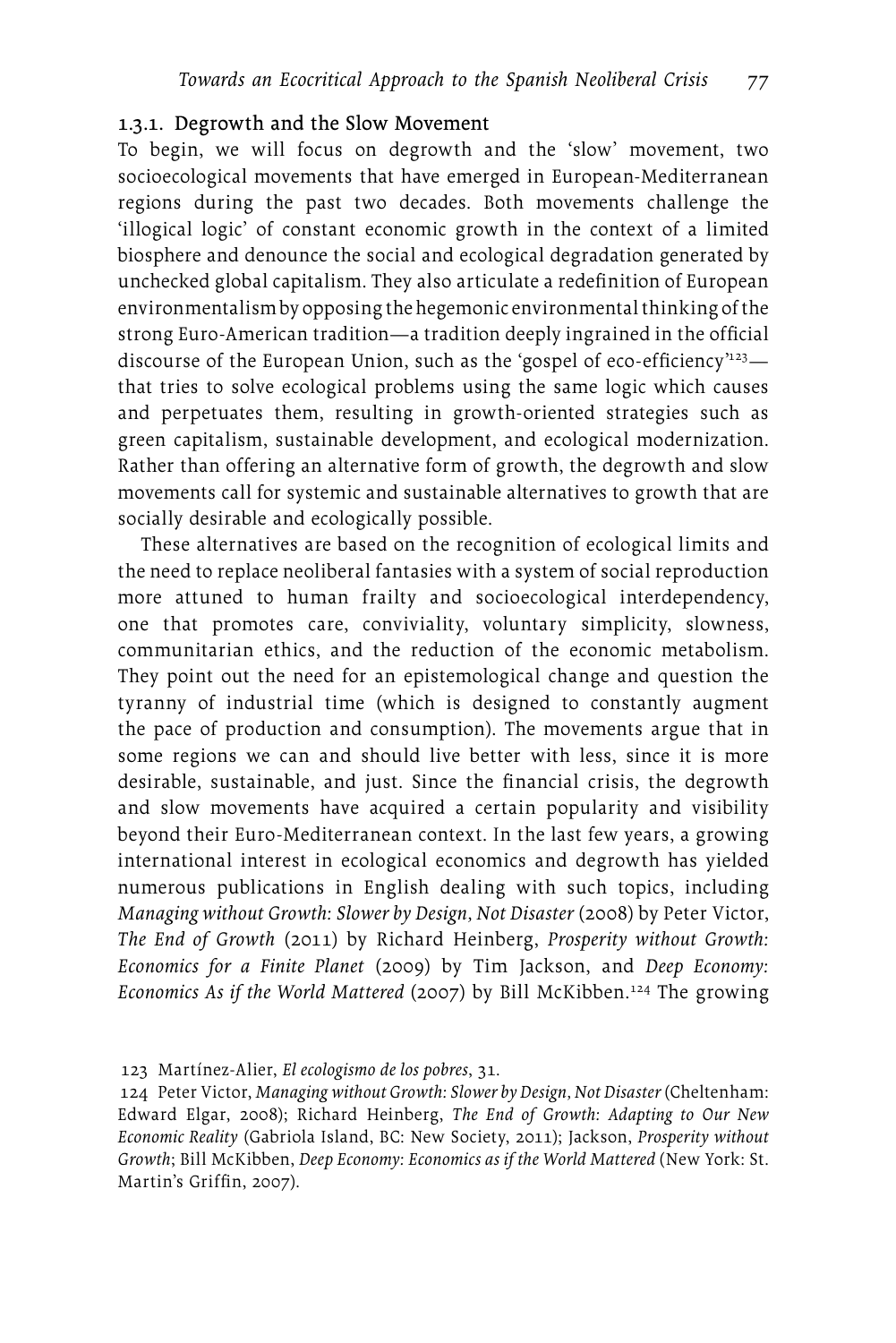visibility of some independent organizations and think tanks, such as the New Economics Foundation, the Great Transition Initiative, and the Post Carbon Institute, also bears witness to the rise in interest in alternative economic cultures. This makes the advocates of degrowth and slow living visible actors in the fast-emerging global environmental justice movement critiquing the globalization of the growth imaginary.

The European Union's reaction to the 2008 financial crisis, inspired by neoliberal formulas, has proven to be not only wrong but highly counterproductive. Many critiques of that reaction have proposed neo-Keynesian strategies in order to reconstruct the signature welfare state that marked many Western European countries before its recent dismantling (especially noticeable in Southern European countries). But no mainstream discourse within the European Union challenges the model of growth and its socioenvironmental consequences on a regional or global scale. As Joan Martínez-Alier confirms, the discourse of the 'gospel of eco-efficiency' dominates social and political environmental debates in Europe. Terms such as 'sustainable development' or 'ecological modernization' are constantly parroted by economists and engineers working in the fields of environmental economics and industrial ecology.<sup>125</sup> Although these disciplines are finally considering the environment within their techno-managerial philosophies, they do not question the economic paradigm that has generated the ecological and social crisis.

The degrowth and slow movements are both critical reactions to the planetary expansion of the growth-oriented paradigm and its massive destruction of biological and epistemological diversity, and their approaches to these problems share many similarities. The degrowth and slow movements illuminate many of the blind spots in the current growth system by showing the material effects of global economic activity on environments, communities, and human health. In this regard, these movements attempt to rematerialize the economy by accounting for, and reducing, its 'social metabolism', and they also aim to make visible the growth-oriented economy's hidden violence (Nixon's 'slow violence'). The two movements advocate similar strategies of behavior that focus on participatory democracy, the reduction of working hours, redistribution, communitarian ethics, environmental enhancement, social justice, and conviviality, a ban on advertising, and the elimination of superfluous consumption. They reject the dominant imaginary of economic growth and cultural consumerism and emphasize the incompatibility of current neoliberal globalization with participatory democracy and socioecological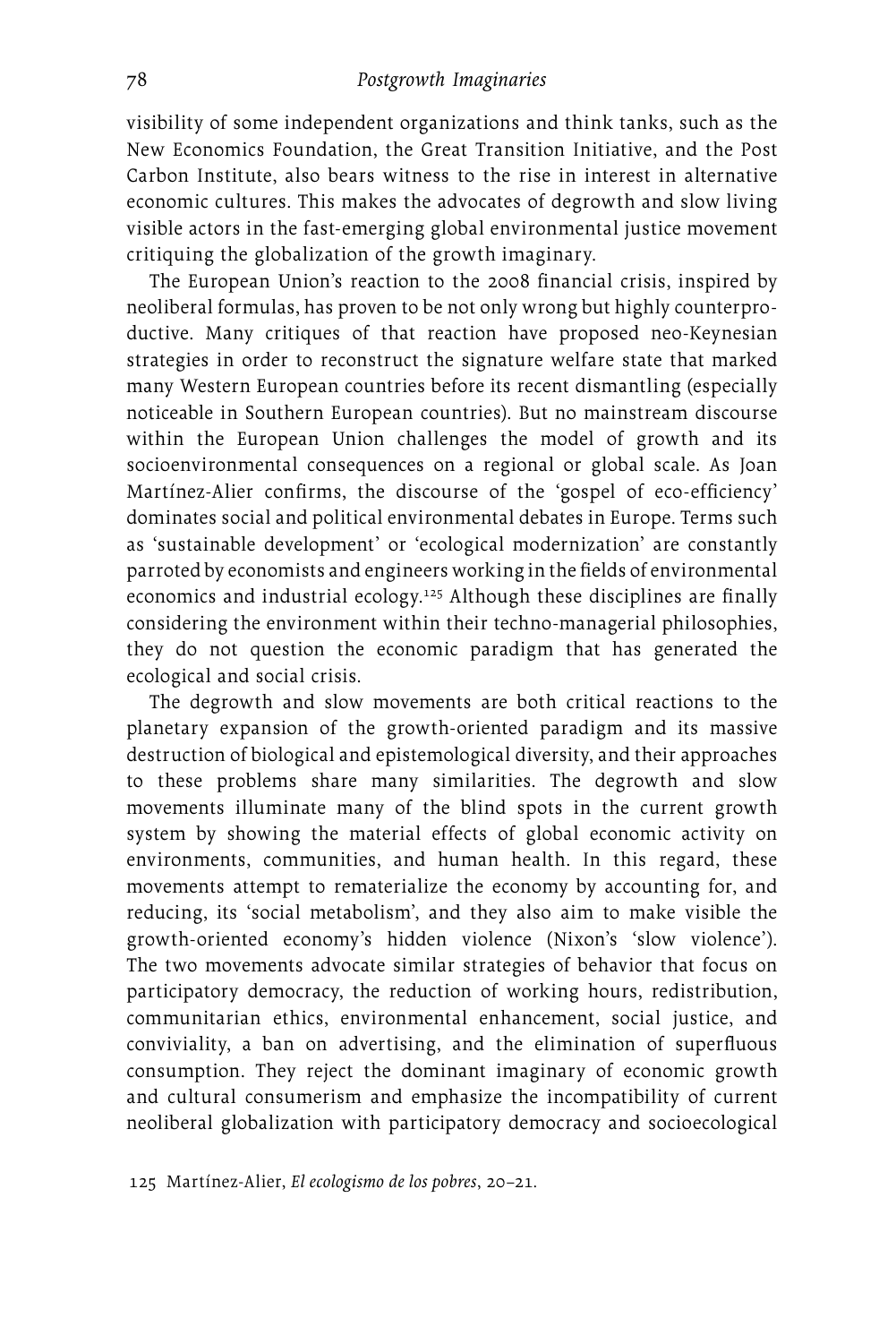well-being. They also point to the necessity of developing global ethical concerns, active social engagement, and communitarian lifestyles.

The Slow Food movement started in northern Italy as an alternative to the culture of fast food and strives to maintain traditional and regional cuisine:

Slow Food seeks to catalyze a broad cultural shift away from the destructive effects of an industrial food system and fast life; toward the regenerative cultural, ecological, social, and economic benefits of a sustainable food system, regional food traditions, the pleasures of the table, and a slower and more harmonious rhythm of life.<sup>126</sup>

It encourages biodiversity through the organic cultivation of seeds and livestock characteristic of local ecosystems or bioregions, and promotes food communities that practice sustainable production, transportation, and consumption.127 There are now Slow Food chapters in many countries, and the movement has increased steadily since its emergence in 1989. A broader 'slow movement' now encompasses multiple aspects of life: slow cities, slow travel, slow education, slow money, and so on. Slow cities, for instance, apply a slow-movement philosophy to all aspects of city life. The goal is to enhance the quality of life of residents and the biodiversity that shapes their cultural traditions by reducing noise, pollution, and stress, and by investing in community, public spaces, cooking and gardening, and healthy habits like walking and cycling.

Unlike the slow movement, which is rooted in sensual and communal experiences and the phenomenology of daily life, degrowth is a more confrontational political, economic, and social movement based on political ecology and ecological economics. At the individual level, degrowth likewise promotes convivial simplicity as a way of life, but recognizes that this is not enough to counter the systemic and structural inertia of our society's addiction to economic growth.128 At the collective level, degrowth implies a cultural revolution.<sup>129</sup> It calls for a democratically led 'equitable downscaling of production and consumption that increases human well-being and enhances ecological conditions'.<sup>130</sup> Degrowth

<sup>126</sup> Petrini, *Slow Food Nation*, back cover.

<sup>127</sup> Carlo Petrini, *Terra Madre: Forging a New Global Network of Sustainable Food Communities* (White River Junction, VT: Chelsea Green, 2010), 27–30.

<sup>128</sup> Latouche, *La apuesta por el decrecimiento*, 97; Sempere, *Mejor con menos*, 205.

<sup>129</sup> Serge Latouche, *Farewell to Growth*, trans. David Macey (Cambridge: Polity, 2009), 32.

<sup>130</sup> François Schneider, Giorgos Kallis, and Joan Matínez-Alier, 'Crisis or Opportunity? Economic Degrowth for Social Equity and Ecological Sustainability', *Journal of Cleaner Production* 18, no. 6 (2010): 511.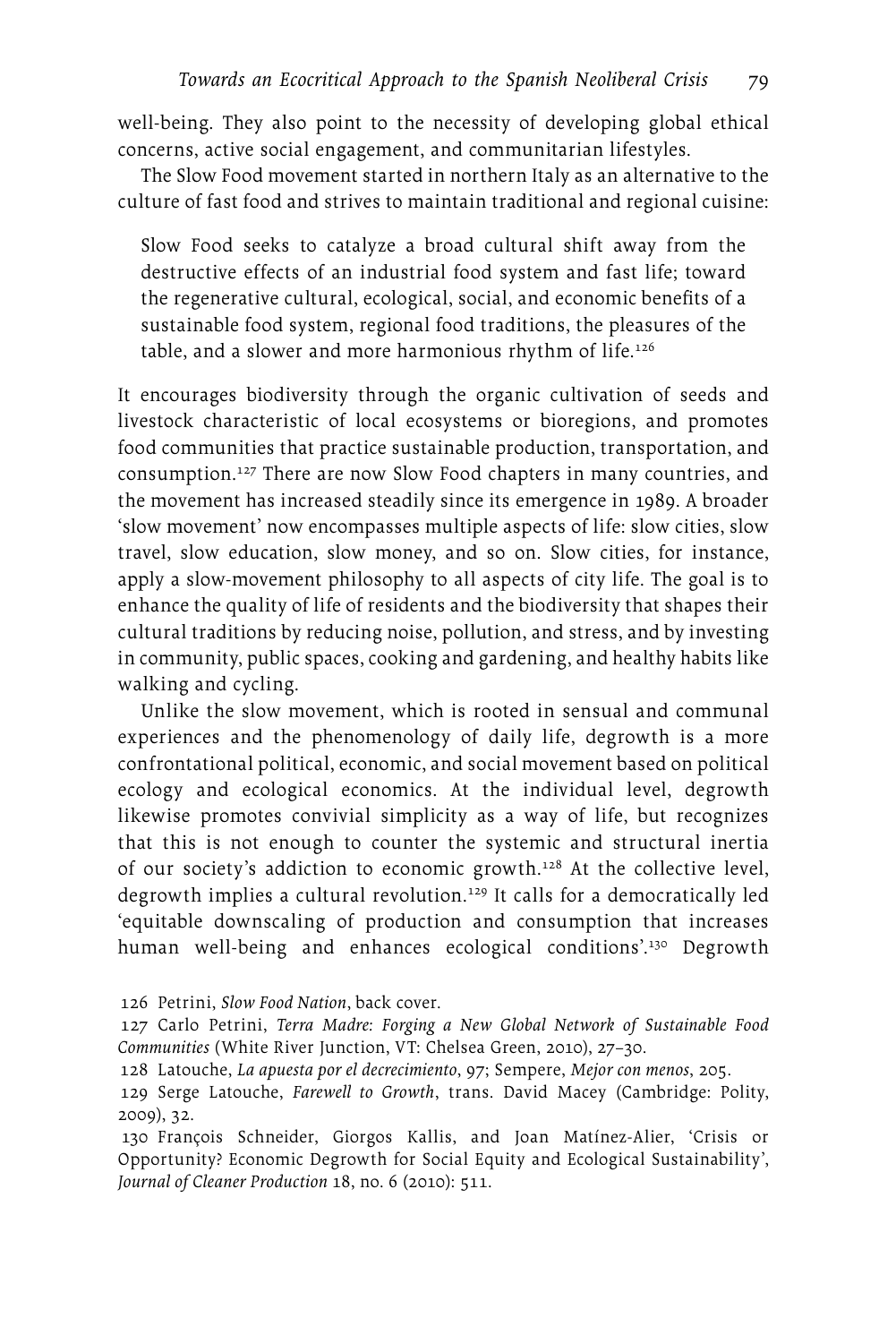advocates the shifting of taxes from labor to consumption, energy, pollution, and resource use in general, and offers specific proposals for policy: citizen debt audit, work sharing, basic and maximum income, green tax reform, halting subsidies for polluting activities and supporting the solidary economy, optimizing the use of buildings, reducing advertising, establishing environmental limits, and abolishing the use of GDP as an indicator of economic progress. $131$  Like the slow movement, degrowth also emphasizes the correlation between fast production and consumption, technological acceleration, and fast environmental and social degradation. Both movements argue that 'consumerism is an ideology that pillages and wastes resources, but ultimately fails to satisfy needs'.<sup>132</sup> Both challenge the reductionism of a global capitalist system that only considers economic growth as an indicator of human well-being, without considering other more holistic factors: in most cases, an increase in GDP actually results in a drop in quality of life and an acceleration of environmental destruction and social fragmentation.<sup>133</sup>

Both movements also address the socioecological effects of scientific and technological development operating under the growth-oriented paradigm. Degrowth claims that the dominant imaginary perpetuates a blind and arrogant faith in modern technology and science<sup>134</sup> as a future savior and the remedy, respectively, for all our present excesses and abuses.<sup>135</sup> Advocates of degrowth point out that this approach ignores a number of studies which deny that techno-science is a panacea, disregards the unintended and uncontrollable consequences of the dramatic modification of a complex system, and fails to deploy the common-sense principle of prevention. The Slow Food movement explores the negative social and environmental impact and the low efficiency of centralized industrial and technological food production (petro-food), which requires a huge amount of energy, erodes the soil, pollutes the water and air, reduces biodiversity, impoverishes local rural communities, creates massive migration, fosters food insecurity and price volatility, spreads disease, and is unsustainable.<sup>136</sup> Additionally, the Slow Food movement stresses that the profit motive explains why

- 131 Kallis, *In Defense of Degrowth,* 122, 100–102.
- 132 Petrini, *Terra Madre*, 43.

- 134 Herrero et al., *Cambiar las gafas para mirar el mundo*, 97–112.
- 135 Latouche, *La apuesta por el decrecimiento*, 48.
- 136 Petrini, *Slow Food Nation*, 23–27.

<sup>133</sup> Fernando Cembranos, 'Decrecimiento e indicadores económicos. Pérdidas que hacen crecer el PIB', in *Decrecimientos: sobre lo que hay que cambiar en la vida cotidiana*, ed. Carlos Taibo (Madrid: Catarata, 2010), 169–181; Maurizio Pallante, *La decrescita felice* (Rome: GEI, 2009), 23; Latouche, *La apuesta por el decrecimiento*, 52–53.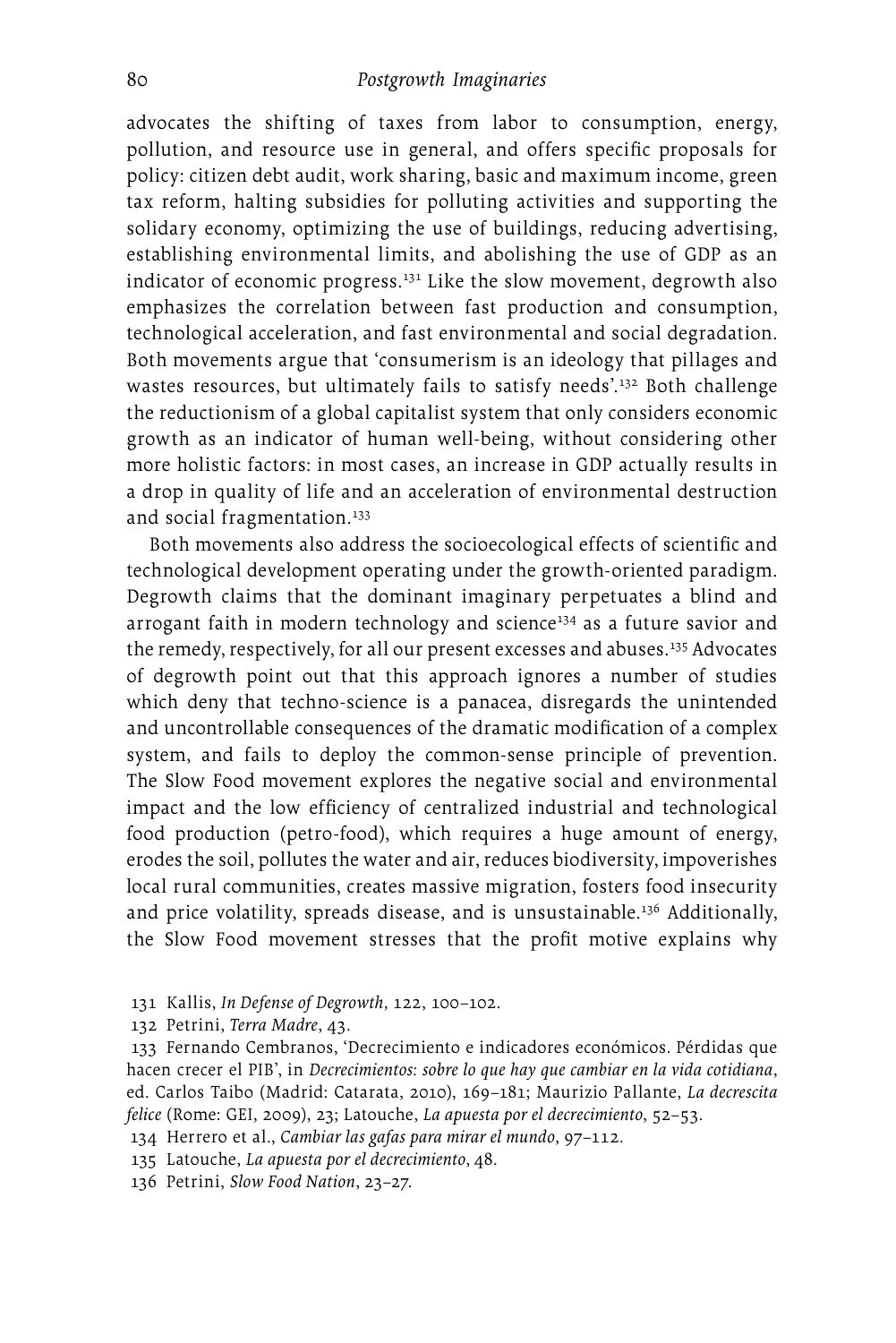abundant corporately funded research focuses on risky biotechnology while agroecology and permaculture are woefully underfunded.

In short, the degrowth and slow movements both explore alternatives that challenge the official discourse that 'more and faster is better'.<sup>137</sup> These movements propose that the 'logic of quantity' should be replaced by the 'logic of quality'. Both also operate according to an understanding of sustainability that differs from that promoted by the dominant imaginary. Where reform environmentalism promises that technology holds the key to achieving sustainable ecological practices, even as it transgresses planetary boundaries and accelerates extractive processes, the degrowth and slow movements eschew technological solutions and maintain that a sustainable culture is one that does not try to exceed the pace of the regenerative cycle of the ecological system in which it is embedded. It is a culture that recognizes and lives within the limits of the Earth. Lowering consumption and adopting a slower lifestyle are thus paths towards sustainability as well as overall justice, health, and happiness.

#### 1.3.2. Questioning Acceleration and Techno-Optimism

As I have shown in a number of previous publications, in the past decade, several fiction writers have employed sophisticated narrative strategies to focus on aspects of global capitalism, challenging the neoliberal discourse by questioning society's blind faith in technological progress and economic growth and advocating instead for a change of logic and lifestyle. These narratives can be read as counterparts to the Euro-Mediterranean socioenvironmental movements discussed above, because they articulate a meaningful critique of the capitalist myths of progress, development, and economic growth by exposing the ecological and social consequences of capital accumulation. On the other hand, many fiction writers are still perpetuating the mainstream discourse of the European Union by privileging the uncritical celebration of digital culture, progress, and globalization while failing to acknowledge their relation to the culture of new capitalism and its environmental and social impacts. In other words, some recent fictional narratives reflect the concerns of the degrowth and slow movements while the majority of fiction continues to replicate the neoliberal fascination with technology, speed, and cyberspace.

Ecocritical approaches to Spanish texts are still rare but have the potential to contribute substantially to the interpretation of recent narratives dealing with current global issues. The socioenvironmental perspectives advanced

<sup>137</sup> Maurizio Pallante, *Meno e meglio. Decrescere per progredire* (Milan: Bruno Mondadori, 2011), 6.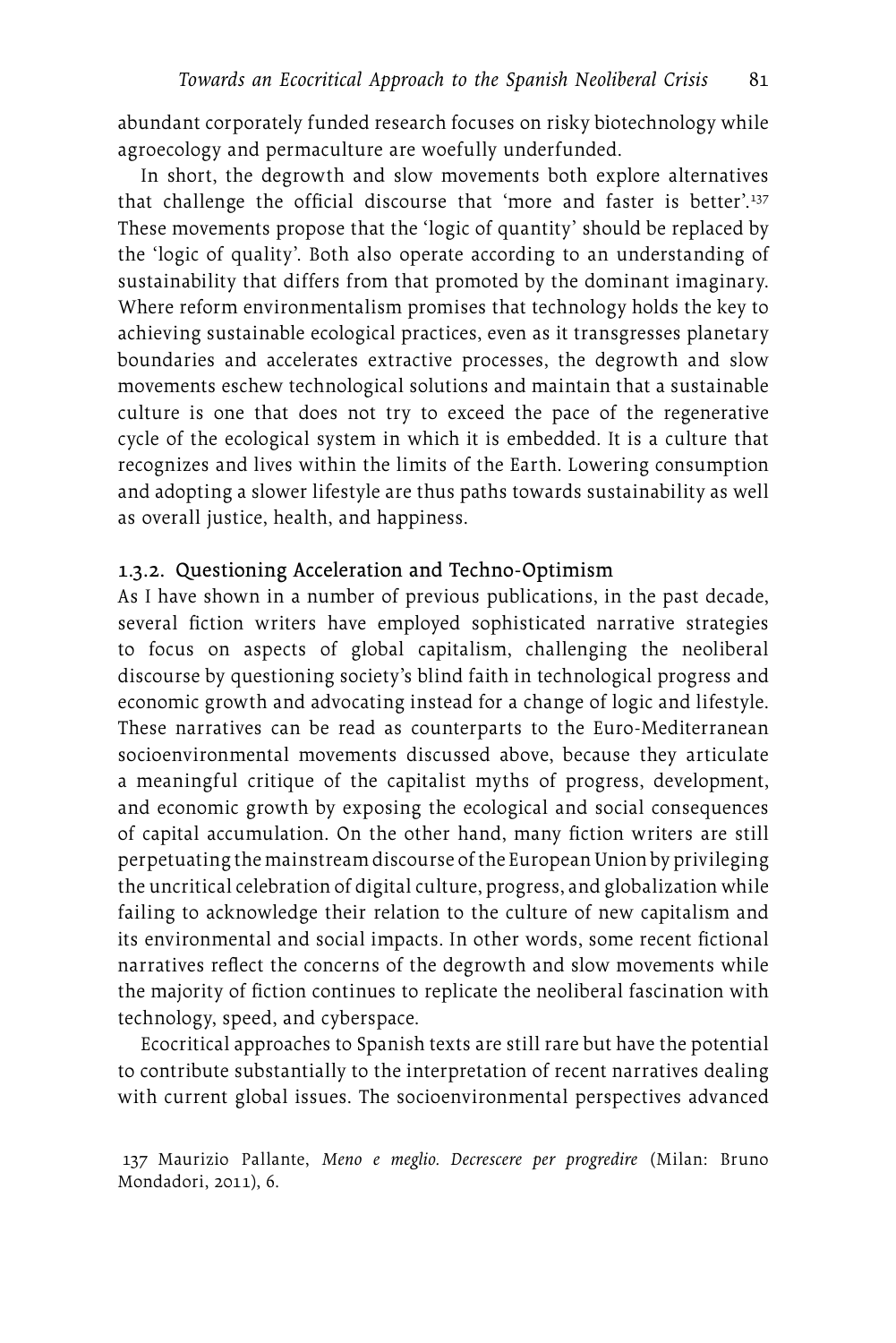by the degrowth and slow movements can fruitfully be translated into ecocritical practices in order to illuminate the narrative discourses and cultural representations that challenge commonplaces and official discourses related to technological acceleration and economic growth. However, few Spanish cultural scholars are trained in environmental criticism and thus able to read cultural manifestations in ecocritical terms. For this reason, some otherwise sophisticated critics seem to celebrate and embrace the new digital environment of the information age, claiming that it is necessary to adapt to its mutations and speed while emphasizing its multiple creative possibilities. They perpetuate an unjustified technological optimism that appears to be very similar to the official Western hegemonic discourse ingrained in the European Union's environmental imaginary. These critics are oblivious to the material and biological implications, and the resulting socioenvironmental global injustice, of the techno-social changes they praise and normalize (indeed, as we will explore further in Chapter 3, digital technology is supported by a socioenvironmentally disruptive and energy-intensive material infrastructure). The more they talk about the digital environment and its network of connections, the less they mention the biological environment and its living interconnectivity. The more they promote new virtual territories and innovative artificial intelligence, the more they reinforce the mainstream consumerist dynamic that destroys cultural and biological diversity (the real collective intelligence related to real territories). They claim that we should adapt to technological speed as well as global market dynamics, which seems to be very much in line with neoliberal/transhumanist aspirations. In their techno-market-evolutionary discourse, they emphasize the Western technological implications of human/ machine coevolution, but ignore or minimize the ecological violence of that process and the global social asymmetries generated by it. The postgrowth ecocritical perspective I propose in this book will reveal that the main obstacles to articulating an emancipatory political imagination able to deal effectively with the most pressing social and ecological issues arise not only from conservative denialism but also, and more disturbingly, from the aforementioned progressive techno-optimism.

Several recent novels that celebrate technology are the work of the so-called 'Nocilla' or 'Mutantes generation'. Most of these authors started publishing in the twenty-first century. Their novels share certain commonalities, such as the tremendous importance placed on new communication and information technologies, the integration of many interdisciplinary Western concepts, the use of multimedia, and a fluent dialogue with the globalizing consumerist culture and its mass-media vehicles. The key question for me is whether these authors are reflecting or perpetuating the growth-oriented,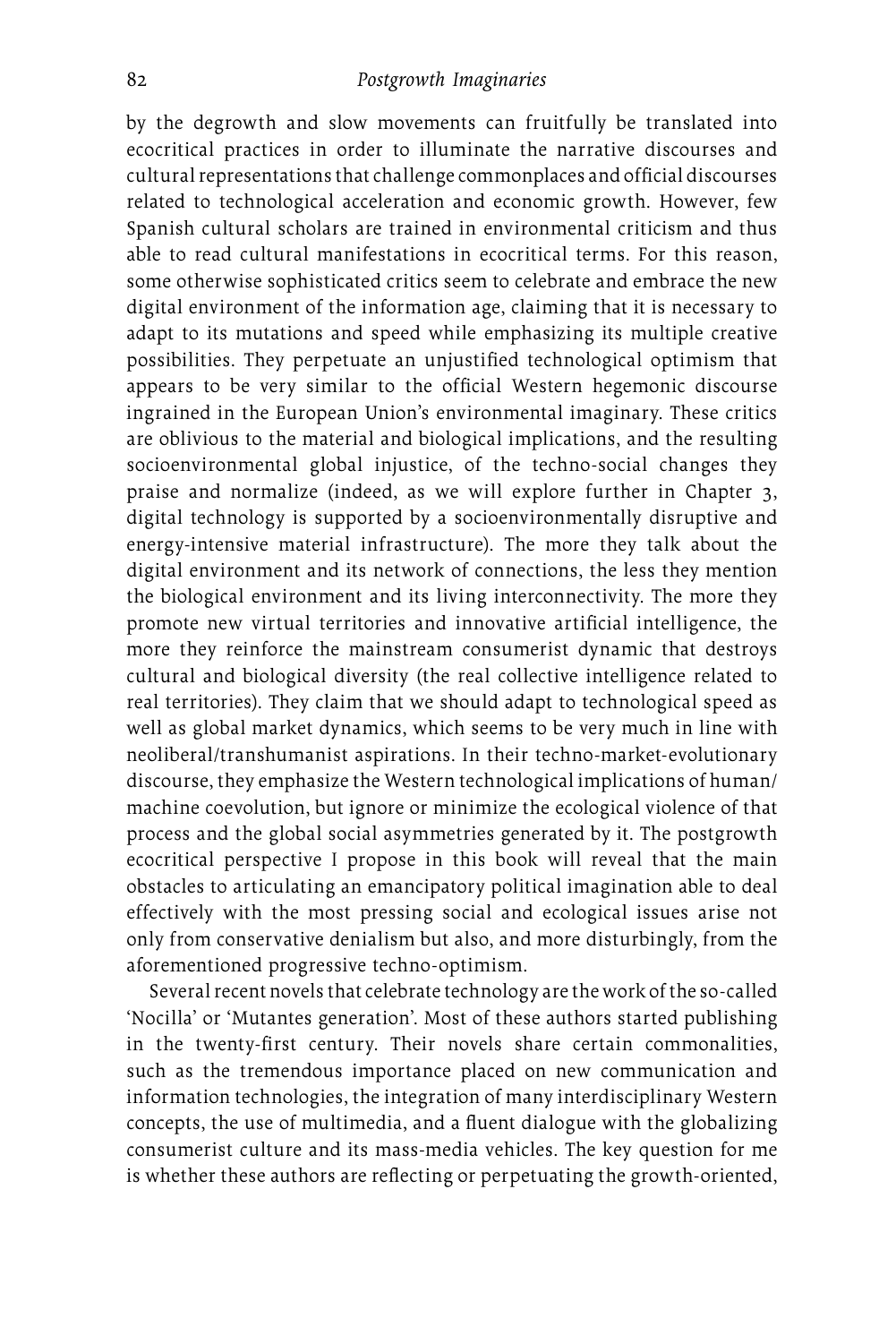techno-optimist dominant imaginary (probably both). Among the most active members of this generation are Agustín Fernández Mallo, Manuel Vilas, and Vicente Luis Mora. Although their works have the potential to be illuminated by an ecocritical or posthumanist approach, $138$  a number of critics tend to accept their valorization of consumerist globalization and Western techno-science without questioning its logic in any profound way. Some of these texts can also be interpreted as social critiques due to their cynical and ironic tone, but their ambiguity suggests that they are in fact playing the postmodern game of satirizing hegemonic discourses while perpetuating them. This is the case with Vicente Luis Mora's *Alba Cromm* (2010) and Manuel Vilas's *Aire Nuestro* (Our Air, 2009).139 Instead of presenting some of the novels of the Mutantes themselves—which are not useful for the purposes of this book, given their ambiguity—I have chosen to examine, from an ecocritical perspective, a work of criticism that praises this generation of writers. This will allow me to expose the blind spots of critics who assess these writers positively, to the unintended advantage of the hegemonic economic and political discourse, and to demonstrate the importance of developing an ecocritical approach to correct this situation and enrich the reading of technology-infused fiction by contributing a different point of view.

A literary-critical article by Christine Henseler, one of the most visible advocates of the new generation of writers, is a good illustration of critical interpretations that fail to consider the relationship between Mutantes fiction and the dominant neoliberal discourse.<sup>140</sup> In 'Spanish Mutant Fictioneers: Of Mutants, Mutant Fiction and Media Mutations', Henseler asserts that these authors acknowledge a 'breakdown of traditional hierarchical structures' that perceives 'contemporary society not as a vertical, but as a horizontal web'. Their works translate technological 'spaces of communication' such as the internet and virtual reality into a 'dissolution of linear time for a more absolute presence and circularity, virtual identity, a return of a totality understood in terms of a multiple and instantaneous globality, a non-existence of locals, and a non-existence of truth concepts'. In addition, these authors 'are global

<sup>138</sup> See Katarzyna Beilin, 'Die and Laugh in the Anthropocene: Disquieting Realism and Dark Humor in *Biutiful* and *Nocilla experience*', in *Ethics of Life: Contemporary Iberian Debates*, ed. Katarzyna Beilin and William Viestenz (Nashville, TN: Vanderbilt University Press, 2016), 89–111.

<sup>139</sup> Vicente Luis Mora, *Alba Cromm* (Barcelona: Seix Barral, 2010); Manuel Vilas, *Aire Nuestro* (Madrid: Alfaguara, 2009).

<sup>140</sup> Christine Henseler, '*Spanish Mutant Fictioneers*: Of Mutants, Mutant Fiction and Media Mutations', *Ciberletras* 24 (December 2010), [http://www.lehman.cuny.edu/](http://www.lehman.cuny.edu/ciberletras/v24/henseler.html) [ciberletras/v24/henseler.html.](http://www.lehman.cuny.edu/ciberletras/v24/henseler.html)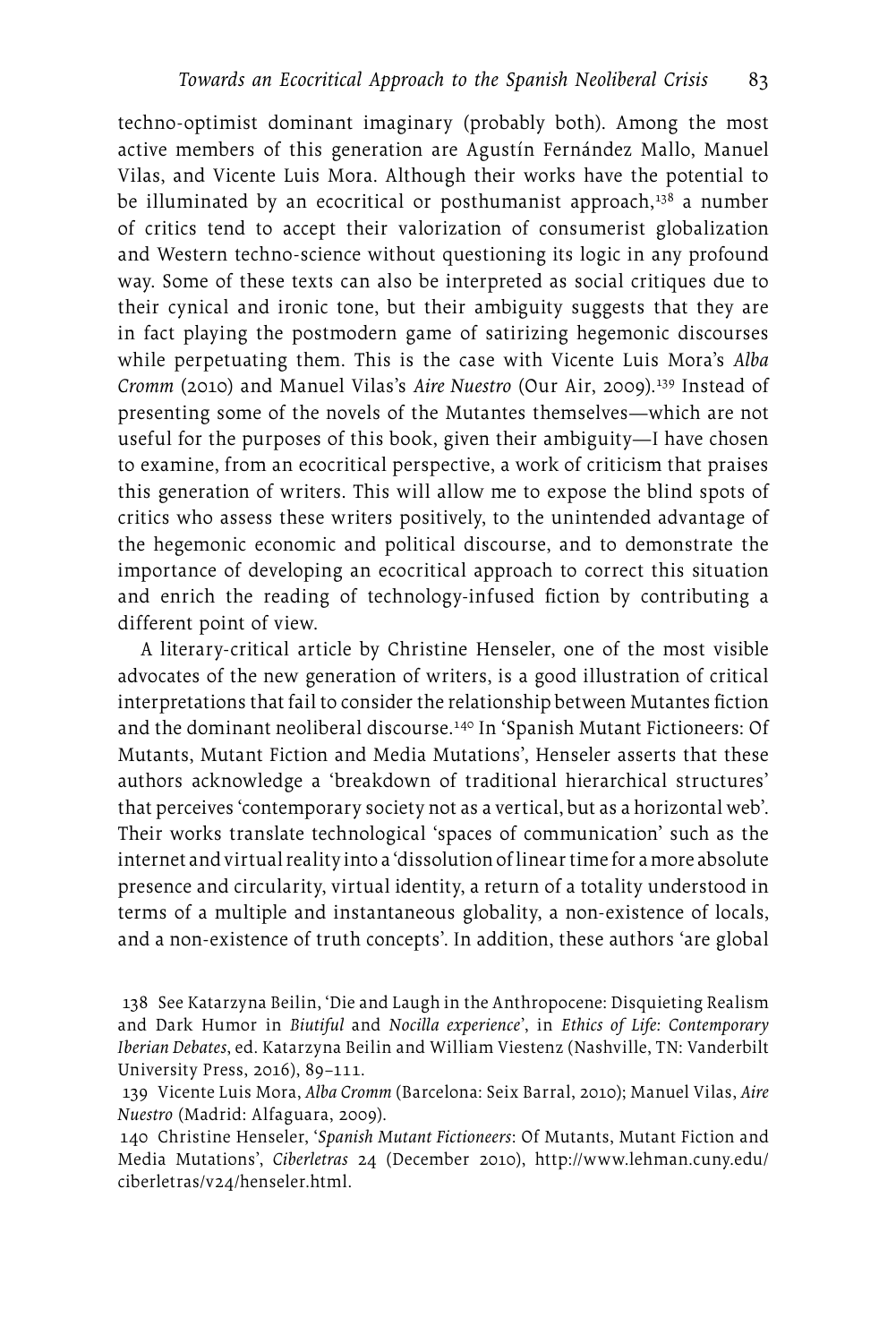nomadic citizens with backgrounds in a host of disciplines'. They celebrate their lack of roots and the convergence of old and new media in a consumerist global culture as well as in the rise of intercultural and transcultural connections. They are both self-critical and self-promotional in their use of social digital networks and multimedia platforms. Finally, they perpetuate the idea of dematerialization in the information age.

An ecocritic responding to this characterization of the Mutantes from a degrowth perspective will notice immediately the similarities between the aforementioned statements and the neoliberal discourse related to the 'eco-modernists'. Both the novels and the critics who praise them promote the necessity of adapting technologically and mentally to the culture of the global market economy rather than to the limits of the biosphere. Paradoxically, the celebration of digital convergence and social horizontality ignores the ecological unity of the biosphere (the actual systemic convergence of all networks) and its degradation by the asymmetrical and highly hierarchical global economic powers that are exacerbated by digital financial innovations. Additionally, the dissolution of linear time associated with network technologies does not translate into the appreciation of and adjustment to ecologically regenerative, communitarian, and cyclical time—a necessary condition for sustainability. On the contrary, it embraces the fast pace of consumerism and the acceleration of market dynamics that are causing the annihilation of most living systems on the planet. Furthermore, these novels and critics are reinforcing an ideology of progress and development that is sustained by the illusion of the possibility of constant economic growth and technological innovation—concepts associated with and created by linear modes of thinking. The silenced fact is that, at the time I write, 'the server farms that allow the internet to operate and that provide cloud-based digital computing [have] surpassed the airline industry in terms of the amount of carbon dioxide released into the earth's atmosphere'.141

When these authors and critics talk about transcultural connections, global citizenship, and the nonexistence of locals, they are not seeing the global picture from the vantage point of non-Western epistemologies. It is well recognized in decolonial and indigenous studies that neoliberal globalization is rapidly destroying not only biodiversity, but cultural and epistemological diversity as well, since biological and cultural diversity go hand in hand. When Henseler mentions the lack of roots and global nomadism, it is obvious that she is not referring to ecocosmopolitanism $142$ 

<sup>141</sup> Stephen Rust, Salma Monani, and Sean Cubitt, 'Introduction: Ecologies of Media', *Ecomedia Key Issues*, ed. Stephen Rust et al. (New York: Routledge, 2015), 3. 142 Heise, *Sense of Place and Sense of Planet*, 205–210.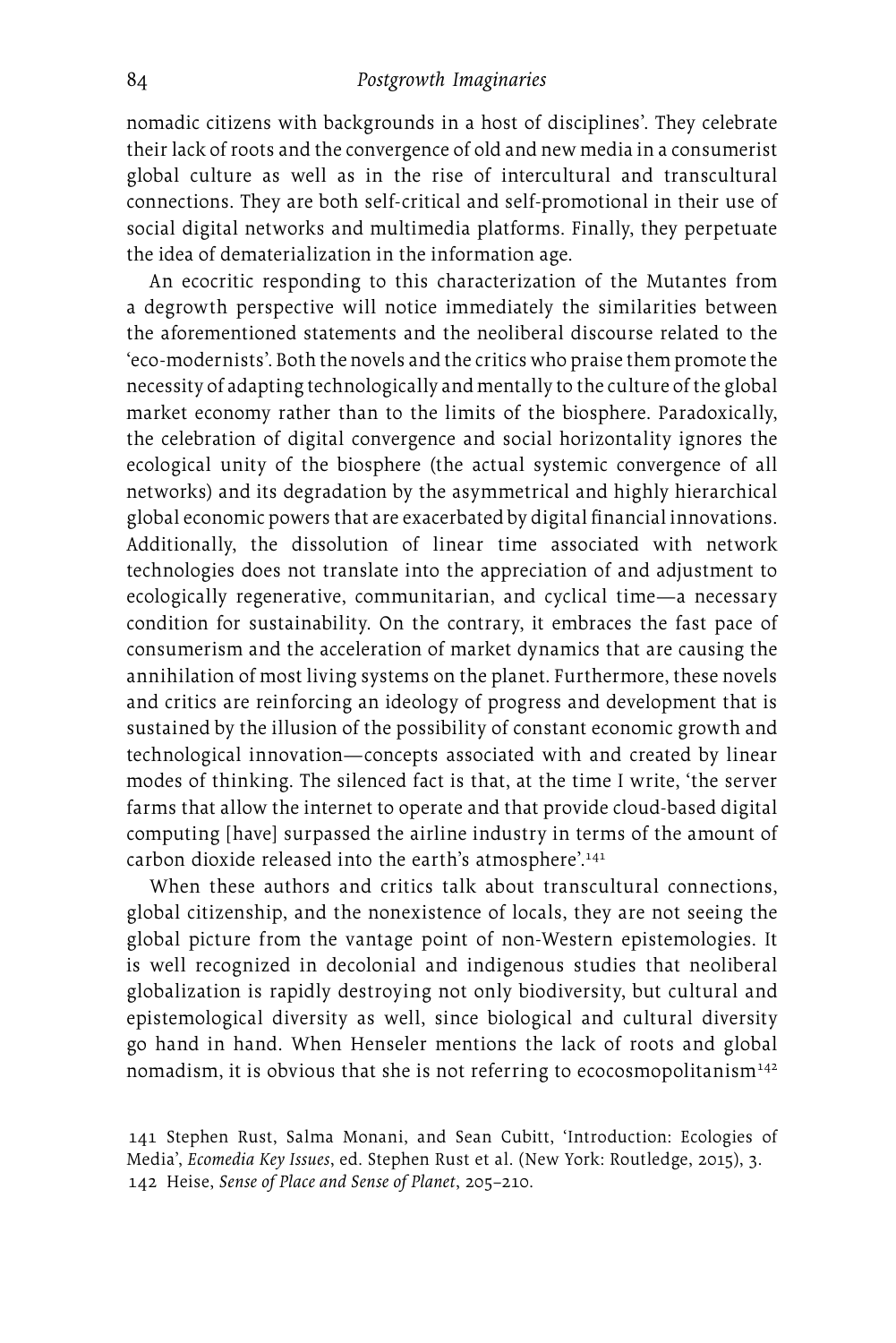or a transnational ethic of place,<sup>143</sup> but rather to the cosmopolitan elite that moves through what Marc Augé calls 'nonplaces', such as airports, gas stations, malls, taxis, and global hotel chains.144 She avoids the fact that most people live in a real territory and that their livelihood and cultural survival depends on it. The fact that some privileged groups can have no roots comes with a huge externalized socioenvironmental cost, since such groups depend on the consumption of huge amounts of fossil fuels. Furthermore, as Rob Nixon explains, using the distinction between the nomadic and the rootless articulated by Abdelrahman Munif, nomadic cultures are not rootless, since they are inscribed in the land through movement (belonging-in-motion), 'but the deracinations of the oil age plummeted them into a rootlessness that was nomadism's opposite. Driven from their lands, increasingly urbanized, repressed and exploited by a corrupt upper class in cahoots with American oil interests, many lower-class Bedouin found themselves culturally humiliated and politically estranged'.145 Therefore, it seems urgent to revisit (from a more critical perspective) the way in which this generation of writers and their critics use the terms 'nomadism' and 'rootlessness'.

The Mutantes authors' acclaimed interdisciplinarity and fascination with science and technology is highly ethnocentric, since their approach exclusively embraces modern Western disciplines, science, and technology. They tend to avoid any reference to the imperial, androcentric, and (neo) colonial logic behind the global expansion of modern Western epistemology (and its technology). The question of digital colonialism—how the internet reinforces social, economic, and cultural hegemony—is never seriously entertained.146 This point becomes obvious when attention is paid to what indigenous epistemologies, ecofeminism, and decolonial thinking say about modern Western culture, science, and technology. But, apparently, decolonial thinking and ecofeminism do not register within the so-called interdisciplinarity of these writers. Some of the Mutantes writers and their critics seem more attracted to the networked and connected individualism promoted by global capitalism than to a more ecological and equitable posthumanist communitarian ethic. When they play with commercial and hyper-consumerist discourses, they appear to be more interested

146 See 'Digital Colonialism & the Internet as a Tool of Cultural Hegemony', [http://www.knowledgecommons.in/brasil/en/whats-wrong-with-current-internet](http://www.knowledgecommons.in/brasil/en/whats-wrong-with-current-internet-governance/digital)[governance/digital-](http://www.knowledgecommons.in/brasil/en/whats-wrong-with-current-internet-governance/digital)colonialism-the-internet-as-a-tool-of-cultural-hegemony/.

<sup>143</sup> Nixon, *Slow Violence and the Environmentalism of the Poor*, 143.

<sup>144</sup> Marc Augé, *Non-places: An Introduction to Supermodernity*, trans. John Howe (London: Verso, 2009).

<sup>145</sup> Nixon, *Slow Violence and the Environmentalism of the Poor*, 76.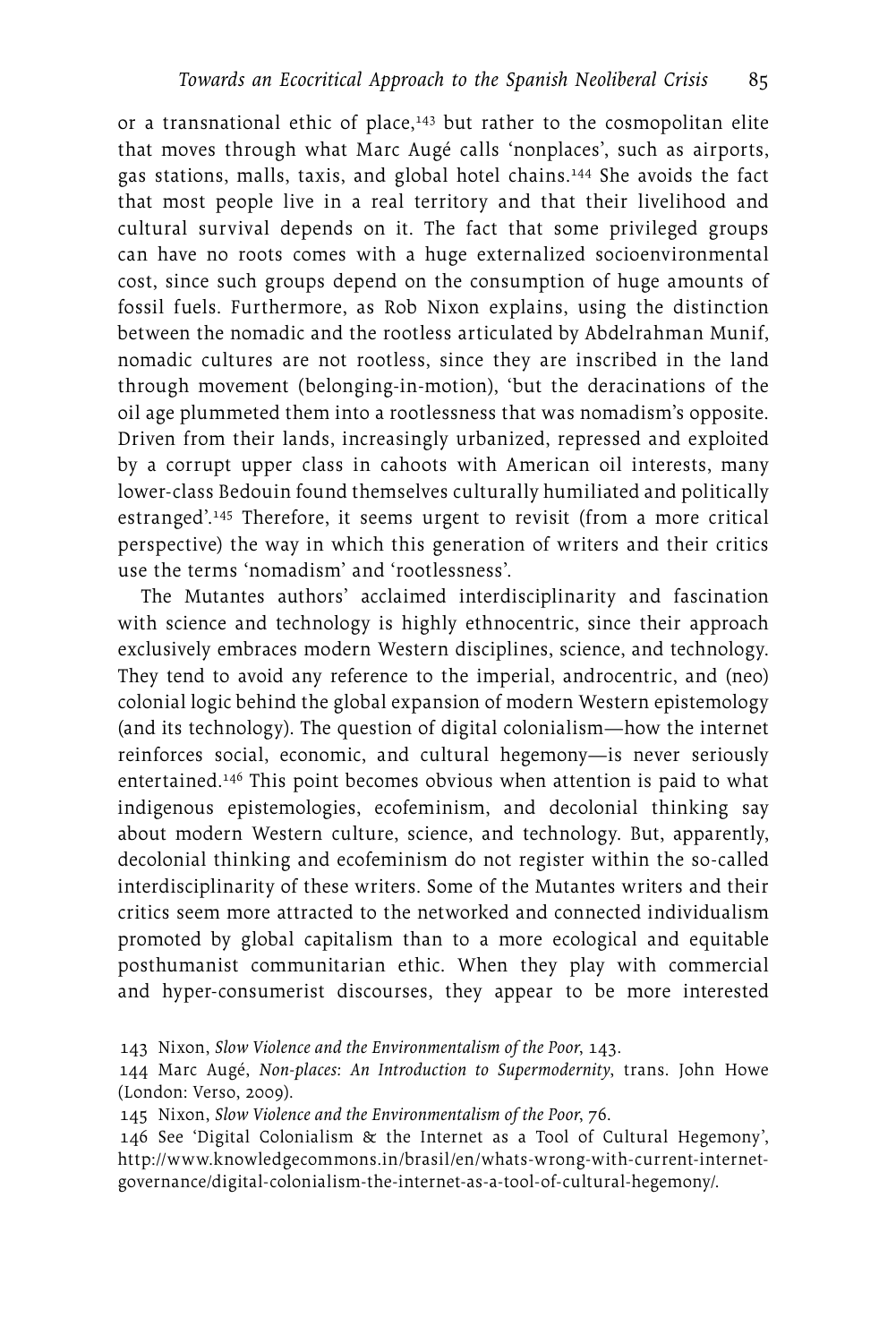in how this game can enable them to enhance or market their artistic expressions than in how the toxic materiality of consumerism negatively affects human and nonhuman communities around the globe (more on this in Chapter 3). Finally, as Ramón Fernández Durán points out, 'The society of image and information helps to hide even more the very serious ecological crisis we face, especially because it encourages a shift in focus from the biosphere to the infosphere (cyberspace, virtual reality), making more invisible the deterioration of the First Skin, of Mother Nature'.147 The acclaimed information society is an illusion that hides the rapid loss of real information (genetic, biological, cultural); the more colorful and defined the virtual images become on our computer screens, the faster real information disappears due to the ecological degradation and massive extinction provoked by the urban-agro-industrial system and its ongoing digital-financial accelerations.<sup>148</sup>

Some of these authors and critics seem to be more conventional than they would like to acknowledge. While they claim to be subverting or questioning the official discourse, they are actually perpetuating and embroidering it. The point is that global capitalism with its digital culture allows (and sometimes encourages, for commercial reasons) the subversion and transgression of norms, but never tolerates the epistemological transformation of the growth paradigm that would reduce social metabolism and decelerate daily life. Transgressing without transforming only reinforces the hegemonic imaginary. This coincides with the critique of some tendencies in North American cultural studies advanced by Cary Wolfe, following Tilottama Rajan and Gayatri Spivak. The problem seems to be the evolution of cultural studies 'from a site of "decentering innovation" into "a symbiosis with globalization" and the New World Order, in which "its dereferencialization is what makes it dangerous to some of its original components".<sup>149</sup> In other words, Wolfe writes, 'the effect of academically mainstreamed cultural studies is … "to simulate the preservation of civil society after the permutation of the classical public sphere" into an essentially market and consumerist logic of "representation".<sup>150</sup> I see the obsession of the Mutantes (critics and authors alike) with hybridification, evolution, adaptation, convergence, integration, and mutation not as a posthumanist understanding of social and political ecology, but rather as an unintended promotion of 'the liberal project of incorporation and "recognition" that is an expression of, not a

- 149 Wolfe, *What Is Posthumanism?*, 104, quoting Tilottama Rajan.
- 150 Wolfe, *What Is Posthumanism?*, 104, quoting Tilottama Rajan.

<sup>147</sup> Fernández Durán, *El antropoceno*, 90.

<sup>148</sup> Herrero et al., *Cambiar las gafas para mirar el mundo*, 233–261.